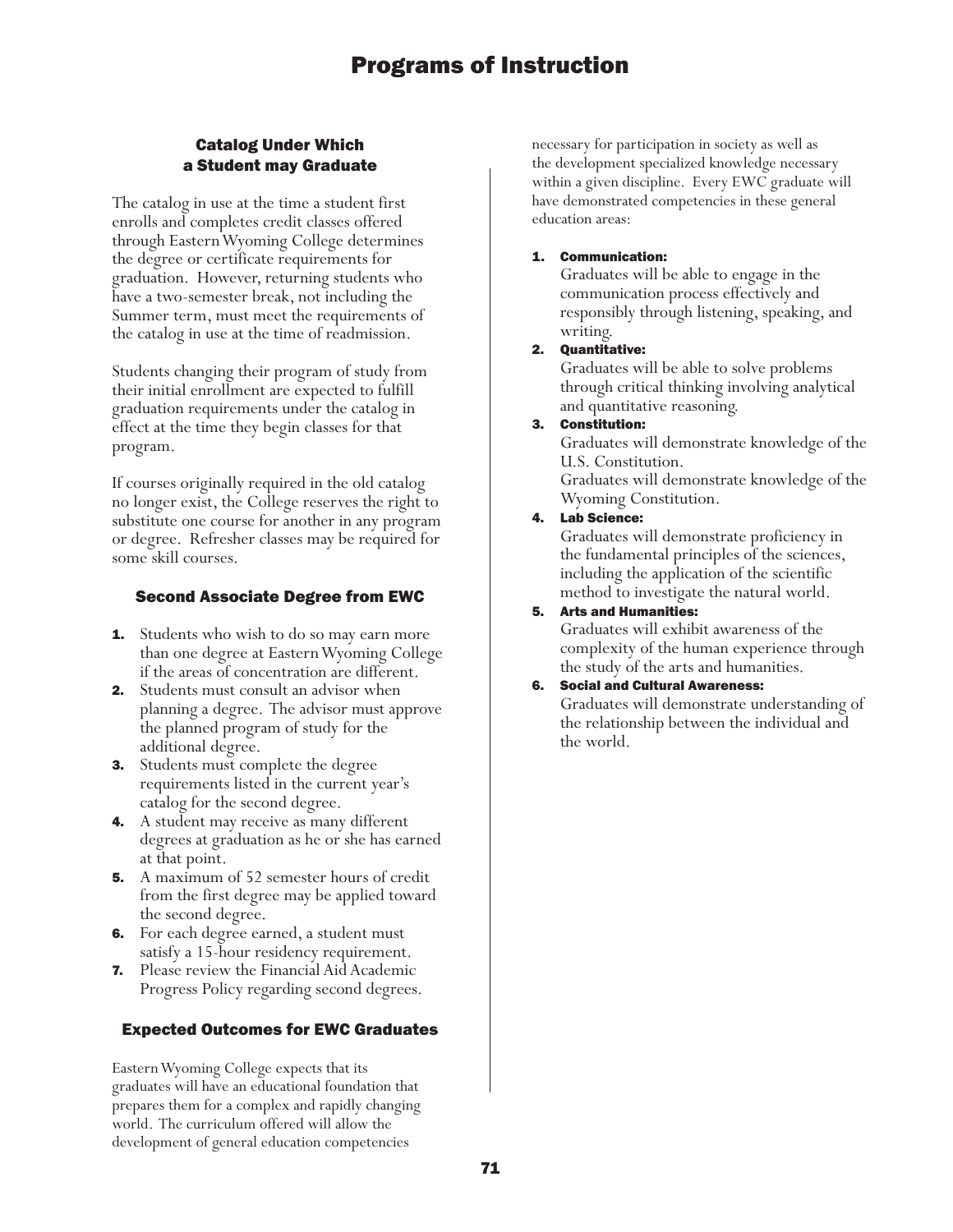## General Education Requirements

#### General Transfer

The specific courses that fulfill each of the general transfer categories for the **Associate of Arts** and **Associate of Science Degree** are listed below. Courses that are permitted for the **Associate of Applied Science Degree** are also included and indicated with an asterisk. The process of assigning courses in each category is continually being updated. A class may only fulfill one requirement in the following General Education Categories. Students should contact their advisors for updated listings.

## Category/Courses Course Title Hours Foundations

#### COMMUNICATION 1

| <b>ENGL 1010</b>  | English I: Composition      |  |
|-------------------|-----------------------------|--|
| <b>*TECH 1005</b> | Applied Technical Writing 3 |  |

\*Permitted for AAS Programs only

#### COMMUNICATION 2

| <b>BADM 1020</b> | <b>Business Communications 3</b> |   |
|------------------|----------------------------------|---|
| $CO/M$ 2010      | Public Speaking                  | 3 |
| <b>ENGL 2020</b> | Introduction to Literature 3     |   |

#### Mathematics (Quantitative)

| *BADM 1005       | <b>Business Mathematics I</b> |   |
|------------------|-------------------------------|---|
| <b>MATH 1000</b> | Problem Solving               |   |
| <b>MATH 1100</b> | Math for Elementary           |   |
|                  | Teachers I                    | 3 |
| <b>MATH 1400</b> | Pre-Calculus Algebra          |   |
| <b>MATH 1405</b> | Pre-Calculus                  |   |
|                  | Trigonometry                  | 3 |
| <b>MATH 1450</b> | Algebra and Trigonometry 5    |   |
| *MATH 1515       | Applied Technical             |   |
|                  | Mathematics                   | 3 |
| <b>MATH 2200</b> | Calculus I                    |   |
| <b>MATH 2350</b> | <b>Business Calculus</b>      | 4 |
| *VTTK 1751       | Pharmaceutical                |   |
|                  | Calculations                  |   |
|                  |                               |   |

\*Permitted for AAS Programs only

#### Constitutional Requirements

| <b>HIST 1211</b> | U.S. to 1865                | 3 |
|------------------|-----------------------------|---|
| <b>HIST 1221</b> | U.S. from 1865              | 3 |
| <b>HIST 1251</b> | History of Wyoming          | 3 |
| <b>POLS 1000</b> | American & Wyoming          |   |
|                  | Government                  | ς |
| *POLS 1050       | Basics in United States and |   |
|                  | <b>Wyoming Government</b>   |   |
|                  |                             |   |

\*Permitted for AAS Programs only

#### Lab Science I

| <b>AECL 1000</b> | Agroecology                    |                |
|------------------|--------------------------------|----------------|
| <b>BIOL 1000</b> | Principles of Biology          | 4              |
| <b>BIOL 1010</b> | General Biology I              | 4              |
| <b>CHEM 1000</b> | <b>Introductory Chemistry</b>  | $\overline{4}$ |
| <b>CHEM 1020</b> | General Chemistry I            | 4              |
| <b>GEOL 1100</b> | Physical Geology               | 4              |
| <b>GEOL 1470</b> | <b>Environmental Geology</b>   | 4              |
| <b>PHYS 1110</b> | <b>General Physics I</b>       | 4              |
| ZOO 1500         | Introduction to Human          |                |
|                  | Anatomy & Physiology           | 4              |
| *CSMO 1025       | Hair Fundamentals              | 4              |
| *VTTK 1625       | Laboratory Analysis            |                |
| *VTTK 1630       | Veterinary Hematology          | 3              |
| *VTTK 1755       | Veterinary Parasitology        | 2              |
| *VTTK 2610       | Veterinary Infectious Diseases |                |
|                  | and Applied Diagnostics        | 4              |
| *WELD 1755       | Shielded Metal Arc             |                |
|                  | Welding                        | 5              |
|                  |                                |                |

\*Permitted for AAS Programs only

#### Freshman Foundations

| <b>HMDV 1000</b>          | College Studies                 |            |
|---------------------------|---------------------------------|------------|
| or HMDV 1025              | Orientation to                  |            |
|                           | Distance Learning               |            |
|                           | or HMDV 1500 Human Development: |            |
|                           | Empowerment                     | 3          |
| First Year Seminars (FYS) |                                 | <b>TBD</b> |
| <b>AGRI 1000</b>          | Issues in Agriculture           |            |
| <b>VTTK 1000</b>          | Introduction to                 |            |
|                           | Veterinary Science              |            |

#### Physical Education Activity

|                           | 2                                                                                                                                                            |
|---------------------------|--------------------------------------------------------------------------------------------------------------------------------------------------------------|
| Rodeo Timed Events        | $\overline{c}$                                                                                                                                               |
|                           | 1                                                                                                                                                            |
|                           | 1                                                                                                                                                            |
| Fitness and Conditioning  | 1                                                                                                                                                            |
| Aerobic Cond. I/Fitness   |                                                                                                                                                              |
| Center                    | 1                                                                                                                                                            |
| Trap Shooting I           | 1                                                                                                                                                            |
| Trap, Skeet, and Sporting |                                                                                                                                                              |
| Clays                     | 1                                                                                                                                                            |
| <b>Beginning Tennis</b>   | 1                                                                                                                                                            |
|                           | 1                                                                                                                                                            |
|                           |                                                                                                                                                              |
|                           | 1                                                                                                                                                            |
| Beginning Racquetball     | 1                                                                                                                                                            |
| Weight Loss Conditioning  | 1                                                                                                                                                            |
| Heavy Resistance          |                                                                                                                                                              |
| Conditioning              | 1                                                                                                                                                            |
| Beginning Casting and     |                                                                                                                                                              |
| Angling                   | 1                                                                                                                                                            |
|                           |                                                                                                                                                              |
| Conditioning II           | 1                                                                                                                                                            |
| Wellness: PE Concepts/    |                                                                                                                                                              |
| <b>Fitness Course</b>     | 1                                                                                                                                                            |
|                           | Rodeo Rough Stock I<br>Lifetime Sports<br><b>Beginning Swimming</b><br>Beginning Badminton<br><b>Beginning Bowling</b><br>Beginning Golf<br>Heavy Resistance |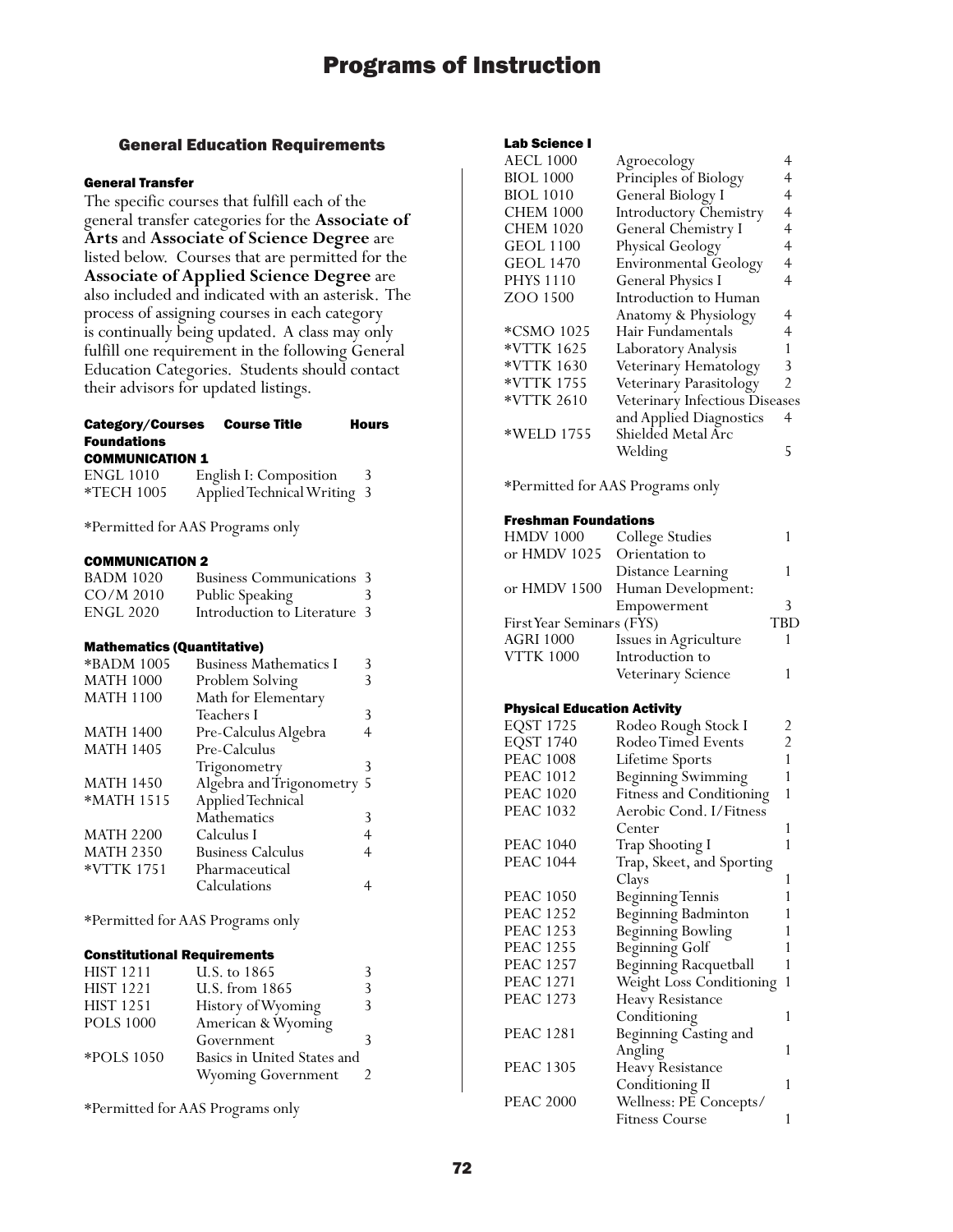| <b>PEAC 2011</b>            | <b>Intermediate Swimming</b>  | 1 |
|-----------------------------|-------------------------------|---|
| <b>PEAT 2025</b>            | Rodeo Activities              | 1 |
| <b>PEAT 2051</b>            | Varsity Golf                  | 1 |
| <b>PEAT 2062</b>            | Varsity Basketball            | 1 |
| <b>PEAT 2064</b>            | Varsity Volleyball            | 1 |
|                             |                               |   |
| Arts & Humanities           |                               |   |
| <b>ART 1000</b>             | General Art: Studio           | 3 |
| <b>ART 1005</b>             | <b>Beginning Drawing</b>      | 3 |
| <b>ART 1110</b>             | Foundations:                  |   |
|                             | Two-dimensional               | 3 |
| ART 1120                    | Foundations:                  |   |
|                             | Three-dimensional             | 3 |
| <b>ART 1130</b>             | Foundation:                   |   |
|                             | Color Theory                  | 3 |
| ART 1179                    | Photoshop                     | 3 |
| <b>ART 1310</b>             | Sculpture I                   | 3 |
| <b>ART 2010</b>             | Art History I                 | 3 |
| <b>ART 2020</b>             | Art History II                | 3 |
| <b>ART 2074</b>             | Art for the Elementary/Middle |   |
|                             | School Teacher                | 3 |
| ART 2210                    | Painting I                    | 3 |
| <b>ART 2410</b>             | Ceramics                      | 3 |
| CO/M 1030                   | Interpersonal                 |   |
|                             | Communication                 | 3 |
| ENGL 2425                   | Literatures in English I      | 3 |
| <b>ENGL 2430</b>            | Literatures in English II     | 3 |
| ENGL 2435                   | Literatures in English III    | 3 |
| <b>ENGL 2440</b>            | Literary Genres:              |   |
|                             | Short Story                   | 3 |
| <b>LIBS 2280</b>            | Literature for Children       | 3 |
| <b>MUSC 1000</b>            | Introduction to Music         | 3 |
| <b>MUSC 1378</b>            | College Band                  | 1 |
| MUSC 1390<br>MUSC 1400      | Jazz Ensemble                 | 1 |
|                             | Collegiate Chorale            | 1 |
| <b>MUSC 2018</b>            | Music for Elementary          |   |
|                             | Classroom Teachers            | 3 |
| <b>MUSC 2050</b>            | Music History Survey I        | 3 |
| <b>MUSC 2055</b>            | Music History Survey II       | 3 |
| <b>PHIL 1000</b>            | Introduction to               |   |
|                             | Philosophy                    | 3 |
| <b>SOSC 2300</b>            | Ethics in Practice            | 3 |
| <b>THEA 1000</b>            | Introduction to Theatre       | 3 |
|                             |                               |   |
| Social & Cultural Awareness |                               |   |
| <b>AGEC 1010</b>            | Agricultural Economics I      | 3 |
| <b>AMST 2110</b>            | <b>Cultural Diversity</b>     |   |
|                             | in America                    | 3 |
| <b>ANTH 1100</b>            | Intro to Physical             |   |
|                             | Anthropology                  | 3 |
| <b>ANTH 1200</b>            | Intro to Cultural             |   |
|                             | Anthropology                  | 3 |
| CO/M 1040                   | Intro to Human                |   |
|                             | Communication                 | 3 |
| ECON 1010                   | Macroeconomics                | 3 |
| ECON 1020                   | Microeconomics                | 3 |
| *ENTR 1500                  | Successful                    |   |
|                             | Entrepreneurship              | 2 |

| <b>*ENTR 1520</b> | Creating a Business Plan         | $\overline{2}$                             |
|-------------------|----------------------------------|--------------------------------------------|
| <b>*ENTR 2500</b> | <b>Small Business Operations</b> |                                            |
|                   | Management                       | 2                                          |
| <b>GEOG 1000</b>  | Intro to World Regional          |                                            |
|                   | Geography                        | 3                                          |
| <b>HIST 1110</b>  | <b>Western Civilization I</b>    | $\overline{3}$                             |
| <b>HIST 1120</b>  | Western Civilization II          | 3                                          |
| <b>HIST 1290</b>  | History of the US West           | 3                                          |
| <b>HIST 1320</b>  | World Civilization to 1450       | 3                                          |
| <b>HIST 1330</b>  | World Civilization               |                                            |
|                   | from 1330                        | 3                                          |
| <b>HIST 2290</b>  | North American Indians           |                                            |
| <b>INST 2350</b>  | Intro to Global Studies          | $\begin{array}{c} 3 \\ 3 \\ 3 \end{array}$ |
| <b>MKT 2100</b>   | Principles of Marketing          |                                            |
| <b>MUSC 2015</b>  | Introduction to the Music        |                                            |
|                   | of the World's Peoples           | 3                                          |
| <b>POLS 1200</b>  | Non-Western                      |                                            |
|                   | <b>Political Cultures</b>        | 3                                          |
| <b>PSYC 1000</b>  | General Psychology               |                                            |
| <b>RELI 1100</b>  | Introduction to Religion         | $\frac{3}{3}$                              |
| <b>SOC 1000</b>   | Sociological Principles          | $\frac{3}{3}$                              |
| SOC 1100          | Social Problems                  |                                            |
| <b>SOSC 1100</b>  | Introduction to Religion         | $\overline{3}$                             |
| <b>SOWK 2000</b>  | Introduction to                  |                                            |
|                   | Social Work                      | 3                                          |
| <b>WMST 1080</b>  | Intro to Women's Studies         | 3                                          |
|                   |                                  |                                            |

\*Permitted for AAS Programs only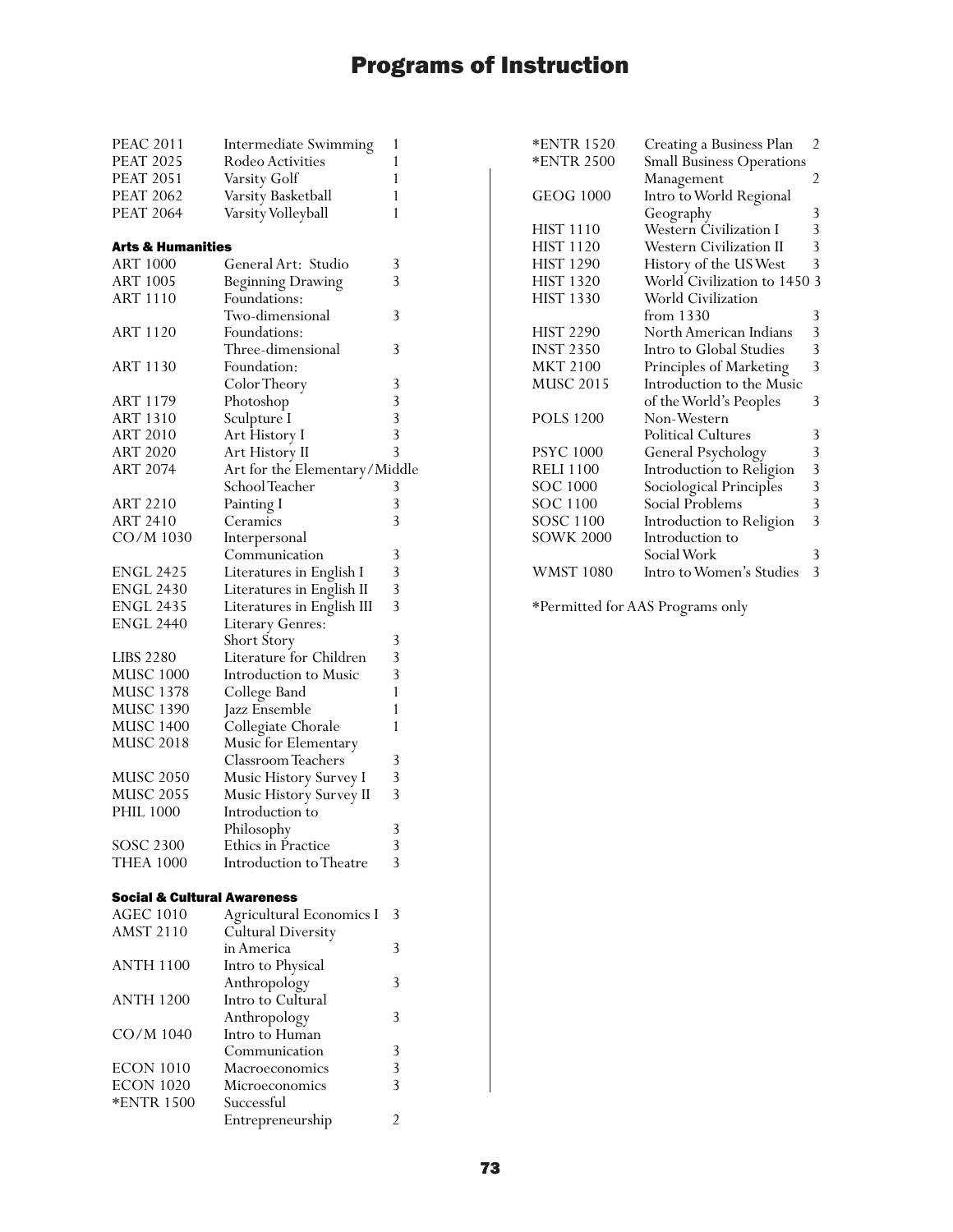## A. Associate of Arts Degree

The Associate of Arts Degree will be awarded students in transfer programs who complete the following requirements:

- **1.** Completion of the program requirements in which the student is enrolled.
- **2.** Completion of a minimum of 60 semester hours in courses numbered 1000 or above with a cumulative grade point average of 2.00 or better.
- **3.** No more than six hours in courses numbered 1490, 1990, 2490, or 2990 will apply toward the degree. In addition, no course offered under the Developmental Studies Department may be applied toward the degree.
- Completion of at least 15 semester hours applicable towards graduation from Eastern Wyoming College.
- **5.** Completion of the appropriate reading course or an appropriate score on the reading exam. See ACCUPLACER and ACT Course Placement Guide on pages 14-15.
- **6.** Completion of the college-wide exit assessment and the outcomes assessment requirements specific to the major.
- 7. File graduation application with the Student Services Office. The application is due mid-November for December graduation or mid-March for May or July graduation.
- **8.** Students who have an incomplete and plan to graduate have one semester or the Summer session (whichever comes first) in which to finish the incomplete. If they do not finish the incomplete, the graduation date moves to the semester in which they finish the incomplete. A new graduation application must be submitted to the Student Services Office.
- 9. A grade of either "S" or "C" or better must be received in each course used to satisfy the general transfer requirements below. A grade of "S" may be earned through institutional challenge, CLEP, or advanced placement examinations.
- **10.** All students are required to meet the constitutional requirement by taking one of the following: HIST 1211 U.S. to 1865, HIST 1221 U.S. from 1865, HIST 1251 History of Wyoming, POLS 1000 American & Wyoming Government.

The process of assigning specific courses that fulfill each of the general transfer categories listed below is continually being updated. Students are advised to contact their advisors for updated listings to ensure meeting the appropriate requirements for graduation or transfer.

| Minimum         | General                            |
|-----------------|------------------------------------|
| Hours           | <b>Transfer</b>                    |
| <b>Required</b> | <b>Categories</b>                  |
|                 |                                    |
|                 | Freshman Foundations               |
| 3               | Communication 1                    |
| 3               | Communication 2                    |
| 3               | Mathematics (Quantitative)         |
| 4               | Lab Science                        |
| 3               | Arts & Humanities                  |
| 3               | Social & Cultural Awareness        |
| 3               | <b>Constitutional Requirements</b> |
|                 | <b>Physical Education Activity</b> |
| 24              |                                    |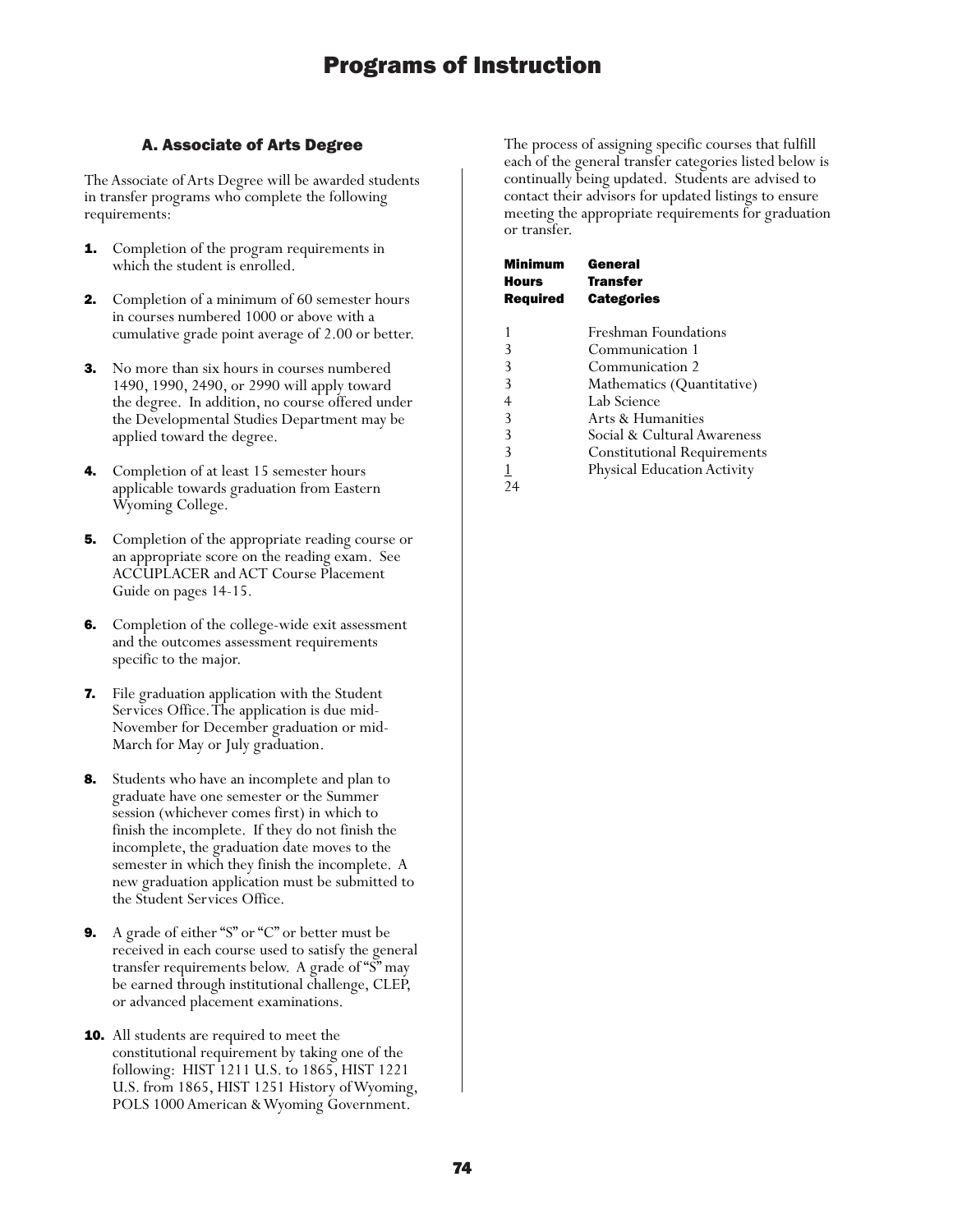## B. Associate of Science Degree

The Associate of Science Degree will be awarded students in transfer programs who complete the following requirements:

- **1.** Completion of the program requirements in which the student is enrolled.
- **2.** Completion of a minimum of 60 semester hours in courses numbered 1000 or above with a cumulative grade point average of 2.00 or better.
- **3.** No more than six hours in courses numbered 1490, 1990, 2490, or 2990 will apply toward the degree. In addition, no course offered under the Developmental Studies Department may be applied toward the degree.
- 4. Completion of at least 15 semester hours applicable towards graduation from Eastern Wyoming College.
- **5.** Completion of the appropriate reading course or an appropriate score on the reading exam. See ACCUPLACER and ACT Course Placement Guide on pages 14-15.
- **6.** Completion of the college-wide exit assessment and the outcomes assessment requirements specific to the major.
- 7. File graduation application with the Student Services Office. The application is due mid-November for December graduation or mid-March for May or July graduation.
- **8.** Students who have an incomplete and plan to graduate have one semester or the Summer session (whichever comes first) in which to finish the incomplete. If they do not finish the incomplete, the graduation date moves to the semester in which they finish the incomplete. A new graduation application must be submitted to the Student Services Office.
- 9. A grade of either "S" or "C" or better must be received in each course used to satisfy the general transfer requirements below. A grade of "S" may be earned through institutional challenge, CLEP, or advanced placement examinations.
- **10.** All students are required to meet the constitutional requirement by taking one of the following: HIST 1211 U.S. to 1865, HIST 1221 U.S. from 1865, HIST 1251 History of Wyoming, POLS 1000 American & Wyoming Government.

The process of assigning specific courses that fulfill each of the general transfer categories listed below is continually being updated. Students are advised to contact their advisors for updated listings to ensure meeting the appropriate requirements for graduation or transfer.

| Minimum<br>Hours<br><b>Required</b> | General<br><b>Transfer</b><br><b>Categories</b> |
|-------------------------------------|-------------------------------------------------|
| 1                                   | Freshman Foundations                            |
| 3                                   | Communication 1                                 |
| 3                                   | Communication 2                                 |
| 3                                   | Mathematics (Quantitative)                      |
| 4                                   | Lab Science                                     |
| 3                                   | Arts & Humanities                               |
| 3                                   | Social &Cultural Awareness                      |
| 3                                   | <b>Constitutional Requirements</b>              |
|                                     | <b>Physical Education Activity</b>              |
|                                     |                                                 |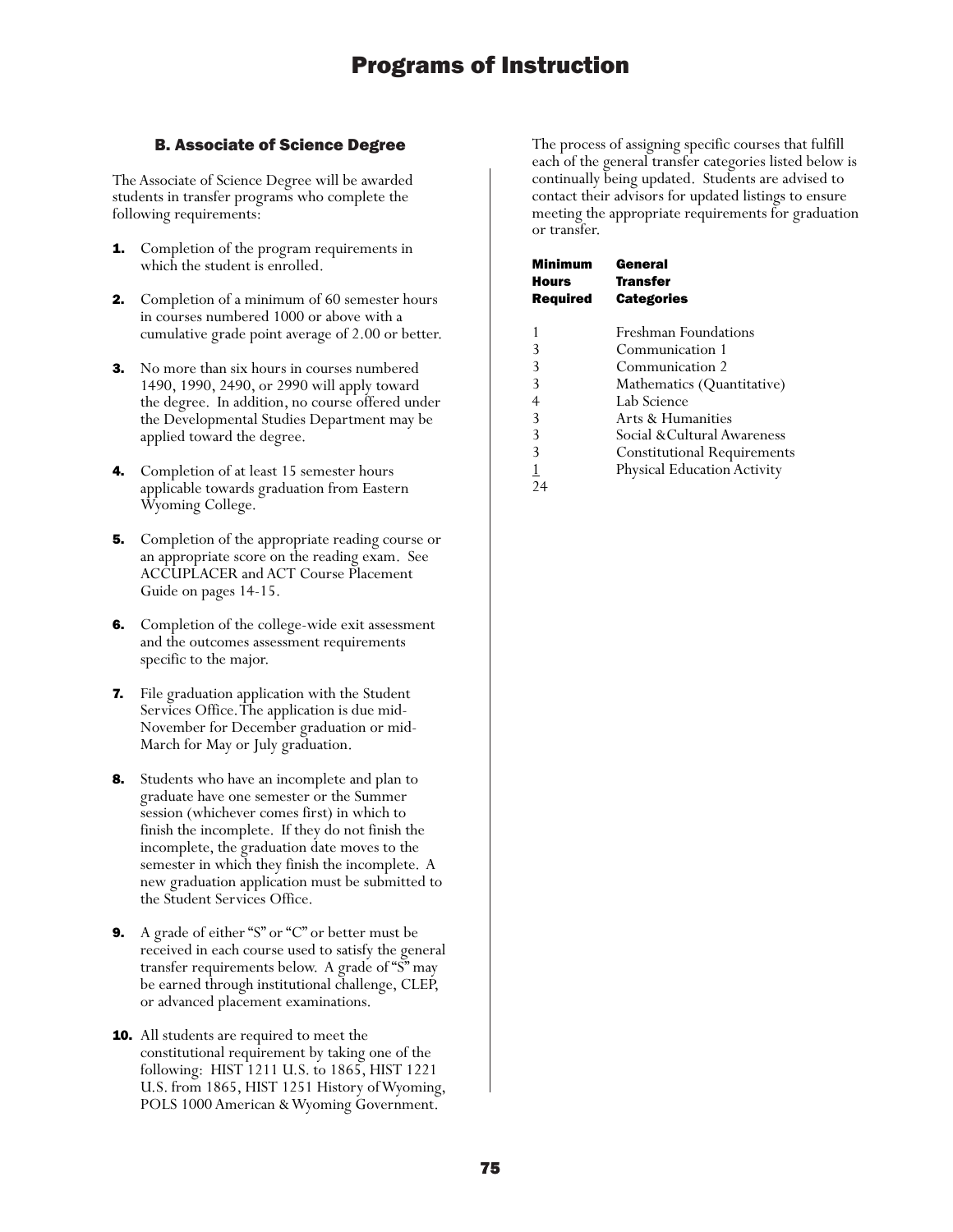## C. Associate of Applied Science Degree

The Associate of Applied Science Degree will be awarded students in technical programs who complete the following requirements:

- **1.** Completion of the curriculum requirements and approved electives for the program in which the student is enrolled.
- 2. Completion of at least 15 semester hours applicable towards graduation from Eastern Wyoming College.
- 3. Completion of a minimum of 60 semester hours with a cumulative grade point average of 2.00 or better.
- 4. Students must complete all program requirements, including electives, with a grade of "C" or better.
- **5.** Completion of the appropriate reading course or an appropriate score on the reading exam. See ACCUPLACER and ACT Course Placement Guide on pages 14-15.
- 6. File graduation application with the Student Services Office. The application is due mid-November for December graduation or mid-March for May or July graduation.
- 7. Students who have an incomplete and plan to graduate have one semester or the Summer session (whichever comes first) in which to finish the incomplete. If they do not finish the incomplete, the graduation date moves to the semester in which they finish the incomplete. A new graduation application must be submitted to the Student Services Office.
- 8. A grade of either "S" or "C" or better must be received in any course used to satisfy the general education requirements. A grade of "S" may be earned through institutional challenge, CLEP, or advanced placement examinations.
- 9. Completion of the college-wide exit assessment and the outcomes assessment requirements specific to the major.
- **10.** All students are required to meet the constitutional requirement by taking one of the following: HIST 1211 U.S. to 1865, HIST 1221 U.S. from 1865, HIST 1251 History of Wyoming, POLS 1000 American & Wyoming Government, POLS 1050 Basics in United States and Wyoming Government.

| Minimum<br>Hours<br><b>Required</b> | General<br><b>Transfer</b><br><b>Categories</b> |
|-------------------------------------|-------------------------------------------------|
|                                     | Freshman Foundations                            |
| 3                                   | Communications 1                                |
| 3                                   | Mathematics (Quantitative)                      |
| $2 - 3$                             | *Constitutional Requirements                    |
| $5 - 6$                             | From within the following categories:           |
|                                     | Social & Cultural Awareness                     |
|                                     | Arts & Humanities                               |
|                                     | Lab Science                                     |
|                                     | <b>Physical Education Activity</b>              |
|                                     |                                                 |

## 15 hours

\*Students must take POLS 1000, HIST 1211, HIST 1221, HIST 1251, or POLS 1050. Students should consult with their advisors concerning transferability.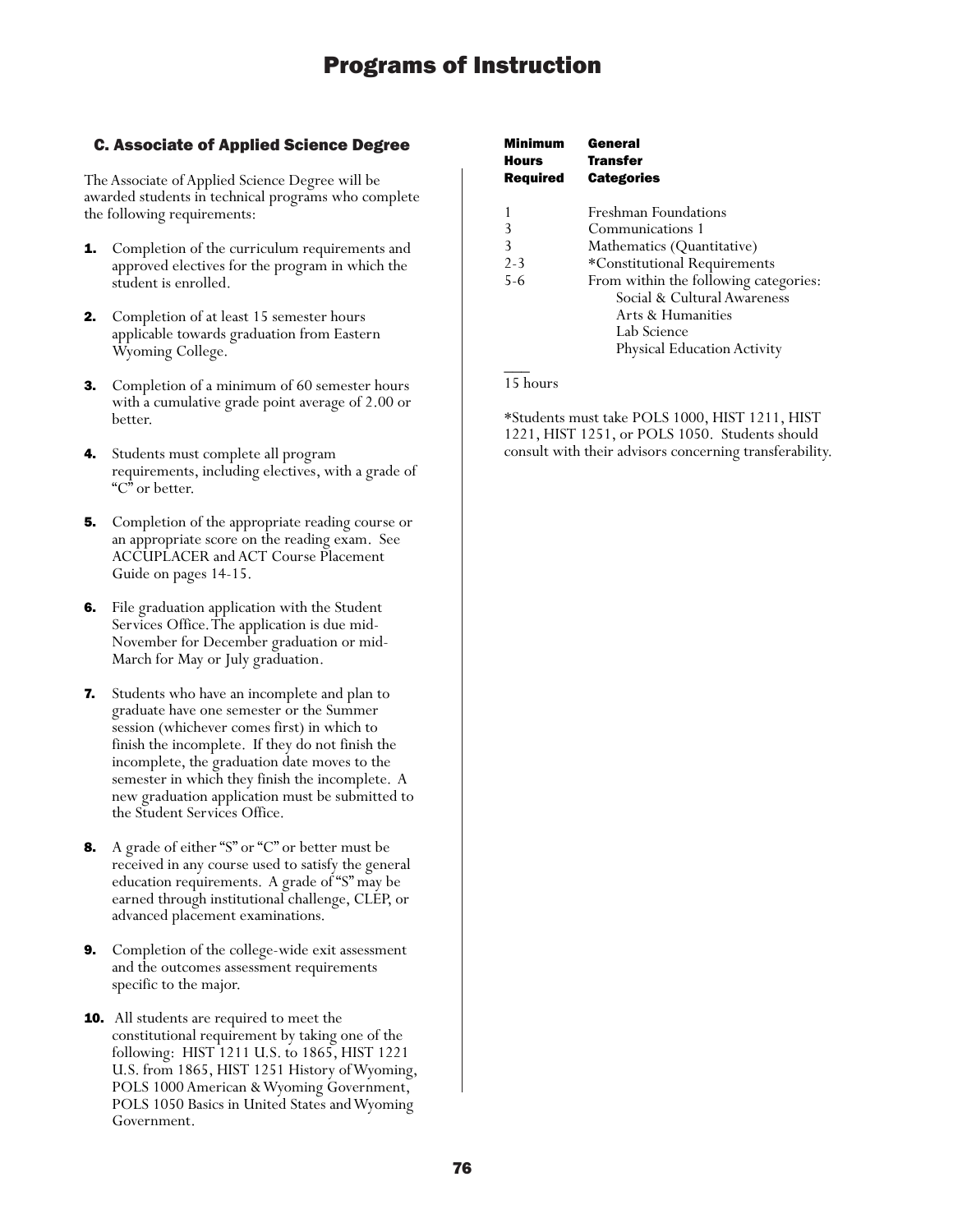## D. Certificate

Certificates will be awarded to students in certificate programs who complete the following requirements:

- **1.** Completion of the curriculum requirements specified for the respective programs, with a cumulative grade point average of 2.00 or better.
- 2. Completion of the appropriate reading course or an appropriate score on the reading exam. See ACCUPLACER and ACT Course Placement Guide on pages 14-15.
- 3. File graduation application with the Student Services Office. The application is due mid-November for December graduation or mid-March for May or July graduation.
- **4.** Students who have an incomplete and plan to graduate have one semester or the Summer session (whichever comes first) in which to finish the incomplete. If they do not finish the incomplete, the graduation date moves to the semester in which they finish the incomplete. A new certificate application must be submitted to the Student Services Office.
- **5.** Completion of the outcomes assessment appropriate to the program.

## E. Distance Learning

Eastern Wyoming College offers complete Distance Learning Programs:

- Interdisciplinary Studies AA
- Interdisciplinary Studies AS
- Criminal Justice AA
- Business Administration AAS
- Early Childhood Education AA
- Elementary Education AA
- Child Development C
- Corrections C

The primary mode of delivery is internet. Please see the website, ewc.wy.edu, for a complete listing of courses each semester. All previously listed degree requirements still pertain to distance degrees.

Veterans educational benefits may be adjusted when a student enrolls in all distance education courses.

## F. Self-Directed Studies

Self-Directed Studies classes are hands-on performance based courses in which there are no regularly scheduled meeting times. Each student is responsible for setting their own study schedule in

order to complete the required coursework in the allotted time.

While students are allowed to do their work when and where they like, all assignments are due on (or before) the final regular day of the semester. Students are encouraged to get to work early and be finished with the course as soon as possible. It's not realistic to think you can get all the work done in less than 5 weeks.

These classes include approximately 20 hands-on activities from the textbook - averaging out to about 3 exercises per week over 7-weeks. Coursework is submitted digitally through the EWC "LancerNet" learning management system.

For students wanting (or needing) individual assistance, the instructor will be available in the Community Training Center Computer Lab 5-days a week -- including extended evening hours on Tuesdays and Thursdays. Students are welcomed to use this lab for any coursework requiring network connectivity. Students should meet with the instructor the first week of the semester to outline their study plan.

## PROGRAMS OF INSTRUCTION

The following are suggested programs of instruction available at Eastern Wyoming College. Each program lists the degree offered; the various options, if any, within the program; the criteria for the degree; and program requirements.

Program electives are designated by asterisks (\*) and are generally listed immediately following suggested programs of instruction. In recognition that all student goals are not met with a single academic plan, the student, with his/her advisor's sign-off approval, may include substitute courses for those indicated by an asterisk. Students will be responsible to confer with their advisors in planning their schedules.

The suggested courses to fulfill the general education requirements are incorporated into each program of study. Students should consult with their advisors to ensure that all general education requirements are satisfied.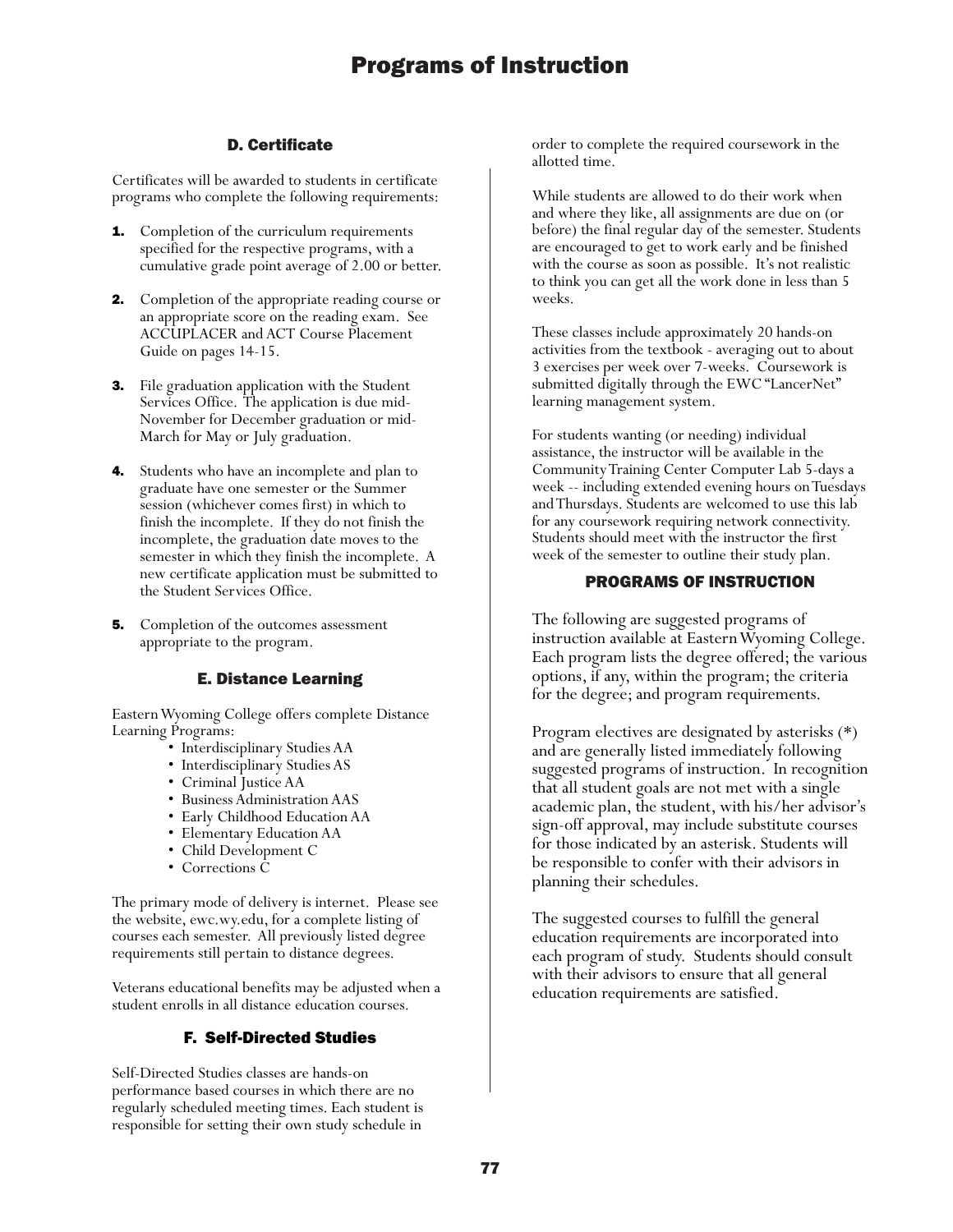## ACCOUNTING

**DEGREE: CREDITS**

ASSOCIATE OF SCIENCE 60

The suggested accounting/business administrative program allows the student to earn an Associate of Science Degree while completing the first two years of college work toward a bachelor's degree. Those majoring in accounting, marketing, management, finance or other specific areas of business generally take the same courses during the first two years.

Students must complete all program requirements, including approved electives, with a "C" or better.

#### **FRESHMAN YEAR**

| <b>Fall Semester</b> |                                      | Credit |
|----------------------|--------------------------------------|--------|
| <b>ACCT 1010</b>     | Principles of Accounting I           | 3      |
| <b>ENGL 1010</b>     | English I: Composition               | 3      |
|                      | Freshman Foundations                 |        |
|                      | <b>Constitutional Requirements 3</b> |        |
| <b>MATH 1400</b>     | Pre-Calculus Algebra                 |        |
|                      | Total 14                             |        |

| <b>Spring Semester</b> |                                    | Credit |
|------------------------|------------------------------------|--------|
| <b>ACCT 1020</b>       | Principles of Accounting II        | 3      |
| <b>STAT 2050</b>       | Fundamentals of Statistics         | 4      |
|                        | Arts & Humanities                  |        |
|                        | <b>Physical Education Activity</b> |        |
|                        | Lab Science                        |        |
|                        | Total 15                           |        |

#### **SOPHOMORE YEAR**

| <b>Fall Semester</b> |                                         | Credit |
|----------------------|-----------------------------------------|--------|
| <b>ECON 1010</b>     | Macroeconomics                          |        |
| <b>MATH 2350</b>     | <b>Business Calculus</b>                |        |
| $CO/M$ 2010          | Public Speaking                         | 3      |
|                      | or ENGL 2020 Introduction to Literature |        |
| <b>ACCT 2450</b>     | Cost Accounting                         |        |
| <b>MKT 2100</b>      | Principles of Marketing                 | 3      |
|                      | Total 16                                |        |

| <b>Spring Semester</b> |                             | Credit |
|------------------------|-----------------------------|--------|
| <b>ECON 1020</b>       | Microeconomics              |        |
| <b>BADM 2010</b>       | <b>Business Law I</b>       |        |
| <b>MATH 2355</b>       | Mathematical Applications   |        |
|                        | for Business                |        |
| MGT 2100               | Principles of Management    | 3      |
|                        | *Approved Elective          |        |
|                        | <b>Outcomes Assessment:</b> |        |
|                        | Departmental Exam and       |        |
|                        | Core Competency Evaluation  |        |
|                        | Total 15                    |        |
|                        |                             |        |

\*Approved Electives: Any course at the 1000 or above level.

## AGRICULTURE

| <b>CREDITS</b><br><b>DEGREE:</b>  |    |
|-----------------------------------|----|
| ASSOCIATE OF SCIENCE –            |    |
| <b>AGRI BUSINESS AND SCIENCES</b> | 60 |
| RANGELAND ECOLOGY AND             |    |
| WATERSHED MANAGEMENT              | 61 |
|                                   |    |
| ASSOCIATE OF APPLIED SCIENCE –    |    |
| FARM AND RANCH MANAGEMENT 60-63   |    |
|                                   |    |
| CERTIFICATE -                     |    |
| BEEF PRODUCTION                   | 32 |
|                                   |    |

### FARM AND RANCH MANAGEMENT

The Associate of Applied Science Degree in Farm and Ranch Management provides the basic subject matter and training for successful students to compete for employment.

Students must complete all program requirements, including approved electives, with a "C" or better.

#### **FRESHMAN YEAR**

| <b>Fall Semester</b> |                                          | Credit             |  |
|----------------------|------------------------------------------|--------------------|--|
| AGRI 1010            | Computers: Agriculture                   | $3-4$              |  |
|                      | or CMAP 1765 Spreadsheet Application II: |                    |  |
|                      | Microsoft Excel                          |                    |  |
|                      | and CMAP 1800 Database Applications I:   |                    |  |
|                      | Access                                   |                    |  |
| <b>ANSC 1010</b>     | Livestock Production I                   |                    |  |
| or Lab Science       |                                          |                    |  |
| <b>AGRI 1000</b>     | Issues in Agriculture                    |                    |  |
| <b>MATH 1000</b>     | Problem Solving                          | 3                  |  |
|                      | or MATH 1515 Applied Technical Math      |                    |  |
| <b>TECH 1005</b>     | Applied Technical Writing                | 3                  |  |
|                      | or ENGL 1010 English I: Composition      |                    |  |
|                      |                                          | <b>Total 14-15</b> |  |
|                      |                                          |                    |  |

| <b>Spring Semester</b> |                              | Credit         |
|------------------------|------------------------------|----------------|
| $AGEC$ 2010            | Farm-Ranch Business          |                |
|                        | Records                      |                |
| <b>AGTK 1910</b>       | <b>Equipment Maintenance</b> |                |
|                        | and Repair                   | $\mathfrak{D}$ |
| <b>REWM 2000</b>       | Principles of Range Mgmt     | 3              |
| <b>ANSC 1010</b>       | Livestock Production I       |                |
| or Lab Science         |                              |                |
| <b>AGEC 1970</b>       | Agriculture Internship       |                |
|                        | *Approved Electives          | 3              |
|                        | Total 17                     |                |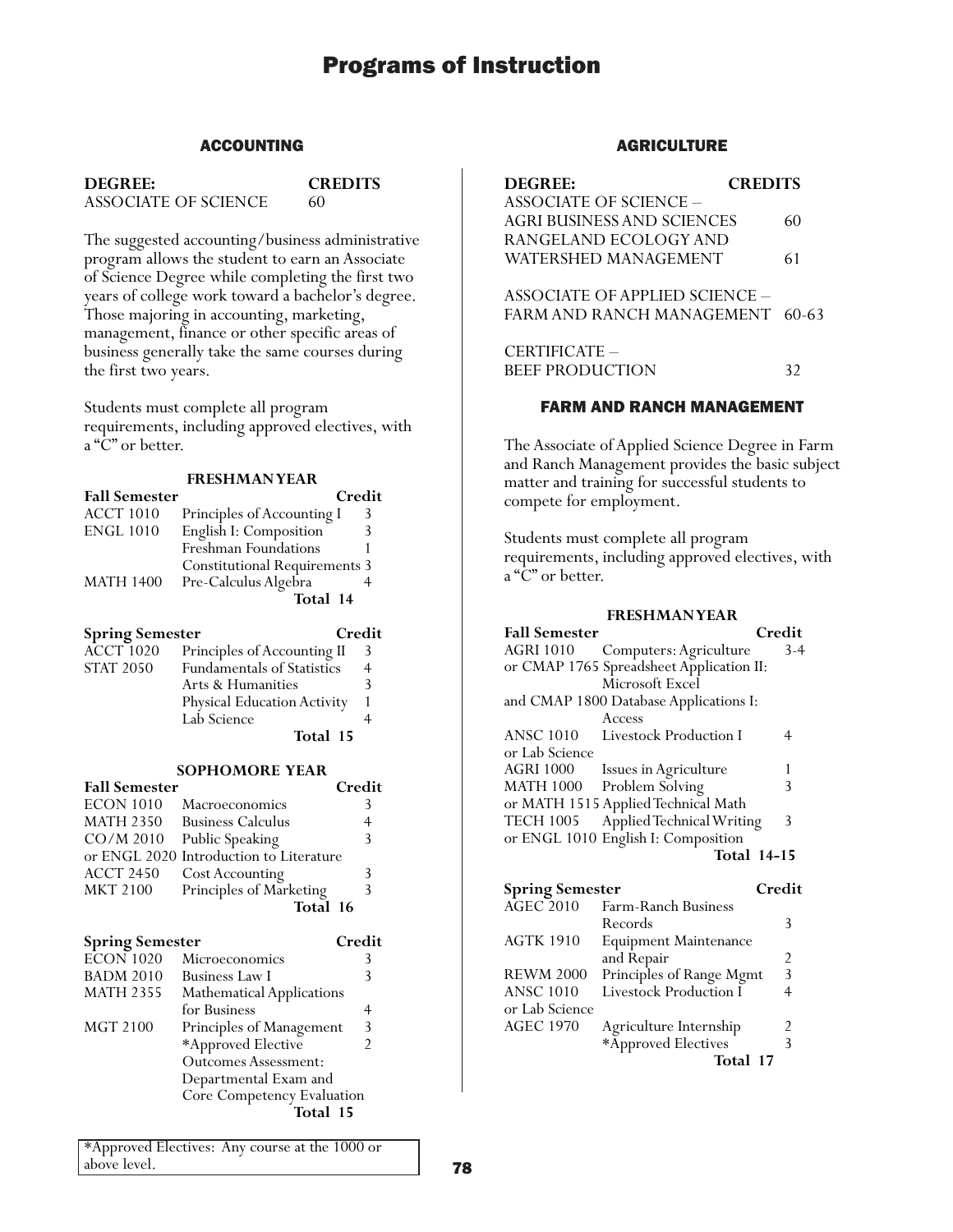### **SOPHOMORE YEAR**

| <b>Fall Semester</b>      |                                 | Credit             |
|---------------------------|---------------------------------|--------------------|
| <b>AGEC 1010</b>          | <b>Agricultural Economics</b>   | 3                  |
| <b>AGEC 2020</b>          | Farm & Ranch Business           |                    |
|                           | Management                      | 3                  |
| <b>AGEC 2350</b>          | <b>Agricultural Commodities</b> |                    |
|                           | in Marketing                    | 2                  |
| <b>ANSC 2030</b>          | Principles of Livestock         |                    |
|                           | Feeding                         | $4-3$              |
| or CROP 2200 Forage Crops |                                 |                    |
|                           | *Approved Electives             | $3 - 4$            |
|                           |                                 | <b>Total 14-16</b> |
|                           |                                 |                    |

| <b>Spring Semester</b> |                                     | Credit |
|------------------------|-------------------------------------|--------|
| <b>AGEC 2150</b>       | <b>Agri-Business Finance</b>        | 3      |
| <b>ANSC 1550</b>       | Livestock Health                    |        |
| or SOIL 2200           | <b>Applied Soils</b>                |        |
|                        | <b>Constitutional Requirement 3</b> |        |
| <b>AGEC 2395</b>       | AG Capstone Project                 |        |
|                        | *Approved Electives                 |        |
|                        | Total 15                            |        |

## **\*Approved Agricultural Electives:**

| <b>AGEC 1200</b> | Economics & Management                |                                                   |
|------------------|---------------------------------------|---------------------------------------------------|
|                  | of Agricultural Equipment             | $\overline{\mathbf{c}}$                           |
| <b>AGEC 2300</b> | Agricultural Marketing                |                                                   |
| <b>AGRI 2000</b> | Agriculture Chemicals                 |                                                   |
| <b>AGTK 1810</b> | Beginning Hydraulics                  | $\begin{array}{c}\n2 \\ 2 \\ 3 \\ 3\n\end{array}$ |
| <b>ANSC 1035</b> | Horse Production                      |                                                   |
| <b>ANSC 1070</b> | Beginning Livestock Fitting           |                                                   |
|                  | and Showing                           | 1                                                 |
| <b>ANSC 1100</b> | Management of                         |                                                   |
|                  | Reproduction                          | 4                                                 |
| <b>ANSC 1210</b> | <b>Beginning Livestock</b>            |                                                   |
|                  | Judging I                             | $\overline{\mathbf{c}}$                           |
| <b>ANSC 1550</b> | Livestock Health                      | $\overline{3}$                                    |
| <b>ANSC 2110</b> | Beef Production and                   |                                                   |
|                  | Management                            | 3                                                 |
| <b>ANSC 2900</b> | Nutrition in                          |                                                   |
|                  | Veterinary Medicine                   | 3                                                 |
| <b>CROP 1150</b> | Pesticide Safety                      |                                                   |
|                  | and Application                       |                                                   |
| <b>CROP 2200</b> | Forage Crop Science                   |                                                   |
| <b>ELTR 1515</b> | <b>Electrical Concepts</b>            | 3<br>3<br>2<br>1                                  |
| <b>EQST 1570</b> | Horseshoeing I                        |                                                   |
| <b>EQST 1580</b> | Horseshoeing II                       | $\mathbf{1}$                                      |
| <b>EQST 1725</b> | Rodeo Rough Stock I                   |                                                   |
|                  | or EQST 1740 Rodeo Timed Events I     |                                                   |
| <b>MCHT 1500</b> | General Machine Shop                  | $\begin{array}{c} 2 \\ 2 \\ 2 \end{array}$        |
|                  | or MCHT 1610Machine Tool Technology I |                                                   |
| <b>REWM 2500</b> | Rangeland Plant Identification 2      |                                                   |
| SOIL 2111        | Introduction to Precision             |                                                   |
|                  | Agriculture                           | 3                                                 |
| SOIL 2200        | <b>Applied Soils</b>                  | 3                                                 |
| <b>SOIL 2300</b> | Soil Science & Fertilizer             | $\overline{2}$                                    |
|                  | Technology                            |                                                   |
| <b>WELD 1700</b> | General Welding                       | 3                                                 |

## CERTIFICATE-BEEF PRODUCTION

The Beef Production Certificate program is an intensive curriculum designed to train the student for an entry level management position in the Production Livestock Industry. The program emphasizes hands-on learning through labs and practicum experience. New technologies used include: computer assisted ration formulation and record keeping, ultrasound equipment, software for cowherd management and farm management, and GPS.

Students must complete all program requirements with a "C" grade or better.

### **FRESHMAN YEAR**

|                         | Credit                                                                     |
|-------------------------|----------------------------------------------------------------------------|
|                         |                                                                            |
| Principles of Biology   |                                                                            |
| General Biology         |                                                                            |
| Computers: Agriculture  | 3                                                                          |
| Beg. Livestock Judging  |                                                                            |
| Principles of Livestock |                                                                            |
| Feeding                 | 4                                                                          |
| Beef Production and     |                                                                            |
|                         | 3                                                                          |
|                         |                                                                            |
| Total 17                |                                                                            |
|                         | <b>Fall Semester</b><br>Agroecology<br>Management<br>Issues in Agriculture |

| <b>Spring Semester</b> |                       | Credit |
|------------------------|-----------------------|--------|
| <b>AGEC</b> 1970       | Ag Internship         |        |
| <b>AGEC 2010</b>       | Farm-Ranch Business   |        |
|                        | Records               | 3      |
| <b>ANSC 1550</b>       | Livestock Health      | 3      |
| <b>ANSC 1100</b>       | Mgmt of Reproduction  |        |
| <b>REWM 2000</b>       | Princ. of Range Mgmt  | ξ      |
|                        | Written Exam          |        |
|                        | (Outcomes Assessment) |        |
|                        | Total 15              |        |

| Course substitutions with advisor approval: |                                 |                |
|---------------------------------------------|---------------------------------|----------------|
| <b>AGEC 2020</b>                            | Farm-Ranch Business             |                |
|                                             | Management                      |                |
| <b>AGEC 2150</b>                            | <b>Agri-Business Finance</b>    | 3              |
| <b>AGEC 2300</b>                            | <b>Agricultural Marketing</b>   | $\mathfrak{D}$ |
| <b>AGEC 2350</b>                            | <b>Agricultural Commodities</b> |                |
|                                             | in Marketing                    | 2              |
| <b>ANSC 1010</b>                            | <b>Livestock Production I</b>   | 4              |
| <b>CROP 2200</b>                            | Forage Crop Science             |                |

For more information about this certificate program, links to occupational information, estimated program cost, normal time for program completion, median debt at program completion (if available), please visit EWC's website at: http://ewc.wy.edu/futurestudents/financial-aid/career/.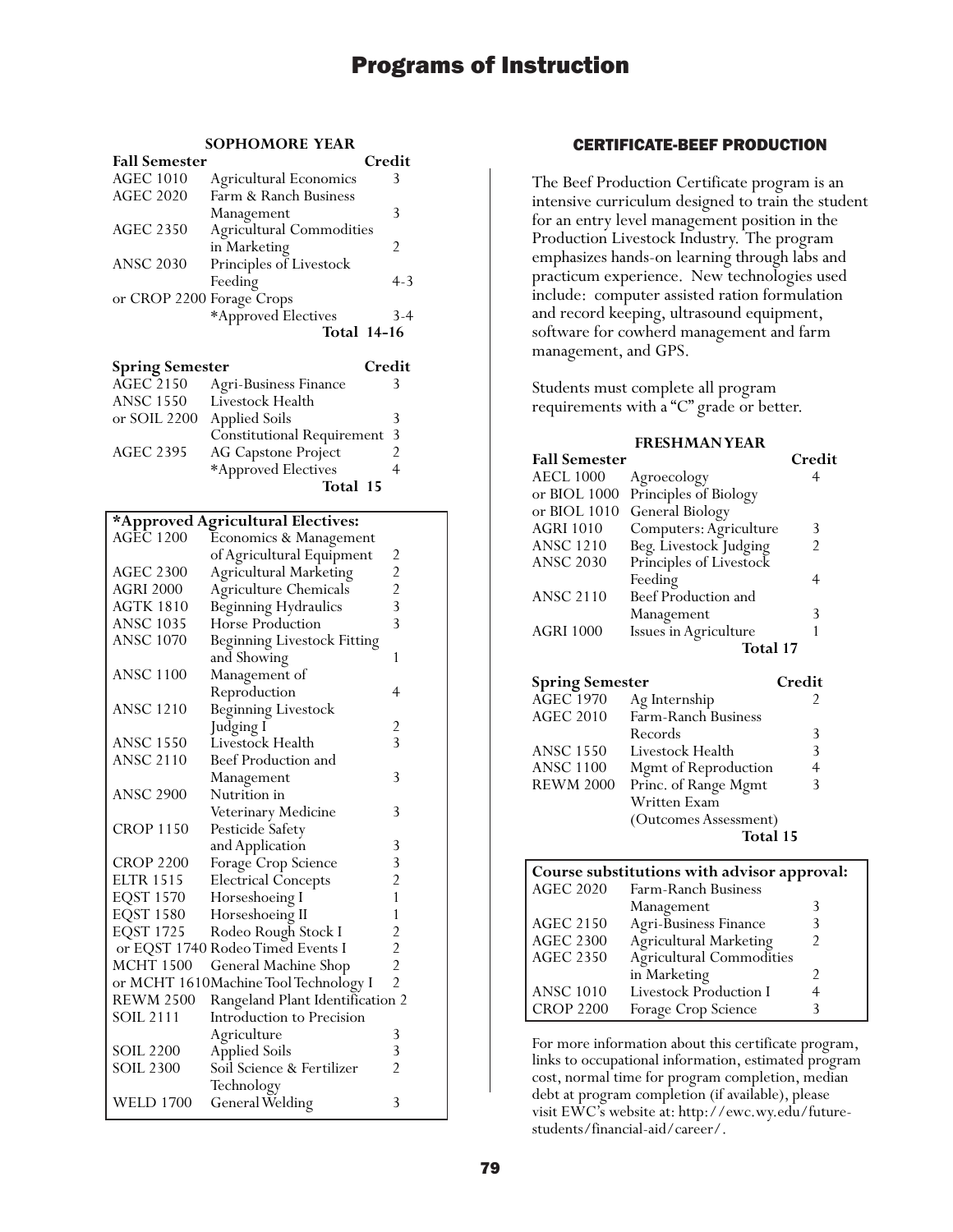## AGRI BUSINESS AND SCIENCES

This degree will prepare students who plan to transfer to a four-year college or university. The courses have been designed to transfer to the University of Wyoming College of Agriculture. Other colleges or universities may have other requirements and students should work with their EWC advisors to plan for other college requirements. This degree presents the student with four options: a General Agriculture option for those that are not sure in what specific area in agriculture they would like to major, an Agricultural Business option, an Agroecology/ Agronomy option, and an Animal Science option.

Students must complete all program requirements, including approved electives, with a "C" or better.

## **FRESHMAN YEAR Fall Semester Credit** ENGL 1010 English I: Composition 3 MATH 1400 Pre-Calculus Algebra 4 AGRI 1000 Issue in Agriculture 1 AECL 1000 Agroecology 4 AGRI 1010 Computers: Agriculture 3 **Total 15 Spring Semester Credit** BIOL 1010 General Biology I 4 Communication 2 3

| Communication 2             |  |
|-----------------------------|--|
| Physical Education Activity |  |
| *Approved Electives         |  |
| Total 15                    |  |

#### **SOPHOMORE YEAR**

| <b>Fall Semester</b> |                                      | Credit |
|----------------------|--------------------------------------|--------|
| AGEC 1010            | Agricultural Economics               |        |
|                      | <b>Constitutional Requirements 3</b> |        |
|                      | *Approved Electives                  |        |
|                      | Total 15                             |        |
|                      |                                      |        |

| <b>Spring Semester</b> |                                   | Credit |
|------------------------|-----------------------------------|--------|
| <b>AGEC 2395</b>       | Ag Capstone Project               |        |
| <b>STAT 2050</b>       | <b>Fundamentals of Statistics</b> | 4      |
|                        | Arts & Humanities                 | 3      |
|                        | *Approved Electives               | h      |
|                        | Total 15                          |        |

## **GENERAL AGRICULTURE OPTION**

Students pursuing the General Ag option must take an additional **22 credit hours** of approved Ag electives. Encouraged are electives with the following prefixes: AGEC, AGRI, AGTK, ANSC, CROP, ELTR, EQST, MCHT, REWM, and WELD. This option is for students who are not sure what area they would like to specialize in and would like basic training in a number of agricultural subjects. It is recommended for training for professions which involve a broad knowledge of agriculture–operators and managers of general farms, county agricultural agents, agricultural writers, and many other types of commercial agricultural positions.

## **AGRICULTURAL BUSINESS OPTION**

Students pursuing the Ag Business option must take the following courses as electives:

| ACCT 1010        | Principles of Accounting I  | 3 |
|------------------|-----------------------------|---|
| ACCT 1020        | Principles of Accounting II | 3 |
| <b>ECON 1020</b> | Microeconomics              | 3 |
| <b>MATH 2350</b> | <b>Business Calculus</b>    | 4 |
|                  | Total 13                    |   |

Students must take an additional **9 credit hours** of approved Ag electives. Encouraged are electives with the following prefixes: AGEC, ANSC, CROP, and REWM. This option is designed to provide advanced training for individuals with a desire to broaden their scope of career opportunities with marketing firms, agricultural supply installations, equipment and fertilizer companies, and other businesses serving agriculture.

## **AGROECOLOGY/AGRONOMY OPTION**

Students pursuing the Agroecology/Agronomy option must take the following courses as electives: SOIL 2200 Applied Soils 3 CHEM 1000 Introductory Chemistry 4 CHEM 2300 Introductory Organic Chemistry 4

Total 11

Students must take an additional **11 credit hours** of approved Ag electives. Encouraged are electives with the following prefixes: AGEC, AGRI, AGTK, ANSC, CROP, ELTR, MCHT, REWM, and WELD. This option is designed for students that are interested in further study dealing with crops and agronomy. Career opportunities include equipment and fertilizer companies, seed and chemical companies, and other companies dealing with the crop areas of agriculture.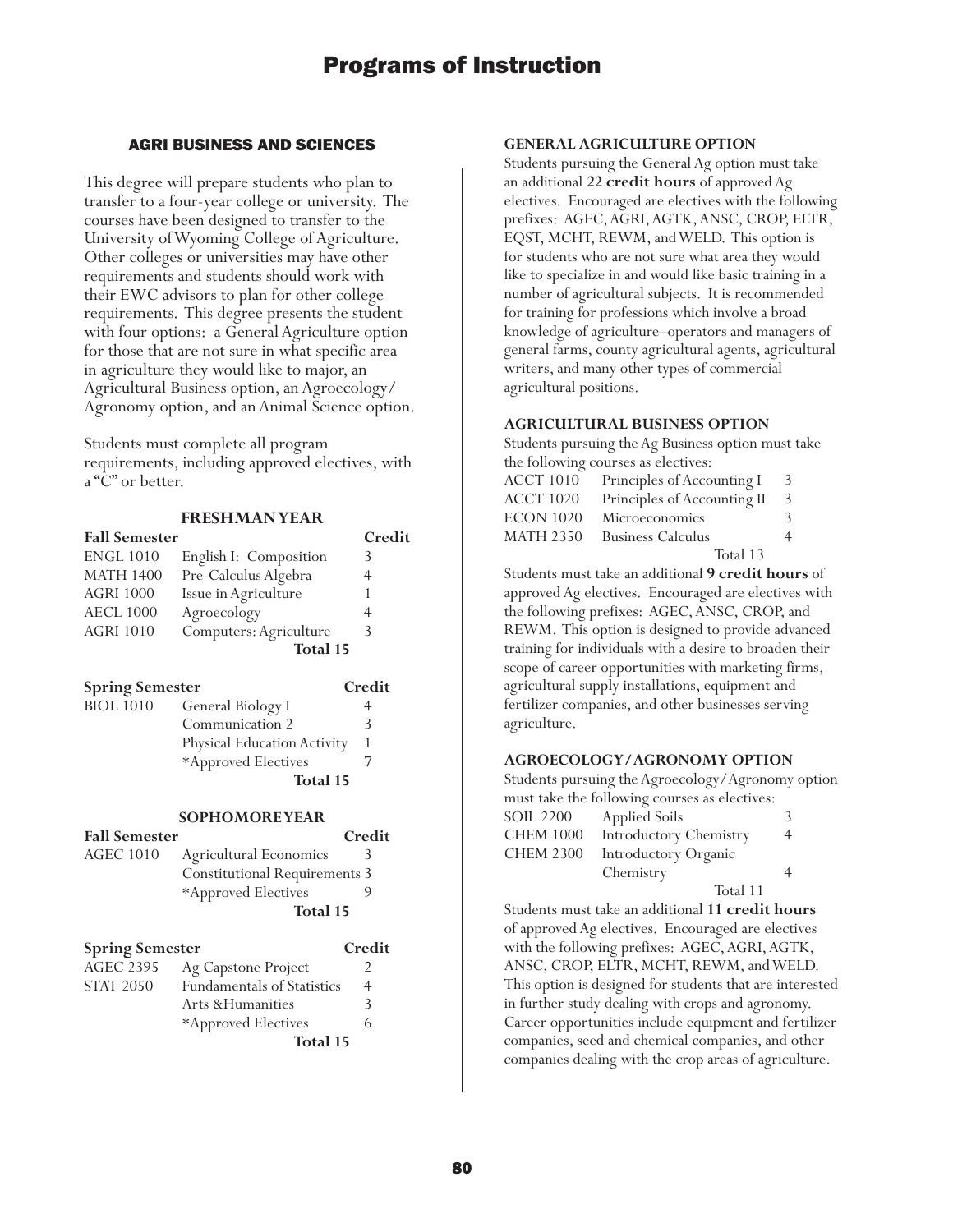### **ANIMAL SCIENCE OPTION**

Students pursuing the Animal Science option must take the following courses as electives: ANSC 1010 Livestock Production I 4 CHEM 1000 Introductory Chemistry 4 Total 8

Students must take an additional **14 credit hours** of approved Ag electives. Encouraged are electives with the following prefixes: AGEC, AGRI, AGTK, ANSC, CROP, ELTR, EQST, MCHT, REWM, and WELD. This option is designed for students interested in career opportunities in agriculture that involve livestock, such as feed and supplement dealers, veterinarians, livestock feeding operations, and ranches.

## **Additional requirements/electives for Animal Science majors choosing the Production Option at the University of Wyoming:**

| <b>AGEC 2020</b> | Farm-Ranch Business |   |
|------------------|---------------------|---|
|                  | Management          |   |
| <b>ANSC 2030</b> | Principles of       |   |
|                  | Livestock Feeding   |   |
| <b>BIOL 2020</b> | General Biology II  | 4 |
| <b>ECON 1020</b> | Microeconomics      | 3 |
| <b>REWM 2000</b> | Principles of Range |   |
|                  | Management          |   |

\*Approved Agriculture Electives

| O                |                                 |                |
|------------------|---------------------------------|----------------|
| <b>AGEC 1200</b> | Economics & Management of       |                |
|                  | Agricultural Equipment          | 2              |
| <b>AGEC 1510</b> | Farm/Ranch Application &        |                |
|                  | Review of Management            | 3              |
| <b>AGEC 1970</b> | Ag Internship                   | $\overline{2}$ |
| <b>AGEC 2010</b> | Farm-Ranch Business Records 3   |                |
| <b>AGEC 2150</b> | Agri-Business Finance           | 3              |
| <b>AGEC 2020</b> | Farm-Ranch Business             |                |
|                  | Management                      | 3              |
| <b>AGEC 2300</b> | <b>Agricultural Marketing</b>   | $\overline{2}$ |
| <b>AGEC 2350</b> | <b>Agricultural Commodities</b> |                |
|                  | in Marketing                    | 2              |
| <b>AGRI 2000</b> | <b>Agricultural Chemicals</b>   | $\overline{2}$ |
| <b>AGTK 1810</b> | <b>Beginning Hydraulics</b>     | 3              |
| <b>AGTK 1910</b> | <b>Equipment Maintenance</b>    |                |
|                  | and Repair                      | $\overline{c}$ |
| <b>ANSC 1010</b> | <b>Livestock Production I</b>   | $\overline{4}$ |
| <b>ANSC 1035</b> | Horse Production                | 3              |
| <b>ANSC 1070</b> | <b>Beginning Livestock</b>      |                |
|                  | Fitting and Showing             | 1              |
| <b>ANSC 1100</b> | Management of Reproduction 4    |                |
| <b>ANSC 1210</b> | Beginning Livestock Judging I 2 |                |
| <b>ANSC 1220</b> | Techniques of Livestock         |                |
|                  | Judging II                      | 1              |
|                  |                                 |                |

| <b>ANSC 1550</b> | Livestock Health                 | 3              |
|------------------|----------------------------------|----------------|
| <b>ANSC 2030</b> | Principles of Livestock          |                |
|                  | Feeding                          | 4              |
| <b>ANSC 2110</b> | <b>Beef Production</b>           |                |
|                  | and Management                   | 3              |
| <b>ANSC 2230</b> | Advanced Techniques of           |                |
|                  | Livestock Judging III            | 1              |
| <b>ANSC 2240</b> | Advanced Techniques of           |                |
|                  | Livestock Judging IV             | 1              |
| <b>ANSC 2615</b> | Anatomy & Physiology of          |                |
|                  | Domestic Animals I/II            | 3              |
| <b>ANSC 2900</b> | Nutrition in Veterinary          |                |
|                  | Medicine                         | 3              |
| <b>CHEM 2300</b> | <b>Introductory Organic</b>      |                |
|                  | Chemistry                        | 4              |
| <b>CROP 1150</b> | Pesticide Safety                 |                |
|                  | and Application                  | 3              |
| <b>CROP 2200</b> | Forage Crop Science              | 3              |
| <b>ECON 1020</b> | Microeconomics                   | 3              |
| <b>ELTR 1515</b> | <b>Electrical Concepts</b>       | $\overline{2}$ |
| <b>ENTR 1500</b> | Successful Entrepreneurship      | $\overline{c}$ |
| <b>EQST 1570</b> | Horseshoeing I                   | $\mathbf{1}$   |
| <b>EQST 1580</b> | Horseshoeing II                  | 1              |
| <b>EQST 1725</b> | Rodeo Rough Stock I              | $\overline{c}$ |
| <b>EQST 1740</b> | Rodeo Timed Events I             | $\overline{2}$ |
| <b>MCHT 1500</b> | General Machine Shop             | $\overline{2}$ |
| <b>MCHT 1610</b> | Machine Tool Technology I        | $\overline{2}$ |
| <b>REWM 2000</b> | Principles of Range              |                |
|                  | Management                       | 3              |
| <b>REWM 2500</b> | Rangeland Plant Identification 2 |                |
| SOIL 2111        | Introduction to Precision        |                |
|                  | Agriculture                      | 3              |
| <b>SOIL 2300</b> | Soil Science and Fertilizer      |                |
|                  | Technology                       | $\overline{c}$ |
| <b>WELD 1700</b> | <b>General Welding</b>           | 3              |
|                  |                                  |                |

## RANGELAND ECOLOGY AND WATERSHED MANAGEMENT

Rangeland is a fundamental, renewable natural resource. Throughout the western U.S., it offers a wide-range of opportunities for the multiple uses of livestock and wildlife grazing, recreation, water production and natural beauty. The rangeland ecology and watershed management curriculum is designed for students wishing to study ecology, utilization and management of rangelands and wildland watersheds, and related resources including forestry, recreation, wildlife management, soil science, botany and zoology. The curriculum is designed so that students can transfer to four-year institutions and prepare for careers in natural resource management as Range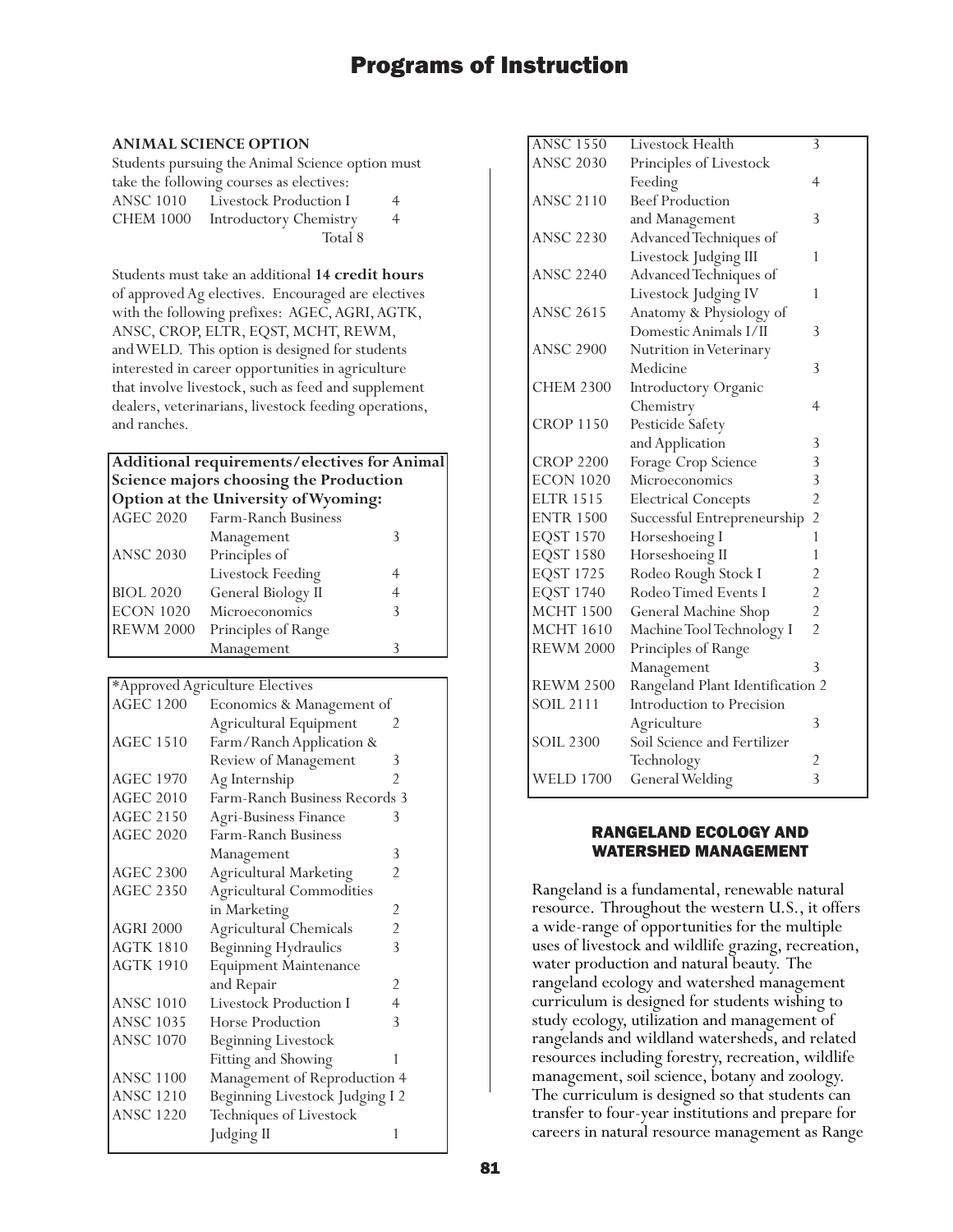Conservationists, Soil Conservationists, and Range or Forest Hydrologists.

Students must complete all program requirements, including approved electives, with a "C" or better.

#### **FRESHMAN YEAR**

| <b>Fall Semester</b> |                        | Credit         |
|----------------------|------------------------|----------------|
| <b>BIOL 1010</b>     | General Biology I      |                |
| <b>CHEM 1000</b>     | Introductory Chemistry | $\overline{4}$ |
| <b>ENGL 1010</b>     | English I: Composition | 3              |
| <b>MATH 1400</b>     | Pre-Calculus Algebra   |                |
|                      | Freshman Foundations   |                |
|                      | Total 16               |                |
|                      |                        |                |

| <b>Spring Semester</b> |                                      | Credit |
|------------------------|--------------------------------------|--------|
| <b>REWM 2000</b>       | Principles of Range                  |        |
|                        | Management                           |        |
|                        | <b>Constitutional Requirements 3</b> |        |
| <b>BIOL 2020</b>       | General Biology II                   |        |
|                        | Arts & Humanities                    |        |
|                        | <b>Physical Education Activity</b>   |        |
|                        | Total 14                             |        |

#### **SOPHOMORE YEAR**

| <b>Fall Semester</b> | Credit                      |   |
|----------------------|-----------------------------|---|
| <b>AECL 1000</b>     | Agroecology                 |   |
| <b>AGEC 1010</b>     | Agricultural Economics I    | 3 |
| ZOO 2450             | Principles of Fish and      |   |
|                      | Wildlife Management         |   |
|                      | Social & Cultural Awareness | 3 |
| <b>AGRI 1010</b>     | Computers: Agriculture      |   |
|                      | Total 16                    |   |
|                      |                             |   |

| <b>Spring Semester</b> |                            | Credit       |
|------------------------|----------------------------|--------------|
| $\overline{CO/M}$ 2010 | Public Speaking            |              |
| <b>STAT 2050</b>       | Fundamentals of Statistics | 4            |
| <b>RNEW 2100</b>       | Forest Management          | 3            |
| <b>SOIL 2200</b>       | Applied Soils              | 3            |
| <b>AGEC 2395</b>       | AG Capstone Project        | 2            |
|                        | (Outcomes Assessment)      |              |
|                        |                            | $T_{04a}$ 11 |

**Total 15**

#### CERTIFICATE - AQUACULTURE TECHNICIAN

| <b>DEGREE:</b>     | <b>CREDITS</b> |
|--------------------|----------------|
| <b>CERTIFICATE</b> |                |

This program will enable a student to meet entry level requirements for employment as an aquaculture technician. Students completing the program will have a basic understanding of aquaculture production methods and fish management techniques. This program is offered only at the Wyoming Women's Center in Lusk.

Students must complete all program requirements including approved electives with a "C" or better.

#### **FRESHMAN YEAR**

| <b>Fall Semester</b> | Credit                        |   |
|----------------------|-------------------------------|---|
| AOTK 1500            | Introduction to Aquaculture 3 |   |
| <b>AQTK 1520</b>     | Aquaculture Systems           | 3 |
| <b>AQTK 1550</b>     | Fish Health Management        | 3 |
| <b>AQTK 1600</b>     | Hatchery Management           | 3 |
|                      | Total 12                      |   |

Federal Financial Aid is not available for this certificate program.

#### ART

**DEGREE: CREDITS** ASSOCIATE OF ARTS 60

The Associate of Arts in Art provides freshman and sophomore level courses required by most colleges for a Bachelor of Arts or a Bachelor of Fine Arts degree in the visual arts. This program is ideal for students interested in a career in the fine or applied arts. The outcomes assessment requirement for this program will be an exhibition of art completed during the student's time in the program. This exhibition must be accompanied by an Artist's Statement, a written explanation of the work on display.

Students must complete all program requirements, including approved electives, with a grade of "C" or better.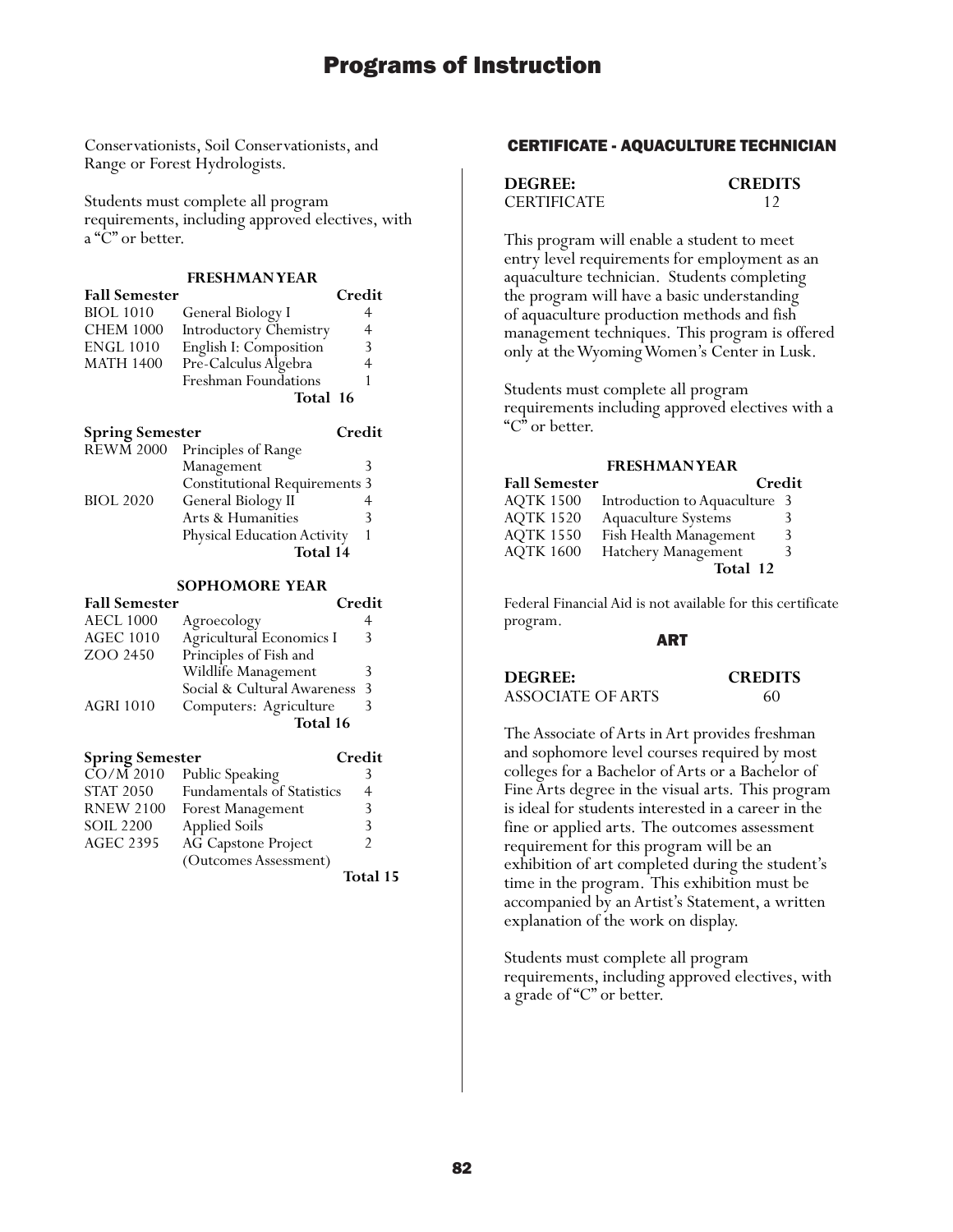## **FRESHMAN YEAR**

| <b>Fall Semester</b>                 |                                          | Credit                  |
|--------------------------------------|------------------------------------------|-------------------------|
| <b>ART 1005</b>                      | <b>Beginning Drawing</b>                 | 3                       |
| <b>ART 1110</b>                      | Foundation:                              |                         |
|                                      | Two-Dimensional                          | 3                       |
| <b>ENGL 1010</b>                     | English I: Composition                   | 3                       |
|                                      | Freshman Foundations                     | 1                       |
|                                      | <b>Constitutional Requirements</b>       | 3                       |
|                                      | Physical Education Activity              | 1                       |
|                                      | Total 14                                 |                         |
|                                      |                                          |                         |
| <b>Spring Semester</b>               |                                          | Credit                  |
| <b>ART 1130</b>                      | Foundation: Color Theory                 | 3                       |
| <b>ART 1310</b>                      | Introduction to Sculpture                | 3                       |
| <b>ENGL 2020</b>                     | Introduction to Literature               | 3                       |
|                                      | Lab Science                              | $\overline{4}$          |
|                                      | *Art Elective                            | $\overline{\mathbf{3}}$ |
|                                      | Total 16                                 |                         |
|                                      |                                          |                         |
|                                      | <b>SOPHOMOREYEAR</b>                     |                         |
| <b>Fall Semester</b>                 |                                          | Credit                  |
| ART 1120                             | Foundations:                             |                         |
|                                      | Three-Dimensional                        | 3                       |
| <b>ART 2410</b>                      | Ceramics I                               | 3                       |
| <b>ART 2010</b>                      | Art History I                            | $\overline{3}$          |
| <b>MATH 1000</b>                     | Problem Solving                          | $\overline{3}$          |
|                                      | **Approved Elective                      | $\overline{3}$          |
|                                      | <b>Total 15</b>                          |                         |
|                                      |                                          |                         |
|                                      |                                          |                         |
|                                      |                                          |                         |
| <b>Spring Semester</b>               |                                          | Credit                  |
| $\widehat{ART}$ 2210                 | Painting I                               | 3                       |
| <b>ART 2020</b>                      | Art History II                           | 3                       |
|                                      | Social & Cultural Awareness              | 3                       |
|                                      | *Art Elective                            | 3                       |
|                                      | **Approved Elective                      | 3                       |
|                                      | <b>Outcomes Assessment:</b>              |                         |
|                                      | Exhibition and Artist                    |                         |
|                                      | Statement                                |                         |
|                                      | Total<br>15                              |                         |
|                                      |                                          |                         |
| *Art Electives:                      |                                          |                         |
| ART 1179                             | Adobe Photoshop I                        | 3                       |
| ART 1250                             | Water Based Media I                      | 3                       |
| <b>ART 2005</b>                      | Drawing II                               | $\overline{3}$          |
| <b>ART 2145</b>                      | Digital Photography                      | $\overline{\mathbf{3}}$ |
| <b>ART 2220</b>                      | Painting II                              | 3                       |
| ART 2420                             | Ceramics II                              | 3                       |
|                                      |                                          |                         |
| **Approved Electives:                |                                          |                         |
| $CO/\bar{M}$ 2010                    | Public Speaking                          | 3                       |
| <b>ENGL 2440</b>                     | Literary Genres:                         |                         |
|                                      | Short Story                              | 3                       |
| <b>INET 1590</b><br><b>INET 1610</b> | Web Page Design<br>Dynamic Web Graphics: | 3                       |

Flash Web Design 3

Literature 3<br>Introduction to Music 3

LIBS 2280 Introduction to Children's

MUSC 1000 Introduction to Music

| Introduction to the Music of |                         |
|------------------------------|-------------------------|
| the World's People           |                         |
| Introduction to Philosophy   |                         |
| Introduction to Religion     |                         |
| or SOSC 1100                 |                         |
|                              |                         |
| Introduction to Theatre      |                         |
| General Welding              |                         |
|                              | Sociological Principles |

### BIOLOGY

| DEGREE:              | <b>CREDITS</b> |
|----------------------|----------------|
| ASSOCIATE OF SCIENCE |                |
| <b>BIOLOGY</b>       | 60             |

## **BIOLOGY**

The Biology major is a transfer program designed for students interested in training in the biological sciences. It enables students to combine courses in biology, botany, zoology, and molecular biology to meet specific interests.

Students must complete all program requirements including approved electives with a "C" or better.

## **FRESHMAN YEAR**

| <b>Fall Semester</b> |                        | Credit |
|----------------------|------------------------|--------|
| <b>BIOL 1010</b>     | General Biology I      | 4      |
| <b>CHEM 1020</b>     | General Chemistry I    | 4      |
| <b>ENGL 1010</b>     | English I: Composition | 3      |
|                      | Freshman Foundations   |        |
| <b>MATH 1400</b>     | Pre-Calculus Algebra   |        |
|                      | Total 16               |        |

| <b>Spring Semester</b> |                            | Credit |
|------------------------|----------------------------|--------|
| BIOL 2020              | General Biology II         | 4      |
| <b>CHEM 1030</b>       | General Chemistry II       | 4      |
| <b>ENGL 2020</b>       | Introduction to Literature | 3      |
| <b>MATH 1405</b>       | Pre-Calculus               |        |
|                        | Trigonometry               | 3      |
|                        | Total 14                   |        |

## **SOPHOMORE YEAR**

| <b>Fall Semester</b> |                                             | Credit |
|----------------------|---------------------------------------------|--------|
|                      | CHEM 2300 Introduction to Organic Chemistry |        |
|                      | or CHEM 2320 Organic Chemistry I            |        |
| MATH 2200            | Calculus I                                  |        |
| <b>PHYS 1110</b>     | <b>General Physics I</b>                    |        |
|                      | Physical Education Activity                 |        |
|                      | Social & Cultural Awareness 3               |        |
|                      | Total 16                                    |        |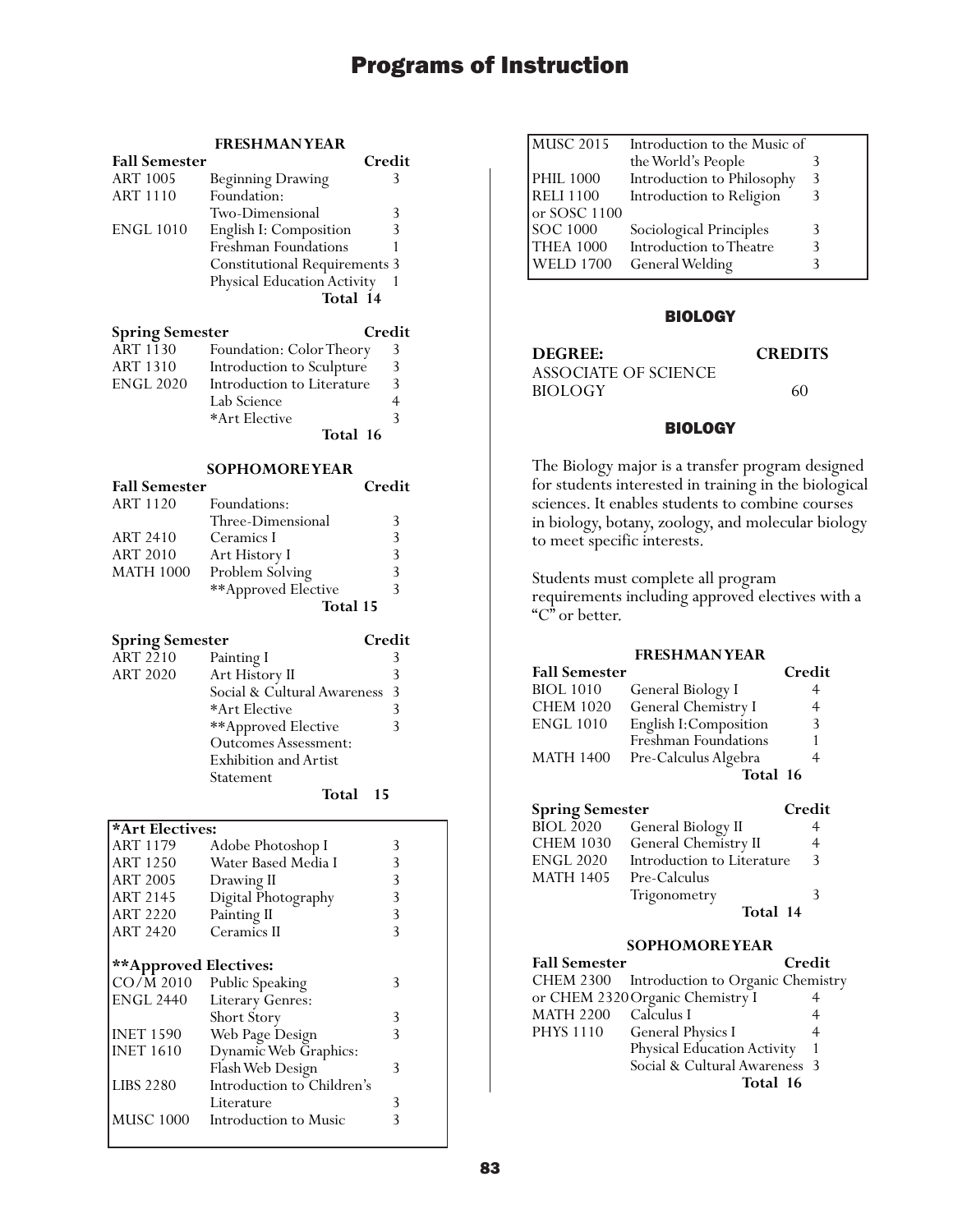| <b>Spring Semester</b> |                                      | Credit         |
|------------------------|--------------------------------------|----------------|
|                        | MOLB 2220 Pathogenic Microbiology    |                |
|                        | or CHEM 2340 Organic Chemistry II    | 4              |
| <b>STAT 2050</b>       | <b>Fundamentals of Statistics</b>    | $\overline{4}$ |
|                        | Arts & Humanities                    | 3              |
|                        | <b>Constitutional Requirements 3</b> |                |
|                        | Outcomes Assessment: Portfolio/      |                |
|                        | <b>Rubrics Based Assessment</b>      |                |
|                        | Total 14                             |                |

### BUSINESS ADMINISTRATION

| <b>DEGREES:</b>                 | <b>CREDITS</b> |
|---------------------------------|----------------|
| ASSOCIATE OF SCIENCE            | 60             |
| ASSOCIATE OF APPLIED SCIENCE_60 |                |

## ASSOCIATE OF SCIENCE

The suggested program in accounting/business administration allows the student to earn an Associate of Science Degree while completing the first two years of college work toward a bachelor's degree. Those majoring in accounting, marketing, management, finance or other specific areas of business generally take the same courses during the first two years.

Students must complete all program requirements, including approved electives, with a "C" or better.

| <b>FRESHMAN YEAR</b> |
|----------------------|
|----------------------|

| <b>Fall Semester</b> | Credit                               |   |
|----------------------|--------------------------------------|---|
| <b>ACCT 1010</b>     | Principles of Accounting I           | 3 |
| <b>ENGL 1010</b>     | English I: Composition               | 3 |
|                      | Freshman Foundations                 |   |
|                      | <b>Constitutional Requirements 3</b> |   |
| <b>MATH 1400</b>     | Pre-Calculus Algebra                 |   |
|                      | Total 14                             |   |

## **Spring Semester Credit**

|                  | Total 15                          |   |
|------------------|-----------------------------------|---|
|                  | Lab Science                       |   |
|                  | Physical Education Activity       |   |
|                  | Arts & Humanities                 |   |
| STAT 2050        | <b>Fundamentals of Statistics</b> | 4 |
| <b>ACCT 1020</b> | Principles of Accounting II       | 3 |

## **SOPHOMORE YEAR**

| <b>Fall Semester</b> |                                         | Credit |
|----------------------|-----------------------------------------|--------|
| <b>ECON 1010</b>     | Macroeconomics                          | 3      |
| <b>MATH 2350</b>     | <b>Business Calculus</b>                |        |
| CO/M 2010            | Public Speaking                         | 3      |
|                      | or ENGL 2020 Introduction to Literature |        |
| <b>ACCT 2450</b>     | Cost Accounting                         |        |
| <b>MKT 2100</b>      | Principles of Marketing                 | 3      |
|                      | Total 16                                |        |

| <b>Spring Semester</b> |                                  | Credit |
|------------------------|----------------------------------|--------|
| <b>ECON 1020</b>       | Microeconomics                   |        |
| <b>BADM 2010</b>       | Business Law I                   | 3      |
| <b>MATH 2355</b>       | <b>Mathematical Applications</b> |        |
|                        | for Business                     |        |
| MGT 2100               | Principles of Management         | 3      |
|                        | *Approved Electives              |        |
|                        | <b>Outcomes Assessment:</b>      |        |
|                        | Departmental Exam and Core       |        |
|                        | <b>Competency Evaluation</b>     |        |
|                        | Total 15                         |        |
|                        |                                  |        |

**\*Approved Electives:** Any course at the 1000 or above level.

### ASSOCIATE OF APPLIED SCIENCE

The purpose of this flexible program is to provide an individual with entry level business skills. It emphasizes the accounting, office management, and computer areas. It is designed for the student who does not intend to transfer to another college to earn a bachelor's degree. In addition to fulfilling the requirements for the Associate of Applied Science Degree, a grade of "C" or better must be received in each of the required courses, including electives.

#### **FRESHMAN YEAR**

| <b>Fall Semester</b>             |                               | Credit |
|----------------------------------|-------------------------------|--------|
| <b>BADM 1030</b>                 | Personal Finance              | 3      |
| ACCT 1010                        | Principles of Accounting I    | 3      |
|                                  | Freshman Foundations          |        |
|                                  | Communication I               | 3      |
|                                  | *Approved Electives           | 5      |
|                                  | Total 15                      |        |
| Credit<br><b>Spring Semester</b> |                               |        |
| <b>BADM 1000</b>                 | Introduction to Business      | 3      |
| BADM 1005                        | <b>Business Mathematics I</b> |        |
|                                  |                               |        |

| COSC 1200 | Computer Information         |  |
|-----------|------------------------------|--|
|           | Systems                      |  |
|           | Constitutional Requirement 3 |  |
|           | *Approved Electives          |  |
|           | Total 15                     |  |

#### **SOPHOMORE YEAR**

| <b>Fall Semester</b> |                                | Credit |
|----------------------|--------------------------------|--------|
| <b>BADM 1020</b>     | <b>Business Communications</b> | 3      |
| <b>MKT 2100</b>      | Principles of Marketing        | 3      |
| <b>ECON 1010</b>     | Macroeconomics                 | 3      |
|                      | *Approved Electives            | 6      |
|                      | Total 15                       |        |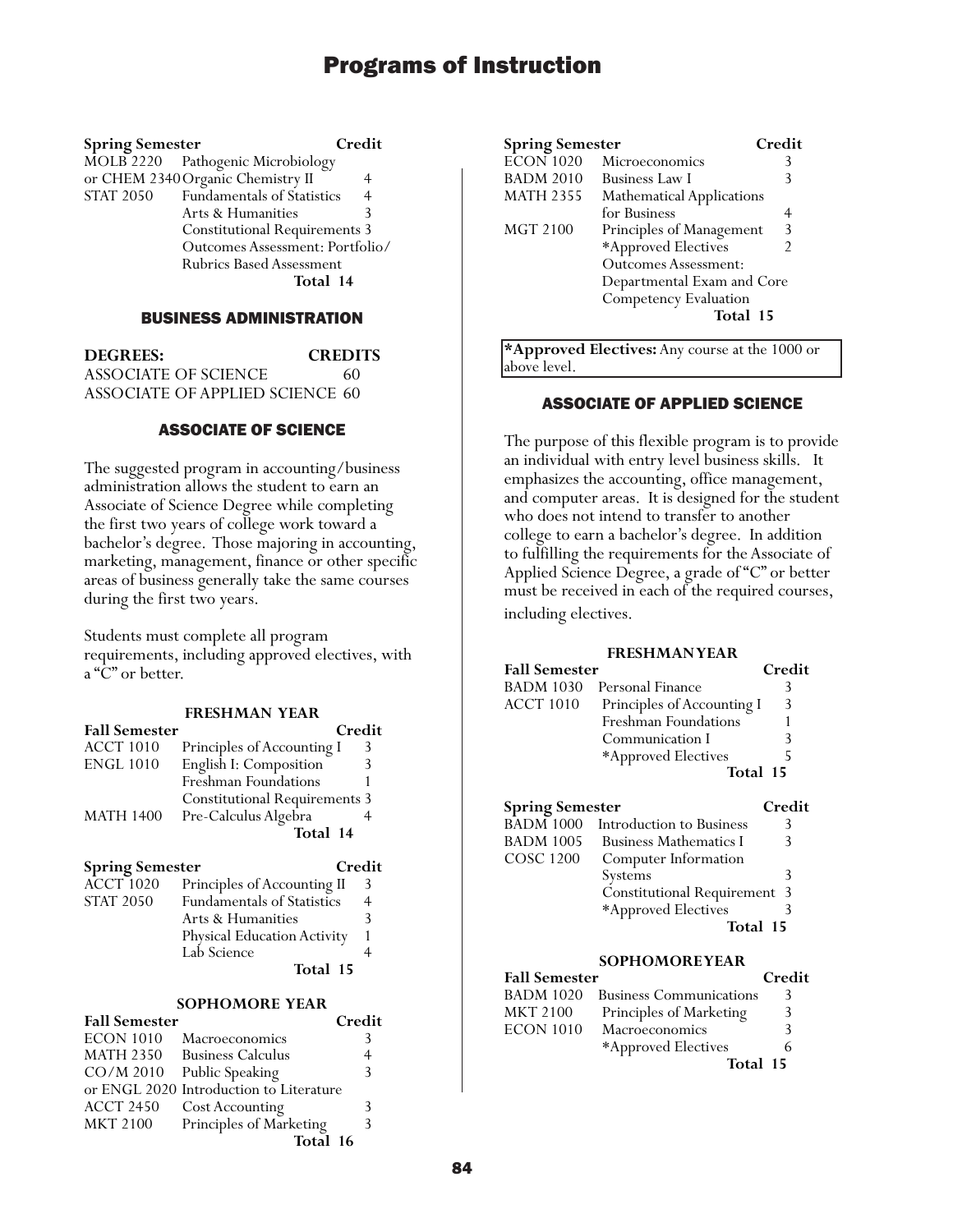### **Spring Semester Credit**

| <b>ACCT 2110</b> | Microcomputer Accounting I 2    |   |
|------------------|---------------------------------|---|
| <b>BADM 2395</b> | <b>Business Office Capstone</b> | 3 |
| MGT 2100         | Principles of Management        | 3 |
|                  | *Approved Electives             |   |
|                  | <b>Outcomes Assessment:</b>     |   |
|                  | Electronic Portfolio            |   |

 **Total 15**

**\*For Associate of Applied Science in Business (non-transfer)**—Seven (7) credits must be taken from approved business electives. Approved business electives may be from Accounting (ACCT), Business Administration (BADM), Management (MGT), Economics (ECON), Entrepreneurship (ENTR), Information Management (IMGT), Computer Science (COSC), Internet (INET), or Marketing (MKT). Five-six (5-6) credits must be taken from the following categories: Social & Cultural Awareness, Arts & Humanities, Lab Science, or Physical Education Activity. The balance of electives may be taken from any course 1000 or above.

## ASSOCIATE OF APPLIED SCIENCE (Distance)

The purpose of this flexible program is to provide an individual with entry level business skills. It emphasizes the accounting, office management, and computer areas. It is designed for the student who does not intend to transfer to another college to earn a bachelor's degree. In addition to fulfilling the requirements for the Associate of Applied Science Degree, a grade of "C" or better must be received in each of the required courses, including electives.

#### **FRESHMAN YEAR**

| <b>Fall Semester</b>   |                                | Credit |
|------------------------|--------------------------------|--------|
| <b>BADM 1030</b>       | Personal Finance               | 3      |
| <b>BADM 1005</b>       | <b>Business Mathematics</b>    | 3      |
| <b>MKT 2100</b>        | Principles of Marketing        | 3      |
|                        | Freshman Foundations           |        |
|                        | Communication I                | 3      |
|                        | *Approved Electives            | 2      |
|                        | Total 15                       |        |
| <b>Spring Semester</b> |                                | Credit |
| ACCT 1010              | Principles of Accounting I     | 3      |
| <b>BADM 1020</b>       | <b>Business Communications</b> |        |

|                  | Total 15                            |   |
|------------------|-------------------------------------|---|
|                  | *Approved Electives                 |   |
|                  | <b>Constitutional Requirement 3</b> |   |
| MGT 2100         | Principles of Management            | 3 |
| <b>BADM 1020</b> | <b>Business Communications</b>      | 3 |
|                  |                                     |   |

## **SOPHOMORE YEAR**

| <b>Fall Semester</b>   |                      | Credit        |
|------------------------|----------------------|---------------|
| COSC 1200              | Computer Information |               |
|                        | Systems              | 3             |
| <b>ECON 1010</b>       | Macroeconomics       | 3             |
|                        | *Approved Electives  | 9             |
| Total 15               |                      |               |
| <b>Spring Semester</b> |                      | <b>Credit</b> |

| ACCT 2110 | Microcomputer Accounting I2     |   |
|-----------|---------------------------------|---|
| BADM 1000 | Introduction to Business        |   |
| BADM 2395 | <b>Business Office Capstone</b> | 3 |
|           | *Approved Electives             |   |
|           | <b>Outcomes Assessment:</b>     |   |
|           | Electronic Portfolio            |   |

 **Total 15**

**\*For Associate of Applied Science in Business (non-transfer)**—Seven (7) credits must be taken from approved business electives. Approved business electives may be from Accounting (ACCT), Business Administration (BADM), Management (MGT), Economics (ECON), Entrepreneurship (ENTR), Information Management (IMGT), Computer Science (COSC), Internet (INET), or Marketing (MKT). Five-six (5-6) credits must be taken from the following categories: Social & Cultural Awareness, Arts & Humanities, Lab Science, or Physical Education Activity. The balance of electives may be taken from any course 1000 or above.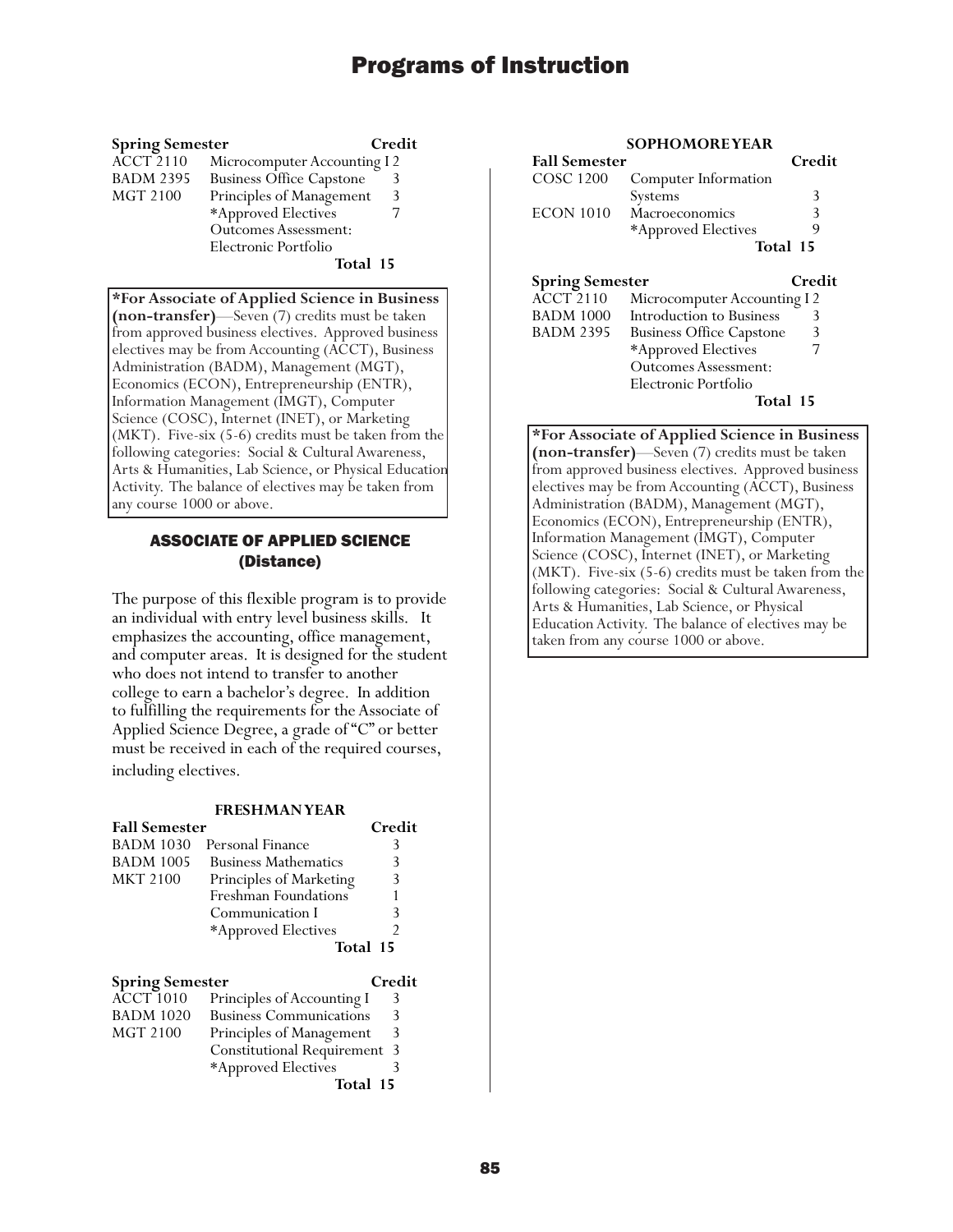## BUSINESS EDUCATION

**DEGREE CREDITS**

ASSOCIATE OF SCIENCE 63-64

This program offers many of the education courses required for business education majors as well as office and computer skills necessary for employment in a business office. The program is designed for the student wishing to transfer after two years to complete a teaching degree in business education at a four-year institution. Education programs vary greatly at four-year institutions, so students should consult the catalog of the college or university of their choice for information on the specific requirements of that institution.

Students must complete all program requirements, including approved electives, with a "C" or better.

#### **FRESHMAN YEAR Fall Semester Credit**

| .                |                          | .             |
|------------------|--------------------------|---------------|
| <b>ECON 1010</b> | Macroeconomics           |               |
| <b>EDFD 2020</b> | Foundations of Education | $\mathcal{R}$ |
| <b>ENGL 1010</b> | English I: Composition   | 3             |
|                  | Freshman Foundations     |               |
| <b>MATH 1400</b> | Pre-Calculus Algebra     |               |
| <b>PSYC</b> 1000 | General Psychology       | 3             |
|                  | Total 17                 |               |
|                  |                          |               |

| <b>Spring Semester</b> |                               | Credit        |
|------------------------|-------------------------------|---------------|
| <b>EDFD 2100</b>       | <b>Educational Psychology</b> |               |
| <b>ITEC 2360</b>       | Teaching with                 |               |
|                        | Technology                    |               |
| <b>EDUC 2100</b>       | Practicum in Teaching         | $2 - 3$       |
|                        | Physical Education Activity   |               |
|                        | Social & Cultural Awareness   | $\mathcal{E}$ |
|                        | Arts & Humanities             |               |
|                        | <b>Total 15-16</b>            |               |

#### **SOPHOMORE YEAR Fall Semester Credit**

| ган эешеѕtег     |                                      | стени |
|------------------|--------------------------------------|-------|
| <b>ACCT 1010</b> | Principles of Accounting I           |       |
|                  | <b>Constitutional Requirements 3</b> |       |
| <b>MKT 2100</b>  | Principles of Marketing              |       |
|                  | Lab Science                          |       |
|                  | *Approved Electives                  |       |
|                  | Total 17                             |       |
|                  |                                      |       |

| <b>Spring Semester</b> | Credit                      |   |
|------------------------|-----------------------------|---|
| <b>ACCT 1020</b>       | Principles of Accounting II | 3 |
| <b>HLED 1221</b>       | <b>Standard First Aid</b>   |   |
|                        | & Safety                    |   |
| <b>BADM 2010</b>       | <b>Business Law I</b>       | 3 |
| <b>ENGL 2020</b>       | Introduction to Literature  | 3 |
|                        | Arts & Humanities           |   |
|                        | Outcomes Assessment:        |   |
|                        | Portfolio                   |   |
|                        | Total 14                    |   |

\*Approved Electives: Any course at the 1000 or above level.

## COMPUTER APPLICATIONS

| <b>DEGREE</b>         | <b>CREDITS</b> |
|-----------------------|----------------|
| COMPUTER APPLICATIONS |                |
| <b>CERTIFICATE</b>    | 12             |

## CERTIFICATE - COMPUTER APPLICATIONS

This program will enable a student to meet the entry level requirements for jobs that require computer software uses. It will provide a solid background in current software uses and a foundation to learn new software programs. It will provide a solid foundation for beginning employment skills in computer software related employment.

Students must complete all program requirements, including approved electives, with a "C" or better.

|                  | Freshman Foundations        |   |
|------------------|-----------------------------|---|
| <b>CMAP 1500</b> | Computer Keyboarding        |   |
| <b>CMAP 1610</b> | Windows:                    |   |
| <b>CMAP 1715</b> | Word Processing:            |   |
|                  | MS Word                     | 2 |
| <b>CMAP 1765</b> | Spreadsheet Applications I: |   |
|                  | MS Excel                    | 2 |
| <b>CMAP 1900</b> | Integrated Applications I:  |   |
|                  | MS Office                   | 2 |
| <b>CMAP 1915</b> | MS Office-Advanced Concepts |   |
|                  | & Techniques                |   |
| <b>CMAP 2630</b> | Presentation Graphics:      |   |
|                  | PowerPoint                  | 1 |
|                  | <b>Outcome Assessment:</b>  |   |
|                  | Portfolio                   |   |
|                  | Total 12                    |   |

Federal Financial Aid is not available for this certificate program.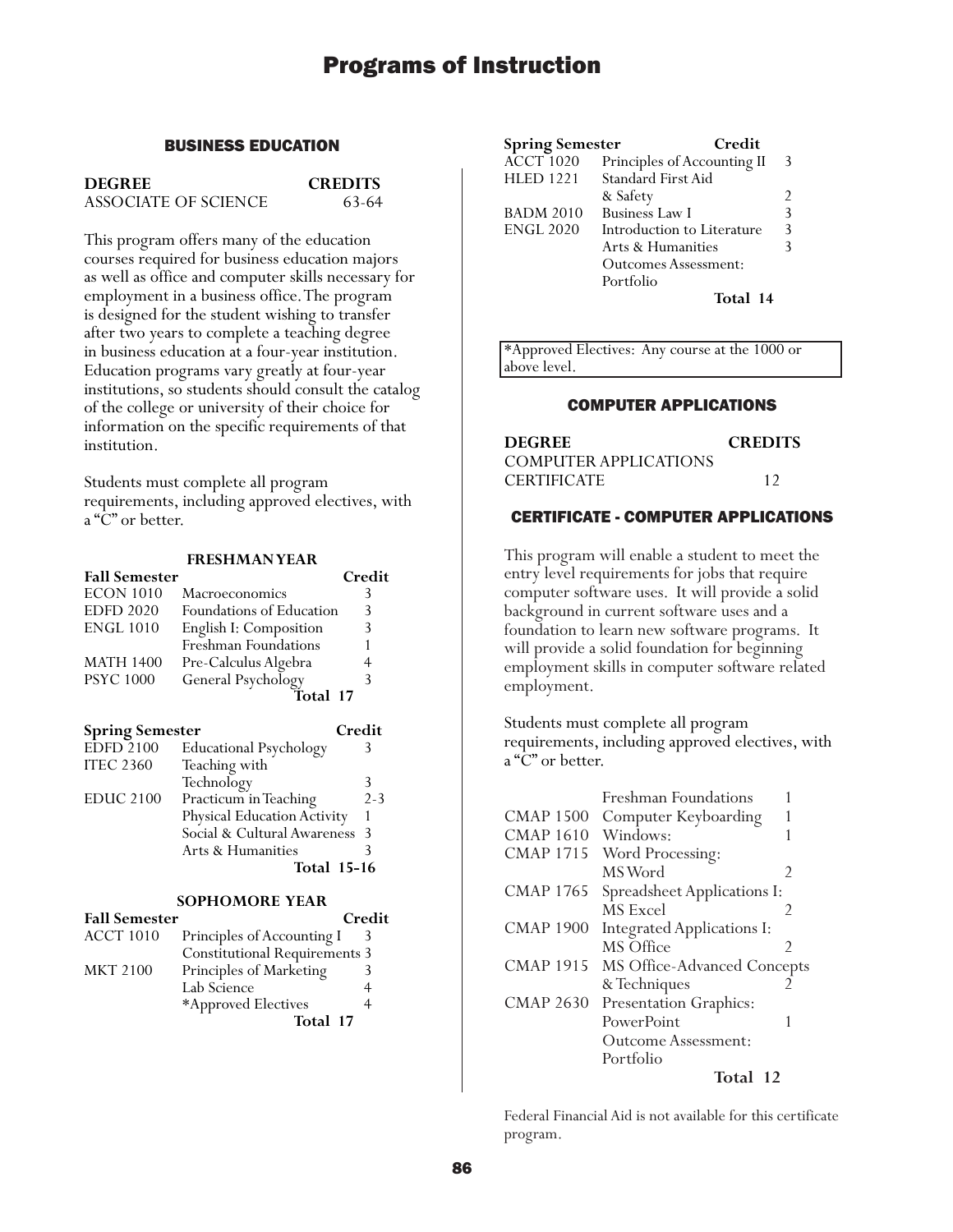## **COMMUNICATION**

| DEGREE:           | <b>CREDITS</b> |
|-------------------|----------------|
| ASSOCIATE OF ARTS | 60-61          |

Because there are so many possible majors within the field of communication, individual programs of study should be tailored to the student's specific interest and to the requirements of the college or university to which the student plans to transfer. General programs that are available for concentration include Interpersonal Communication, Public Address, and Speech Pathology. Students who plan to become teachers should also consult the program for Secondary Education. While this is not a degree in journalism, students wishing to major in journalism should consult transfer programs and advisors for appropriate additional courses. The program shown below is particularly appropriate for liberal arts students planning to transfer to the University of Wyoming.

Students must complete all program requirements, including electives, with a grade of "C" or better.

#### **FRESHMAN YEAR**

| <b>Fall Semester</b>   |                                      | Credit             |
|------------------------|--------------------------------------|--------------------|
| <b>ENGL 1010</b>       | English I: Composition               | 3                  |
|                        | Physical Education Activity          |                    |
|                        | Freshman Foundations                 |                    |
| <b>MATH 1000</b>       | Problem Solving                      | $3-4$              |
|                        | or MATH 1400 Pre-Calculus Algebra    |                    |
| <b>SOC 1000</b>        | Sociological Principles              | 3                  |
|                        | *Approved Elective                   | 4                  |
|                        |                                      | <b>Total 15-16</b> |
| <b>Spring Semester</b> |                                      | Credit             |
| CO/M 1040              | Intro to Human                       |                    |
|                        | Communication                        | 3                  |
|                        | Communication 2                      | 3                  |
|                        | *Approved Elective                   | $\overline{2}$     |
|                        | <b>Constitutional Requirements 3</b> |                    |

## **SOPHOMORE YEAR**

**Total 15**

| <b>Fall Semester</b> |                          | Credit |
|----------------------|--------------------------|--------|
| CO/M 1030            | Interpersonal            |        |
|                      | Communication            | 3      |
| COSC                 | <b>Computer Elective</b> | 3      |
| or CMAP              |                          |        |
| <b>PSYC 1000</b>     | General Psychology       | 3      |
|                      | *Approved Electives      |        |
|                      | Total 15                 |        |

Lab Science

| <b>Spring Semester</b> |                             | Credit |
|------------------------|-----------------------------|--------|
|                        | *Approved Electives         |        |
|                        | Social & Cultural Awareness | -3     |
|                        | Arts & Humanities           |        |
| SOSC 2395              | Social Science Capstone     |        |
|                        | Experience                  |        |
|                        | Total 15                    |        |

### **\*Approved CO/M Electives:** Introduction to Physical Anthropology 3 ANTH 1200 Introduction to Cultural Anthropology 3<br>Art History I 3 ART 2010 Art History I 3<br>ART 2020 Art History II 3 Art History II CO/M 2100 Reporting and Newswriting I3 ENGL 2425 Literatures in English I 3<br>ENGL 2430 Literatures in English II 3 Literatures in English II ENGL 2435 Literatures in English III 3<br>HIST 1110 Western Civilization I 3 HIST 1110 Western Civilization I 3<br>HIST 1120 Western Civilization II 3 Western Civilization II JOUR 1010 Publication Production I 3 MUSC 1000 Introduction to Music 3<br>MUSC 2015 Introduction to the Music of Introduction to the Music of the World's Peoples 3 PHIL 1000 Introduction to Philosophy 3<br>PSYC 2330 Psychology of Adjustment 3 Psychology of Adjustment RELI 1100 Introduction to Religion 3 or SOSC 1100 Foreign Language

NOTE: Students should work closely with their faculty advisor to develop a course plan that includes communication electives appropriate for transfer to desired institution.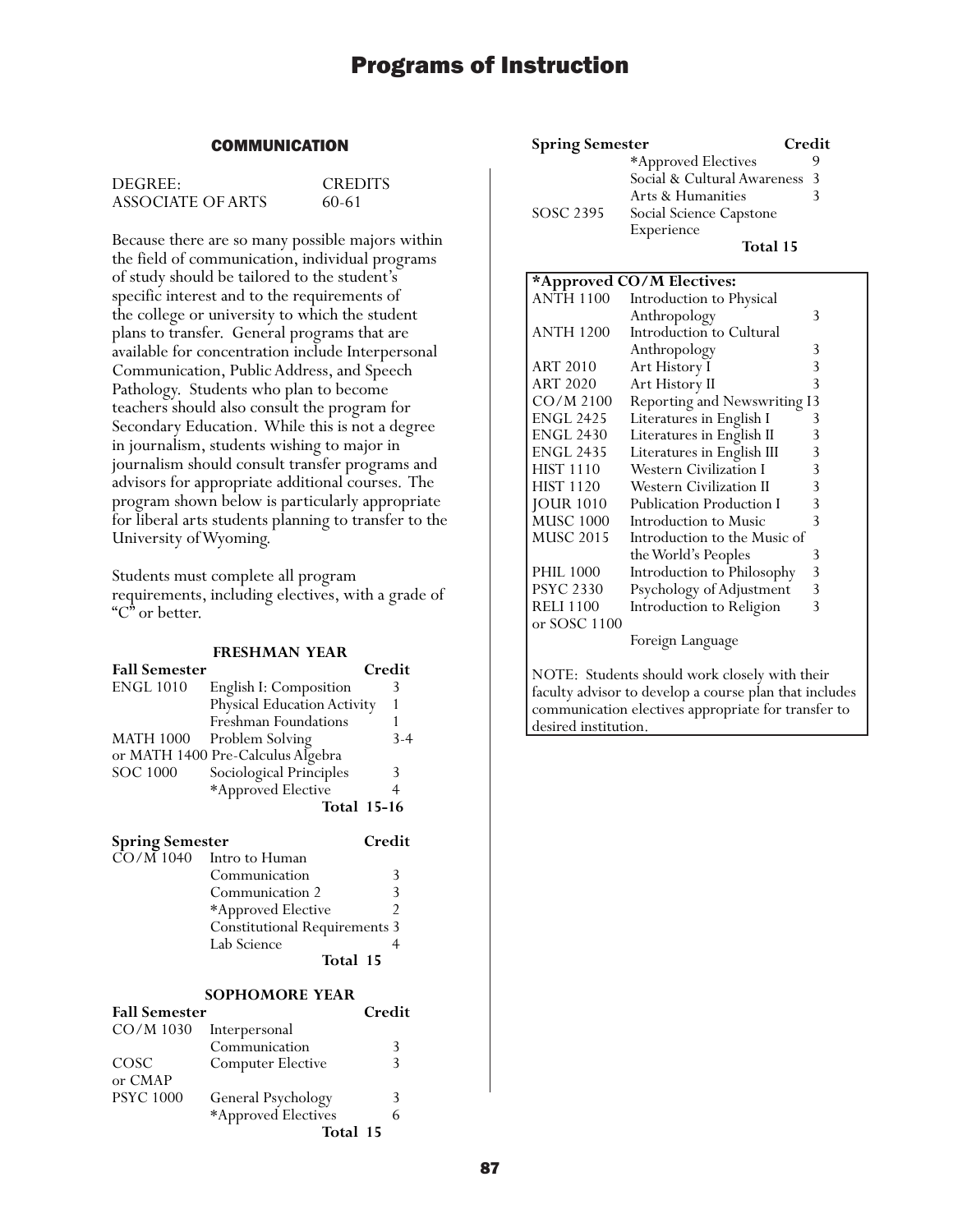## **COSMETOLOGY**

| <b>DEGREE</b>                           | <b>CREDITS</b> |
|-----------------------------------------|----------------|
| <b>ASSOCIATE OF APPLIED SCIENCE 74+</b> |                |
| CERTIFICATES-                           |                |
| <b>BARBERING TECHNICIAN</b>             | 30             |
| <b>HAIR TECHNICIAN</b>                  | 30             |
| NAIL TECHNICIAN                         | 18             |
| <b>SKINTECHNICIAN</b>                   | 22             |

## ASSOCIATE OF APPLIED SCIENCE-**COSMETOLOGY**

The cosmetology program is an 1800 clock hour program that covers curriculum set by Wyoming law and includes additional studies to broaden the scope of opportunities in the field. Graduates of this program should possess a salable skill and be prepared to take the national examination for entry into the field of cosmetology. In addition to fulfilling the requirements for the Associate of Applied Degree, a grade of C or better must be received in all courses taken in cosmetology.

Students must complete all program requirements, including approved electives, with a "C" or better.

## **FRESHMAN YEAR**

| <b>Fall Semester</b> |                                       | Credit |
|----------------------|---------------------------------------|--------|
| <b>CSMO 1000</b>     | Intro to Nail Technology              | 3      |
| <b>CSMO 1005</b>     | Nail Technology Lab                   | 5      |
| <b>CSMO 1550</b>     | General Cosmetology                   |        |
|                      | Science                               | 3      |
| <b>CSMO 1025</b>     | Hair Fundamentals                     | 4      |
| <b>CMAP 1900</b>     | <b>Integrated Applications I:</b>     |        |
|                      | Microsoft Office                      | 2      |
|                      | Freshman Foundations                  |        |
| <b>ENTR 1500</b>     | Successful Entrepreneurship           | -2     |
|                      | or ENTR 1520 Creating a Business Plan |        |
|                      | or ENTR 2500 Small Business Operation |        |
|                      | Mgmt                                  |        |

## **Total 20**

| <b>Spring Semester</b> |                                     | Credit         |
|------------------------|-------------------------------------|----------------|
| <b>CSMO 1020</b>       | Intro to Hair Technology            | 3              |
| <b>CSMO 1035</b>       | Hair Fundamentals II                | 2              |
| <b>CSMO 1010</b>       | Intro to Skin Technology            | 3              |
| <b>CSMO 1015</b>       | Skin Technology Lab                 |                |
| <b>CSMO 1030</b>       | Intro to Hair Technology II         | $\mathfrak{D}$ |
| <b>CSMO 1505</b>       | <b>Clinical Applications II</b>     | 3              |
| <b>CSMO 1210</b>       | <b>Esthetic Concepts I</b>          |                |
| <b>BADM 1005</b>       | <b>Business Mathematics I</b>       | 3              |
|                        | or MATH 1515 Applied Technical Math |                |
|                        | Total 19                            |                |

#### **SOPHOMORE YEAR**

| <b>Fall Semester</b>   |                                                                     | Credit  |
|------------------------|---------------------------------------------------------------------|---------|
| <b>CSMO 1400</b>       | Cosmetology Lab I                                                   | 3       |
| <b>CSMO 1405</b>       | Cosmetology Lab II                                                  | 3       |
| <b>CSMO 1510</b>       | <b>Clinical Applications III</b>                                    | 6       |
| <b>CSMO 1515</b>       | <b>Clinical Applications IV</b>                                     | 6       |
|                        | Total 18                                                            |         |
| <b>Spring Semester</b> |                                                                     | Credit  |
| <b>CSMO 1420</b>       | Cosmetology Lab V                                                   | 3       |
| <b>CSMO 1520</b>       | Clinical Applications V                                             | 6       |
| <b>CSMO 1525</b>       | <b>Clinical Applications VI</b>                                     | $2 - 6$ |
| CCMO 1E7E              | $D_{n-k}$ $C_{n-m}$ and $L_{n}$ and $\Lambda$ are account on $k$ 1. |         |

CSMO 1575 Post Cosmetology Assessment 1 Communication I 3 Constitutional Requirements 2-3 **Total 17+**

## **Optional Summer Semester Courses**

| CSMO 1425 Techniques in Cosmetology 3<br>CSMO 1535 Clinical Applications VIII 1-6 |  |
|-----------------------------------------------------------------------------------|--|
| Total 4-9                                                                         |  |

Federal Financial Aid is awarded and disbursed according to clock hour regulations.

### CERTIFICATE - BARBERING TECHNICIAN

The Barbering Technician Certificate program (no chemicals) includes the 1000 hours of barbering course work as required by Wyoming Law. It combines theory classes, practical work and hands on clientele practice. Completion of this program prepares the student for national testing in barbering technology.

Students must complete all program requirements with a grade of " $\check{C}$ " or better.

| <b>Fall Semester</b>   |                                                       | Credit      |
|------------------------|-------------------------------------------------------|-------------|
| <b>BARB 1550</b>       | General Science                                       |             |
|                        | of Barbering                                          | 3           |
| <b>BARB 1525</b>       | Barbering Hair                                        |             |
|                        | <b>Fundamentals I</b>                                 |             |
|                        |                                                       | Total<br>-7 |
| <b>Spring Semester</b> |                                                       | Credit      |
| <b>BARB 1530</b>       | Barbering Hair                                        |             |
|                        | <b>Fundamentals II</b>                                | 3           |
| <b>BARB 1500</b>       | <b>Clinical Applications I</b>                        | 4           |
|                        |                                                       |             |
| <b>BARB 1520</b>       |                                                       |             |
|                        | Barbering Shop Management/<br><b>Business Methods</b> | 3           |
| <b>BARB 1505</b>       | <b>Clinical Applications II</b>                       | 3           |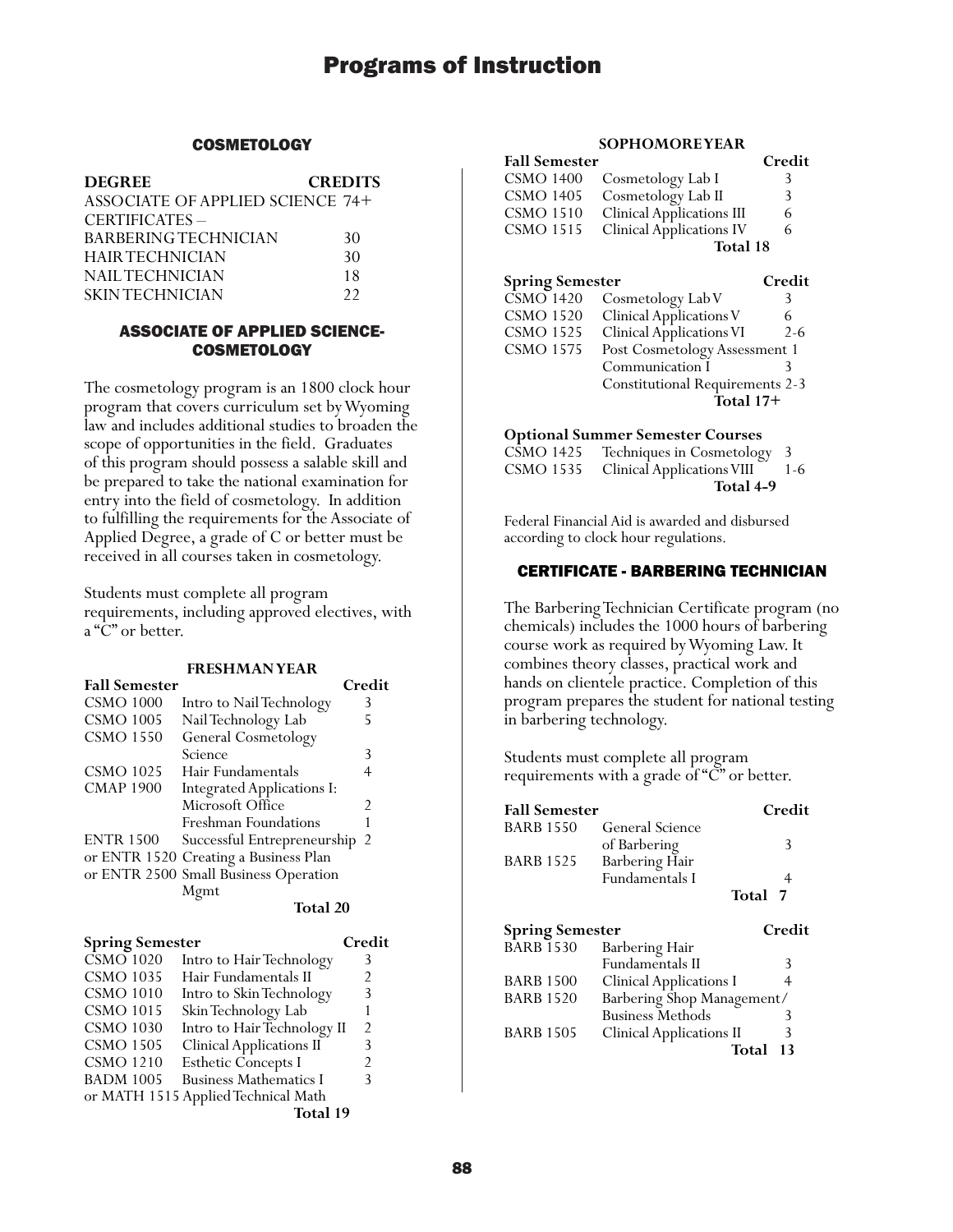| <b>Summer Semester</b> |                                   | Credit   |
|------------------------|-----------------------------------|----------|
| <b>BARB 1625</b>       | Techniques in Barbering           |          |
| <b>BARB 1535</b>       | <b>Clinical Applications VIII</b> | 6        |
| <b>BARB 1675</b>       | <b>Barbering Assessment</b>       |          |
|                        |                                   | Total 10 |

For more information about this certificate program, links to occupational information, estimated program cost, normal time for program completion, median debt at program completion (if available), please visit EWC's website at: http://ewc.wy.edu/ futurestudents/financial-aid/career/.

Federal Financial Aid is awarded and disbursed according to clock hour regulations.

## CERTIFICATE - HAIR TECHNICIAN

The Hair Technology Certificate is designed for the student who only desires education/training in the area of hair design. This program begins in the SECOND HALF of the fall semester, and ends in the summer semester. Completion of this program prepares the student for national testing in the area of hair technology. Students must complete all program requirements with a grade of "C" or better.

| <b>Fall Semester</b>   | Credit                            |        |
|------------------------|-----------------------------------|--------|
| CSMO 1550              | General Cosmetology               |        |
|                        | Science                           | 3      |
| CSMO 1025              | Hair Fundamentals                 | 4      |
|                        | <b>Total</b> 7                    |        |
| <b>Spring Semester</b> |                                   | Credit |
| <b>CSMO 1020</b>       | Intro to Hair Technology          | 3      |
| <b>CSMO 1035</b>       | Hair Fundamentals II              | 2      |
| CSMO 1500              | <b>Clinical Applications I</b>    | 3      |
| <b>CSMO 1030</b>       | Intro to Hair Technology II       | 2      |
| <b>CSMO 1505</b>       | <b>Clinical Applications II</b>   | 3      |
|                        | Total 13                          |        |
| Summer Semester        |                                   | Credit |
| CSMO 1425              | Techniques in Cosmetology         | 3      |
| CSMO 1535              | <b>Clinical Applications VIII</b> | 1-6    |
| <b>CSMO 1375</b>       | Hair Technician Assessment        | 1      |
|                        | <b>Total 10</b>                   |        |

For more information about this certificate program, links to occupational information, estimated program cost, normal time for program completion, median debt at program completion (if available), please visit EWC's website at: http://ewc.wy.edu/futurestudents/financial-aid/career/.

Federal Financial Aid is awarded and disbursed according to clock hour regulations.

## CERTIFICATE - NAIL TECHNICIAN

The Nail Technician Certificate is designed to train the student for an entry-level job in a high demand area of Cosmetology. It will also prepare the student for national testing in the area of nail technology. Students must complete all program requirements with a grade of "C" or better.

| <b>Fall Semester</b> |                                 | Credit |
|----------------------|---------------------------------|--------|
| <b>CSMO 1000</b>     | Intro to Nail Technology        | 3      |
| <b>CSMO 1005</b>     | Nail Technology Lab             | 5      |
| <b>CSMO 1550</b>     | General Cosmetology             |        |
|                      | Science                         | 3      |
| <b>CSMO 1515</b>     | <b>Clinical Applications IV</b> | 6      |
| <b>CSMO 1175</b>     | Nail Technician Assessment      |        |
|                      | Total 18                        |        |

Federal Financial Aid is not available for this certificate program.

## CERTIFICATE - SKIN TECHNICIAN

This course will prepare the student for a career in the diversified area of skin care. This program begins in the spring semester **only** and is completed during the summer semester. The extensive training will also prepare the student for national testing in the area of skin care.

Students must complete all program requirements with a grade of "C" or better.

| <b>Spring Semester</b>        |                                 | Credit |
|-------------------------------|---------------------------------|--------|
| $\overline{\text{CSMO}}$ 1010 | Intro to Skin Technology        |        |
| <b>CSMO 1015</b>              | Skin Technology Lab             |        |
| <b>CSMO 1515</b>              | <b>Clinical Applications IV</b> | 6      |
| <b>CSMO 1210</b>              | <b>Esthetic Concepts I</b>      |        |
|                               | Total 12                        |        |
|                               |                                 |        |

| <b>Summer Semester</b> |                                   | Credit  |
|------------------------|-----------------------------------|---------|
|                        | CSMO 1555 General Cosmetology     |         |
|                        | Science II                        | 3       |
| <b>CSMO 1535</b>       | <b>Clinical Applications VIII</b> | $1 - 6$ |
| <b>CSMO 1275</b>       | Esthetics Assessment              |         |
|                        | Total 10                          |         |

For more information about this certificate program, links to occupational information, estimated program cost, normal time for program completion, median debt at program completion (if available), please visit EWC's website at: http://ewc.wy.edu/futurestudents/financial-aid/career/.

Federal Financial Aid is awarded and disbursed according to clock hour regulations.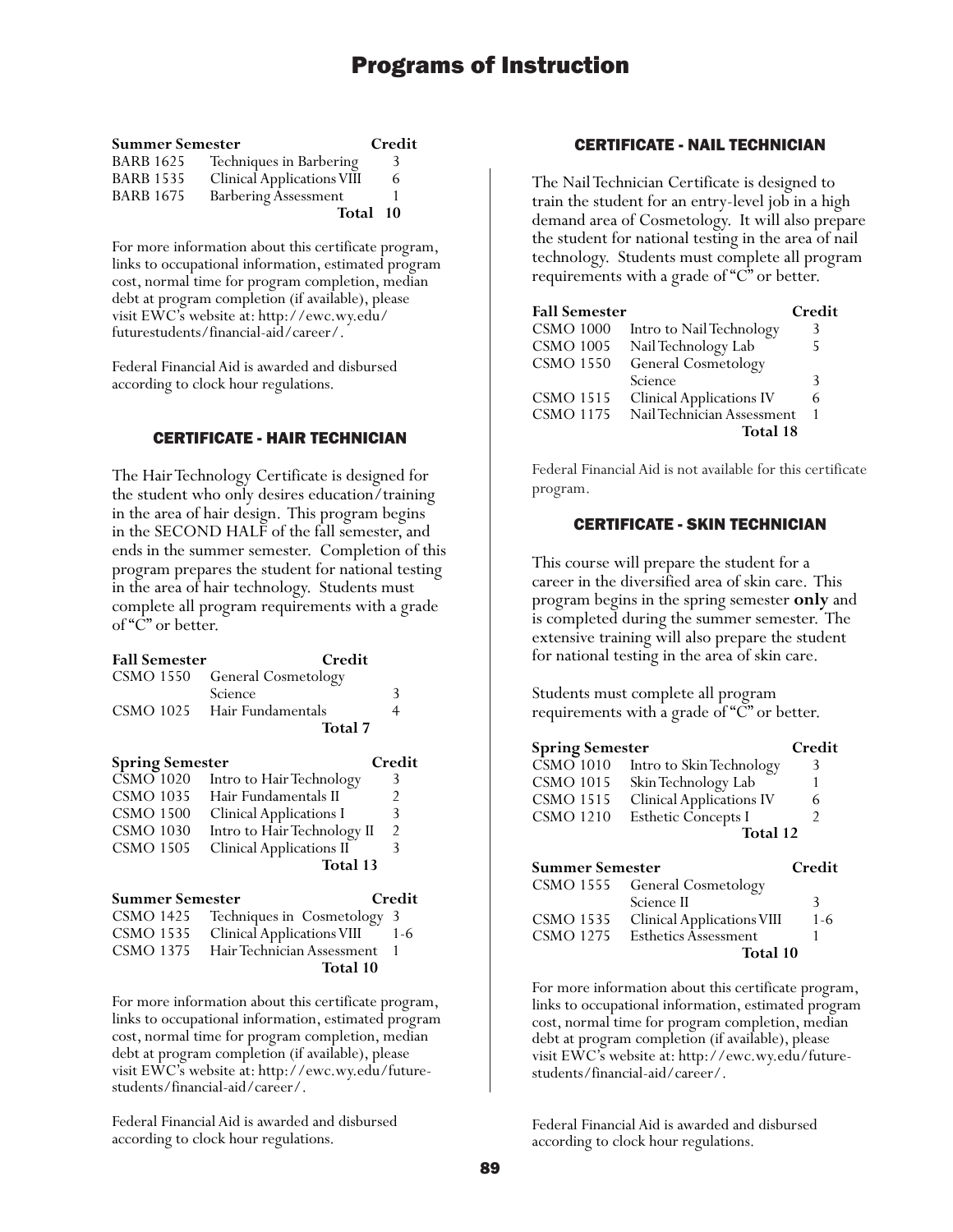## CRIMINAL JUSTICE

| <b>DEGREE</b>                                       | <b>CREDITS</b> |
|-----------------------------------------------------|----------------|
| <b>ASSOCIATE OF ARTS-</b>                           |                |
| LAW ENFORCEMENT EMPHASIS 60-61                      |                |
| <b>ASSOCIATE OF ARTS-</b>                           |                |
| <b>CORRECTIONS EMPHASIS</b>                         | 60-61          |
| <b>ASSOCIATE OF APPLIED SCIENCE 60-62</b>           |                |
| <b>CORRECTIONS CERTIFICATE</b>                      | 31-33          |
|                                                     |                |
| Those considering a career in a criminal justice    |                |
| field should be aware of strict admissions criteria |                |
| employed by state standards and criminal justice    |                |
| agencies. Factors that may disqualify candidates    |                |

for employment in the profession include conviction of a crime, history of drug abuse, psychological problems, and various physical conditions. Certain classes in the Eastern Wyoming College criminal justice program may also be restricted to individuals for the same reasons. Please consult with a department faculty advisor if you have any concerns in this area.

## ASSOCIATE OF ARTS-CRIMINAL JUSTICE LAW ENFORCEMENT EMPHASIS

This program option is designed for the criminal justice student who is seeking a career in law enforcement. It may be used as a terminal degree or taken as preparation for transfer to a fouryear program. Employment may be found in local, county, state, and federal law enforcement agencies.

Students must complete all program requirements, including approved electives, with a grade of "C" or better.

**FRESHMAN YEAR**

| <b>Fall Semester</b> |                                    | Credit |
|----------------------|------------------------------------|--------|
| <b>CRMJ</b> 2120     | Intro to Criminal Justice          | 3      |
| <b>CRMJ 2350</b>     | Introduction to                    |        |
|                      | Corrections II/I                   | 3      |
|                      | <b>Physical Education Activity</b> |        |
|                      | Lab Science                        |        |
| <b>ENGL 1010</b>     | English I: Composition             | 3      |
|                      | <b>Freshman Foundations</b>        |        |
|                      | Total 15                           |        |

| <b>Spring Semester</b> |                          | Credit |
|------------------------|--------------------------|--------|
| $CRM$ J $2550$         | Criminal Investigation I | 3      |
| <b>CRMJ 2420</b>       | Juvenile Justice         | 3      |
| <b>CRMJ</b> 2210       | Criminal Law I           | ζ      |
| CO/M 2010              | Public Speaking          | ζ      |
| <b>MATH 1000</b>       | Problem Solving          |        |
|                        | Total 15                 |        |

#### **SOPHOMORE YEAR**

| <b>Fall Semester</b> | Credit                       |   |
|----------------------|------------------------------|---|
| <b>CRMJ</b> 1510     | Law Enforcement Procedures 3 |   |
| <b>PSYC 1000</b>     | General Psychology           |   |
| <b>POLS 1000</b>     | American & Wyoming           |   |
|                      | Government                   | 3 |
| <b>SOC 1000</b>      | Sociological Principles      | 3 |
|                      | *Approved Criminal Justice   |   |
|                      | Elective                     |   |
|                      | Total 15                     |   |

| <b>Spring Semester</b> |                             | Credit  |
|------------------------|-----------------------------|---------|
| <b>CRMJ</b> 2690       | Supervised Lab Experience   | $2 - 3$ |
|                        | *Approved Criminal Justice  |         |
|                        | Electives                   |         |
|                        | Social & Cultural Awareness | -3      |
|                        | Arts & Humanities           | 3       |
| <b>CRMJ 2895</b>       | Criminal Justice Capstone   |         |
|                        | Project                     |         |
|                        | <b>Total 15-16</b>          |         |

## ASSOCIATE OF ARTS-CRIMINAL JUSTICE CORRECTIONS EMPHASIS

This program option is designed for the criminal justice student who is seeking a career in corrections. It may be used as a terminal degree or taken as preparation for transfer to a fouryear program. Employment may be found in correctional institutions, probation and parole, juvenile probation, detention facilities, and community programs.

Student must complete all program requirements, including approved electives, with a "C" or better.

| <b>FRESHMAN YEAR</b> |                             |        |
|----------------------|-----------------------------|--------|
| <b>Fall Semester</b> |                             | Credit |
| <b>CRMJ</b> 2120     | Intro to Criminal Justice   | 3      |
| <b>CRMJ 2350</b>     | Intro to Corrections II/I   | 3      |
| <b>ENGL 1010</b>     | English I: Composition      | 3      |
|                      | Freshman Foundations        |        |
|                      | Lab Science                 |        |
|                      | Physical Education Activity |        |
|                      | Total 15                    |        |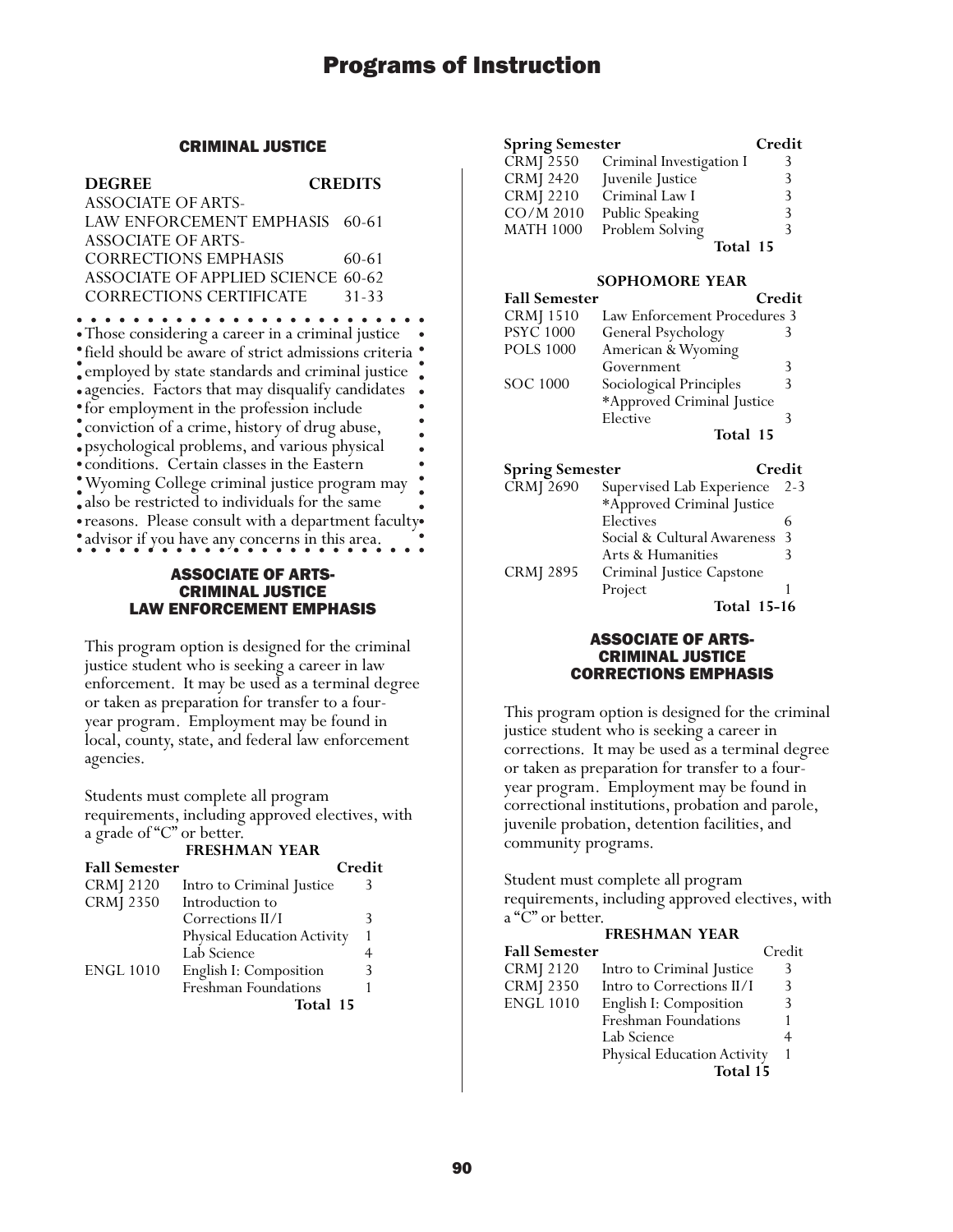| <b>Spring Semester</b> |                         | Credit |
|------------------------|-------------------------|--------|
| $CRM\overline{)2210}$  | Criminal Law I          | 3      |
| <b>CRMJ 2420</b>       | Juvenile Justice        | 3      |
| <b>MATH 1000</b>       | Problem Solving         | 3      |
| <b>PSYC 1000</b>       | General Psychology      | 3      |
| <b>SOC 1000</b>        | Sociological Principles | 3      |
|                        | Total 15                |        |

#### **SOPHOMORE YEAR**

| <b>Fall Semester</b> |                             | Credit |
|----------------------|-----------------------------|--------|
| <b>CRMJ 2400</b>     | Criminology                 | 3      |
| <b>CRMJ 2590</b>     | Drugs & Criminal Justice    | 3      |
| <b>POLS 1000</b>     | American & Wyoming          |        |
|                      | Government                  | 3      |
|                      | Social & Cultural Awareness | -3     |
|                      | *Approved Criminal Justice  |        |
|                      | Elective                    | 3      |
|                      | Total 15                    |        |

| <b>Spring Semester</b> |                                        | Credit  |
|------------------------|----------------------------------------|---------|
|                        | $\overline{CO/M}$ 2010 Public Speaking |         |
|                        | CRMJ/PSYC 2125 Forensic Psychology     |         |
| <b>CRMJ 2370</b>       | <b>Institutional Corrections</b>       | 3       |
| <b>CRMJ 2690</b>       | Supervised Lab Experience              | $2 - 3$ |
|                        | Arts & Humanities                      |         |
| <b>CRMJ 2895</b>       | Criminal Justice Capstone              |         |
|                        | Project                                |         |

**Total 15-16**

| *Approved Criminal Justice Electives: |                              |   |
|---------------------------------------|------------------------------|---|
| CRM 1510                              | Law Enforcement Procedures 3 |   |
| <b>CRMJ 2125</b>                      | Forensic Psychology          |   |
| <b>CRMJ 2250</b>                      | Criminal Justice             |   |
|                                       | Administration               | 3 |
| <b>CRMJ 2280</b>                      | <b>Criminal Procedures</b>   | 3 |
| <b>CRMJ 2550</b>                      | Criminal Investigation I     | 3 |
| <b>CRMJ 2570</b>                      | Criminalistics (Forensics)   | 3 |
| <b>CRMJ 2590</b>                      | Drugs & Criminal Justice     | 3 |
|                                       | CRMJ/SOC 2400 Criminology    |   |
| <b>PSYC 2000</b>                      | Research Psychological       |   |
|                                       | Methods                      |   |

## ASSOCIATE OF APPLIED SCIENCE-CRIMINAL JUSTICE

Students must complete all program requirements, including approved electives, with a "C" or better.

#### **FRESHMAN YEAR**

| <b>Fall Semester</b> |                                        | Credit             |
|----------------------|----------------------------------------|--------------------|
| <b>CRMJ</b> 1510     | Law Enforcement Procedures3            |                    |
| <b>CRMJ</b> 2120     | Intro to Criminal Justice              |                    |
| <b>CRMJ 2350</b>     | Introduction to                        |                    |
|                      | Corrections II/I                       | 3                  |
| <b>ENGL 1010</b>     | English I: Composition                 | 3                  |
|                      | Freshman Foundations                   |                    |
|                      | <b>Constitutional Requirements 2-3</b> |                    |
|                      |                                        | <b>Total 15-16</b> |

| <b>Spring Semester</b>                   |                             | Credit |
|------------------------------------------|-----------------------------|--------|
| CRMJ 1520                                | Law Enforcement Operations3 |        |
| <b>CRMJ 2420</b>                         | Juvenile Justice            |        |
| <b>CRMJ 2550</b>                         | Criminal Investigation I    | 3      |
| <b>MATH 1515</b>                         | Applied Technical           |        |
|                                          | Mathematics                 | 3      |
|                                          | or higher level math        |        |
| $CO/M$ 2010                              | Public Speaking             | 3      |
| or CO/M 1030 Interpersonal Communication |                             |        |
|                                          | Physical Education Activity |        |
|                                          | Total 16                    |        |

### **SOPHOMORE YEAR**

| <b>Fall Semester</b>   |                                | Credit |
|------------------------|--------------------------------|--------|
| <b>CRMJ 2781</b>       | Use of Force I                 | 3      |
| <b>CRMJ 2560</b>       | Criminal Investigation II      | 3      |
| <b>PSYC 1000</b>       | General Psychology             | 3      |
| <b>CRMJ</b> 2280       | Criminal Procedures            | 3      |
| <b>CRMJ 2590</b>       | Drugs & Criminal Justice       | 3      |
|                        | Total 15                       |        |
| <b>Spring Semester</b> |                                | Credit |
|                        | $CRM$ [ $2791$ Use of Force II |        |

|                  | <b>Total 14-15</b>          |         |
|------------------|-----------------------------|---------|
|                  | Project                     |         |
| <b>CRMJ 2895</b> | Criminal Justice Capstone   |         |
| <b>CRMJ 2690</b> | Supervised Lab Experience   | $2 - 3$ |
| <b>CRMJ 2570</b> | Criminalistics (Forensics)  | 3       |
| <b>CRMJ 2125</b> | Forensic Psychology         | 3       |
| <b>HLED 1221</b> | Standard First Aid & Safety | 2       |
| CIVII 4121       | ase of Force in             |         |

## CERTIFICATE-CORRECTIONS

The Corrections Certificate program is designed for both the pre-service student and current correctional employee. The program provides the academic background for an understanding of the criminal justice system and the role of corrections within it. It also provides the necessary foundation courses towards the pursuit of the Associate of Arts Degree in Criminal Justice.

Students must complete all program requirements, including approved electives, with a "C" or better.

#### **FRESHMAN YEAR**

| <b>Fall Semester</b> |                                        | Credit |
|----------------------|----------------------------------------|--------|
| <b>PSYC 1000</b>     | General Psychology                     |        |
| <b>CRMJ</b> 2120     | Intro to Criminal Justice              | 3      |
| <b>CRMJ 2350</b>     | Intro to Corrections II/I              | 3      |
|                      | Freshman Foundations                   |        |
| <b>MATH 1515</b>     | Applied Technical Math                 |        |
|                      | or higher level math course            | - 3    |
|                      | <b>Constitutional Requirements 2-3</b> |        |
|                      | <b>Total</b> 15-16                     |        |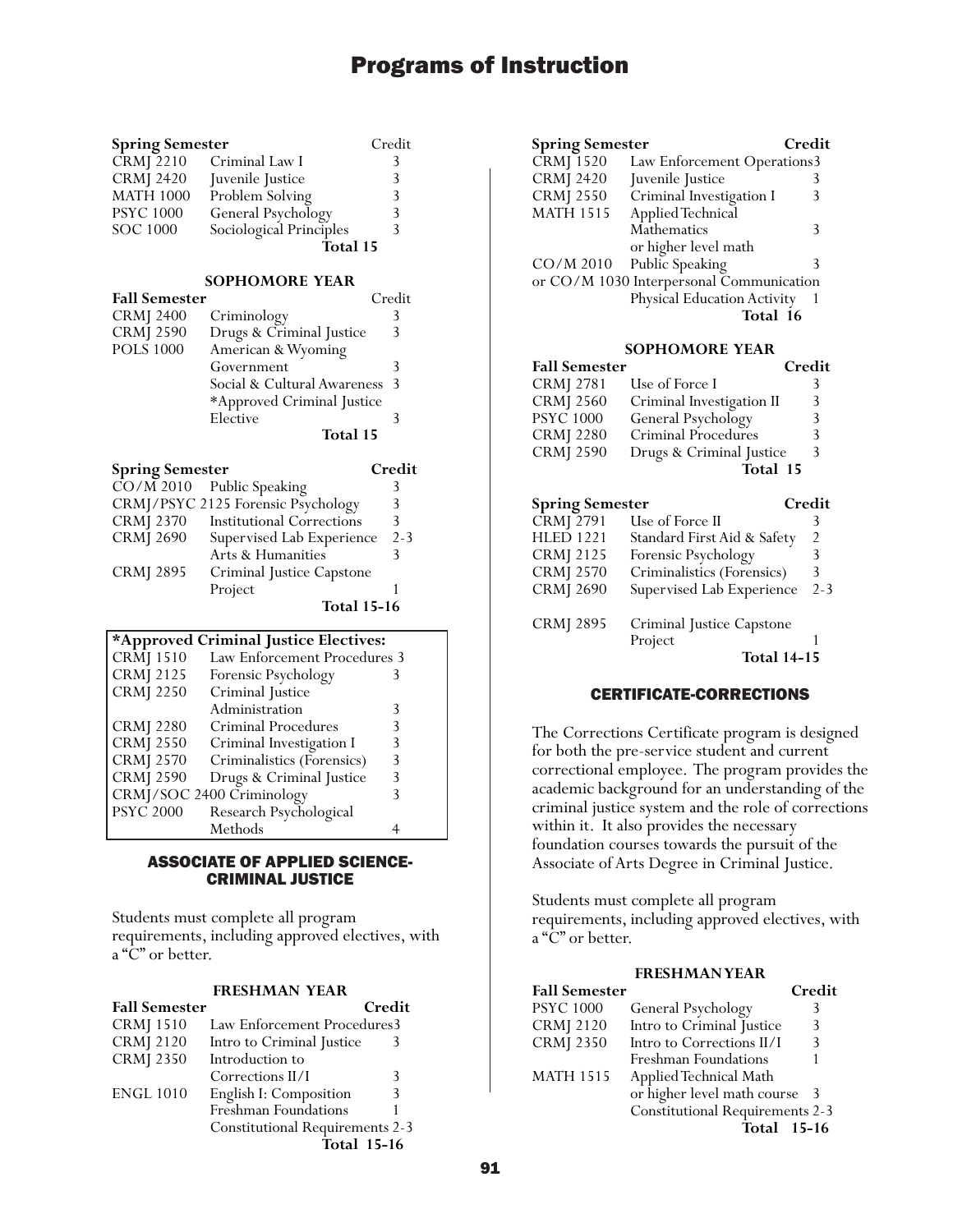| <b>Spring Semester</b> |                                    | Credit |
|------------------------|------------------------------------|--------|
| <b>ENGL 1010</b>       | English Composition I              | 3      |
| <b>CRMJ</b> 2210       | Criminal Law I                     | 3      |
| <b>CRMJ 2370</b>       | <b>Institutional Corrections</b>   | 3      |
| CO/M 1030              | Interpersonal                      |        |
|                        | Communications                     | 3      |
| <b>CRMJ</b> 2125       | Forensic Psychology                | 3      |
|                        | <b>Physical Education Activity</b> |        |
|                        | <b>Outcomes Assessment:</b>        |        |
|                        | Departmental Paper                 |        |
|                        | Total                              | $-16$  |

For more information about this certificate program, links to occupational information, estimated program cost, normal time for program completion, median debt at program completion (if available), please visit EWC's website at: http://ewc.wy.edu/futurestudents/financial-aid/career/.

### ECONOMICS

**DEGREE CREDITS** ASSOCIATE OF SCIENCE 60

Students must complete all program requirements, including approved electives, with a "C" or better.

#### **FRESHMAN YEAR**

| <b>Fall Semester</b> |                                      | Credit |
|----------------------|--------------------------------------|--------|
| CO/M 2010            | Public Speaking                      | 3      |
| ECON 1010            | Macroeconomics                       | 3      |
| ENGL 1010            | English I: Composition               | 3      |
|                      | Freshman Foundations                 |        |
|                      | <b>Constitutional Requirements 3</b> |        |
|                      | *Approved Elective                   |        |
|                      | Total 15                             |        |

| <b>Spring Semester</b> |                            | Credit |
|------------------------|----------------------------|--------|
| $E\overline{CON}$ 1020 | Microeconomics             |        |
| <b>ENGL 2020</b>       | Introduction to Literature | ξ      |
| <b>MATH 1400</b>       | Pre-Calculus Algebra       |        |
| <b>PSYC 1000</b>       | General Psychology         | २      |
|                        | Lab Science                |        |
|                        | Total 17                   |        |

## **SOPHOMORE YEAR**

| <b>Fall Semester</b> | Credit                      |   |
|----------------------|-----------------------------|---|
| <b>ACCT 1010</b>     | Principles of Accounting I  | 3 |
| <b>STAT 2050</b>     | Fundamentals of Statistics  | 4 |
| <b>MATH 2350</b>     | <b>Business Calculus</b>    |   |
|                      | Physical Education Activity |   |
|                      | Arts & Humanities           |   |
|                      | Total 15                    |   |

| <b>Spring Semester</b> |                                  | Credit |
|------------------------|----------------------------------|--------|
| <b>ACCT 1020</b>       | Principles of Accounting II      | 3      |
| <b>BADM 2010</b>       | <b>Business Law I</b>            | 3      |
| <b>MATH 2355</b>       | <b>Mathematical Applications</b> |        |
|                        | for Business                     |        |
| <b>IMGT 2400</b>       | Introduction to Information      |        |
|                        | Management                       | 3      |
|                        | Social & Cultural Awareness      | - 3    |
|                        | Outcomes Assessment:             |        |
|                        | Departmental Paper               |        |
|                        | Total 13                         |        |

\*Approved Electives: Any course at the 1000 or above level.

#### EDUCATION

## **DEGREE CREDITS** ASSOCIATE OF ARTS— EARLY CHILDHOOD EDUCATION 60-61 ELEMENTARY EDUCATION 60 SECONDARY EDUCATION 60 SECONDARY EDUCATION– AGRICULTURE OPTION 60 CERTIFICATE-CHILD DEVELOPMENT 24

Criminal background checks are required for certain courses in this area. The background check will cover sexual offender information, general criminal history, and adult and child neglect information. Student financial aid may be used to cover the cost.

The Associate of Arts Degree in Education provides freshman and sophomore level courses required for most students majoring in education. Education programs vary greatly at four-year institutions, so the student should consult the catalog of the college or university of his/her choice for information on specific program requirements.

The following courses are required for students majoring in elementary education and planning to transfer to the University of Wyoming: Educational Foundations 2451, Life Span: Adulthood (in addition to Psychology 2300, Developmental Psychology). Elementary Education majors must complete 3 specific science courses and seminars; please consult your advisor for more information. Education majors planning to transfer to Chadron State College are well-advised to complete an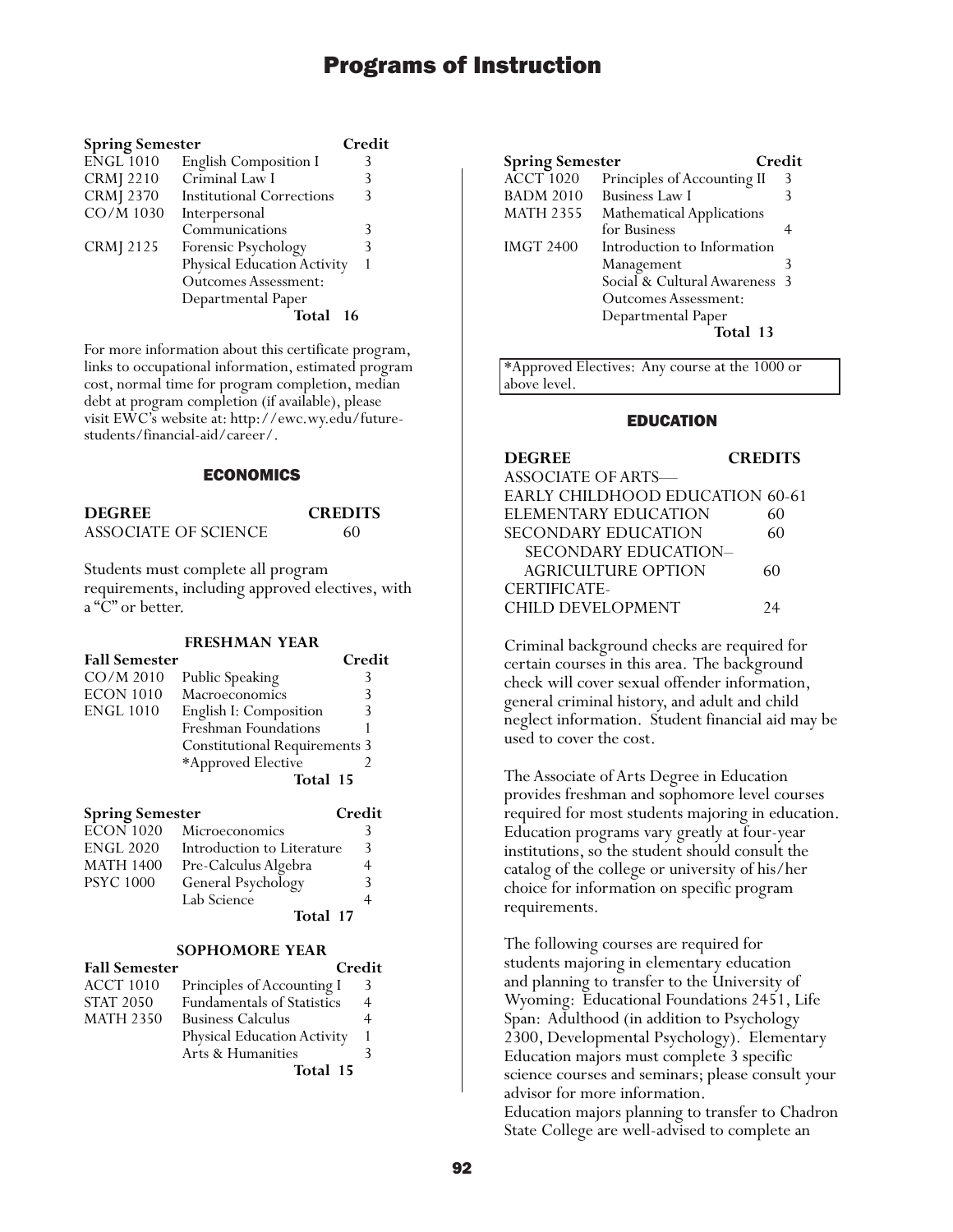Associate of Arts Degree at Eastern Wyoming College. Our articulation agreement with Chadron specifies that students with an A.A. Degree will have met all of their General Studies requirements except the 6 hours at the upper division level.

Middle school education requirements vary from state to state. In some states, students may add a middle school endorsement to an elementary or a secondary education program. Specific courses for this endorsement are not currently available at this community college.

Students must complete all program requirements, including approved electives, with a grade of "C" or better.

### ELEMENTARY EDUCATION

## **FRESHMAN YEAR**

| <b>Fall Semester</b>   |                                   | Credit |
|------------------------|-----------------------------------|--------|
| <b>ENGL 1010</b>       | English I: Composition            | 3      |
| <b>EDFD 2020</b>       | Foundations of Education          | 3      |
| <b>MATH 1100</b>       | Math for Elementary               |        |
|                        | Teachers I                        | 3      |
| <b>EDEL 1410</b>       | Elementary School Math            |        |
|                        | Seminar I                         | 1      |
|                        | Physical Education Activity       | 1      |
|                        | Freshmen Foundations              | 1      |
|                        | <b>Constitutional Requirement</b> | 3      |
|                        | Total 15                          |        |
|                        |                                   |        |
| <b>Spring Semester</b> |                                   | Credit |
|                        | Communication 2                   | 3      |
| <b>EDUC 2100</b>       | Practicum in Teaching             | 2      |
| <b>MATH 2120</b>       | Math for Elementary               |        |
|                        | Teachers II                       | 3      |
| <b>EDEL 2410</b>       | Elementary School                 |        |
|                        | Math Seminar II                   | 1      |
| <b>LIBS 2280</b>       | Literature for Children           | 3      |
|                        | *Approved Program Electives 3     |        |
|                        |                                   |        |

#### **SOPHOMORE YEAR**

| <b>Fall Semester</b> |                               | Credit        |
|----------------------|-------------------------------|---------------|
| <b>ITEC 2360</b>     | Teaching with                 |               |
|                      | Technology                    | 3             |
| <b>EDFD 2100</b>     | <b>Educational Psychology</b> | 3             |
|                      | Social & Cultural Awareness   | $\mathcal{R}$ |
|                      | Lab Science                   |               |
|                      | *Approved Program Electives 3 |               |
|                      | Total 16                      |               |

| <b>Spring Semester</b> |                               | Credit |
|------------------------|-------------------------------|--------|
| <b>EDEX 2484</b>       | Introduction to Special       |        |
|                        | Education                     | 3      |
| <b>EDFD 2450</b>       | Lifespan Human                |        |
|                        | Development                   | 3      |
|                        | *Approved Program Electives 7 |        |
| <b>EDUC 2800</b>       | <b>Education Capstone</b>     |        |
|                        | Total 14                      |        |

#### **\*Approved Program Electives**

Any course at the 1000 or above level with the following prefixes: ANTH, ART, BIOL, CHEM, EDUC, EDEC, EDEL, ENGL, FCSC, FREN, GEOG, GEOL, GERM, HLED, HIST, MATH, MOLB, MUSC, PHIL, PEAC, PEPR, PHYS, POLS, PSYC, RELI, SOSC, SPAN, STAT, THEA, WMST or ZOO

## EARLY CHILDHOOD EDUCATION

The Early Childhood Education Associate of Arts degree is a four-semester program designed to prepare students for employment as teachers or aides in early childhood programs, preschools, and Head Start Programs. Students will gain background in child development as well as planning and administering early childhood educational programs. The courses will combine lecture activities with observation and participation activities in early childhood settings. The associate's degree will allow students to enter the workforce or further their education as early childhood professionals.

#### **FRESHMAN YEAR**

| <b>Fall Semester</b>                       |                                                        | Credit         |
|--------------------------------------------|--------------------------------------------------------|----------------|
| <b>ENGL 1010</b>                           | English I: Composition                                 | 3              |
| <b>EDEC</b> 1020                           | Intro to Early Childhood                               |                |
|                                            | Education                                              | 3              |
|                                            | Social & Cultural Awareness                            | 3              |
|                                            | Physical Education Activity                            | 1              |
|                                            | Freshman Foundations                                   | 1              |
|                                            | <b>Constitutional Requirements 3</b>                   |                |
|                                            | Total 14                                               |                |
|                                            |                                                        |                |
|                                            |                                                        |                |
|                                            |                                                        | Credit         |
| <b>Spring Semester</b><br><b>HLED 1221</b> | Standard First Aid & Safety                            | $\overline{2}$ |
| MATH 1000                                  |                                                        | 3              |
|                                            | Problem Solving<br>or BADM 1005 Business Mathematics I |                |
| <b>FCSC 2121</b>                           |                                                        | 4              |
|                                            | Child Development<br>Communication 2                   | 3              |
|                                            |                                                        |                |
|                                            | Program/Additional<br>Electives                        | 3              |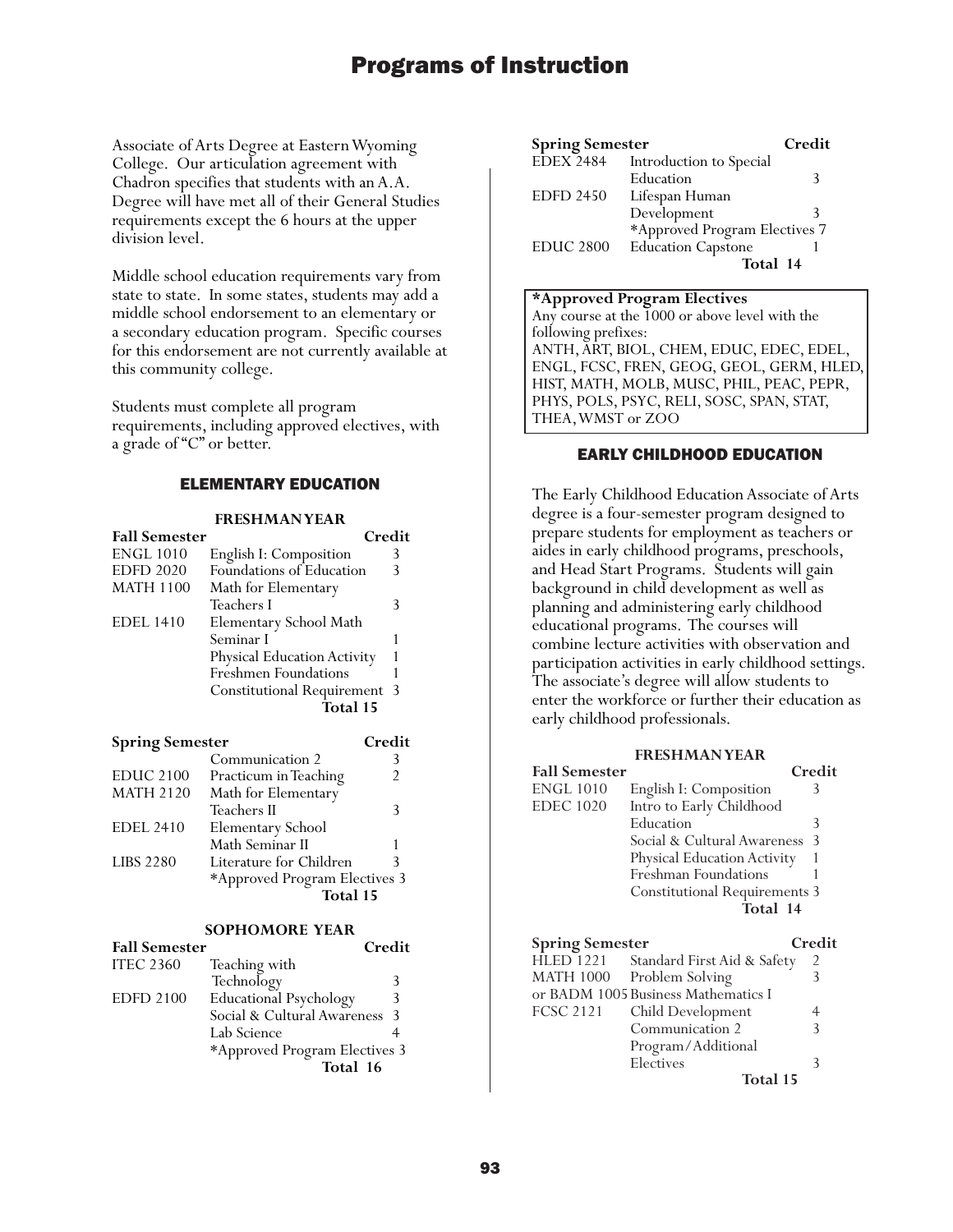### **SOPHOMORE YEAR**

| <b>Fall Semester</b>   |                                   | Credit    |
|------------------------|-----------------------------------|-----------|
| <b>ITEC 2360</b>       | Teaching with Technology          | 3         |
| <b>EDEC 2000</b>       | <b>Engaging Families in Early</b> |           |
|                        | Childhood Setting                 | 3         |
| <b>LIBS 2280</b>       | Literature for Children           | 3         |
|                        | Lab Science                       | 4         |
|                        | Program/Additional                |           |
|                        | Electives                         | 3         |
|                        | Total 16                          |           |
| <b>Spring Semester</b> |                                   | Credit    |
| <b>EDUC 2800</b>       | <b>Education Capstone</b>         | 1         |
|                        | Program/Additional                |           |
|                        | Electives                         | $14 - 15$ |
|                        | <b>Total 15-16</b>                |           |

#### **Program Notes:**

| Program Electives: Students should take a    |                                                          |                |  |
|----------------------------------------------|----------------------------------------------------------|----------------|--|
| minimum of 4 courses from the following list |                                                          |                |  |
| $(11-12 \text{ credit hours}).$              |                                                          |                |  |
| <b>EDEC 1100</b>                             | Observation and Guidance                                 |                |  |
|                                              | of Young Children                                        | $\overline{2}$ |  |
| <b>EDEC 1105</b>                             | Observation and Guidance                                 |                |  |
|                                              | of Young Children Lab                                    | 1              |  |
| <b>EDEC 1300</b>                             | Curriculum Planning and                                  |                |  |
| Development for                              |                                                          |                |  |
|                                              | Young Children                                           | $\overline{2}$ |  |
| <b>EDEC 1305</b>                             | Curriculum Planning and                                  |                |  |
| Development for Young                        |                                                          |                |  |
|                                              | Children Lab                                             | 1              |  |
| <b>EDEC 1200</b>                             | Administration in Early                                  |                |  |
|                                              | Childhood Programs                                       | 3              |  |
| <b>EDFD 2020</b>                             | Foundations of Education                                 | 3              |  |
| <b>EDUC 2100</b>                             | Practicum in Teaching                                    | $\mathfrak{D}$ |  |
|                                              |                                                          |                |  |
|                                              | <b>Additional Electives:</b> Students may take 8 or more |                |  |
| <b>ART 2074</b>                              | credit hours from the following list of courses.         |                |  |
|                                              | Art for the Elementary/<br>Middle School Teacher         | 3              |  |
| <b>BADM 1000</b>                             | Introduction to Business                                 | 3              |  |
| <b>BADM 1020</b>                             | <b>Business Communications</b>                           | 3              |  |
| <b>BADM 1030</b>                             | Personal Finance                                         | 3              |  |
| $CO/M$ 2010                                  |                                                          | $\overline{3}$ |  |
|                                              | Public Speaking<br>Introduction to Human                 |                |  |
| CO/M 1040                                    |                                                          | 3              |  |
| Communication                                |                                                          |                |  |
| <b>EDEX 2484</b>                             | Introduction to Special                                  |                |  |
|                                              | Education                                                | 3              |  |
| <b>FCSC 1140</b>                             | Nutrition                                                | 3              |  |
| or FCSC 1141                                 | Principles of Nutrition                                  | 3              |  |
| <b>MUSC 2018</b>                             | Music for Elementary                                     |                |  |
|                                              | Classroom Teachers                                       | 3              |  |
| <b>PEPR 1052</b>                             | Prevention of Athletic                                   |                |  |
|                                              | Injuries/Illness                                         | 3              |  |
| <b>PSYC 1000</b>                             | General Psychology                                       | 3              |  |
| <b>SOC 1000</b>                              | Sociological Principles                                  | 3              |  |

### CERTIFICATE - CHILD DEVELOPMENT

This cohort program will enable students to meet the entry level requirements for employment in an early childhood care and education setting. Students will gain basic knowledge of child development and acquire the fundamental skills necessary to effectively educate and care for young children. In addition to entry level competencies, this program will also serve as partial completion for Elementary Education majors seeking a minor in Early Childhood Education, or an endorsement. The certificate provides professional training through a combination of coursework and applied experiences working with children. This cohort will be offered on a rotating basis only which will include odd fall semesters and even spring semesters only.

| <b>Odd Fall Semester</b>    |                                   | Credit         |
|-----------------------------|-----------------------------------|----------------|
| <b>EDEC 1020</b>            | Introduction to Early             |                |
|                             | Childhood Education               | 3              |
| <b>EDEC 2000</b>            | <b>Engaging Families in Early</b> |                |
|                             | Childhood Settings                | 3              |
| <b>EDEC</b> 1100            | Observation and Guidance of       |                |
|                             | Young Children                    | 2              |
| <b>EDEC 1105</b>            | Observation and Guidance of       |                |
|                             | Young Children Lab                | 1              |
| <b>LIBS 2280</b>            | Literature for Children           | 3              |
|                             |                                   | Total<br>12    |
|                             |                                   |                |
| <b>Even Spring Semester</b> |                                   | Credit         |
| <b>FCSC 2121</b>            | Child Development*                | 4              |
| <b>EDEC 1200</b>            | Administration in Early           |                |
|                             | Childhood Programs                | 3              |
| <b>EDEC 1300</b>            | Curriculum Planning and           |                |
|                             | Development for Young             |                |
|                             | Children                          | $\mathfrak{D}$ |
| <b>EDEC 1305</b>            | Curriculum Planning and           |                |
|                             | Development for Young             |                |
|                             | Children Lab                      | 1              |
| <b>HLED 1221</b>            | Standard First Aid & Safety       | $\overline{2}$ |
|                             | (Infant/Child CPR)(This           |                |
|                             | course can be waived for          |                |
|                             | students with a current           |                |
|                             | Infant/Child & Adult CPR card)    |                |
|                             |                                   |                |

\*Child Development course will include development of portfolio.

\*\*Students seeking Child Development Associate (CDA) completion should note that FCSC 2121, EDEC 1100 & 1105, and EDEC 1300 & 1305 include a combined total of 90 hours of early childhood classroom experience as partial fulfillment to meet the CDA credential. (Child Development Associate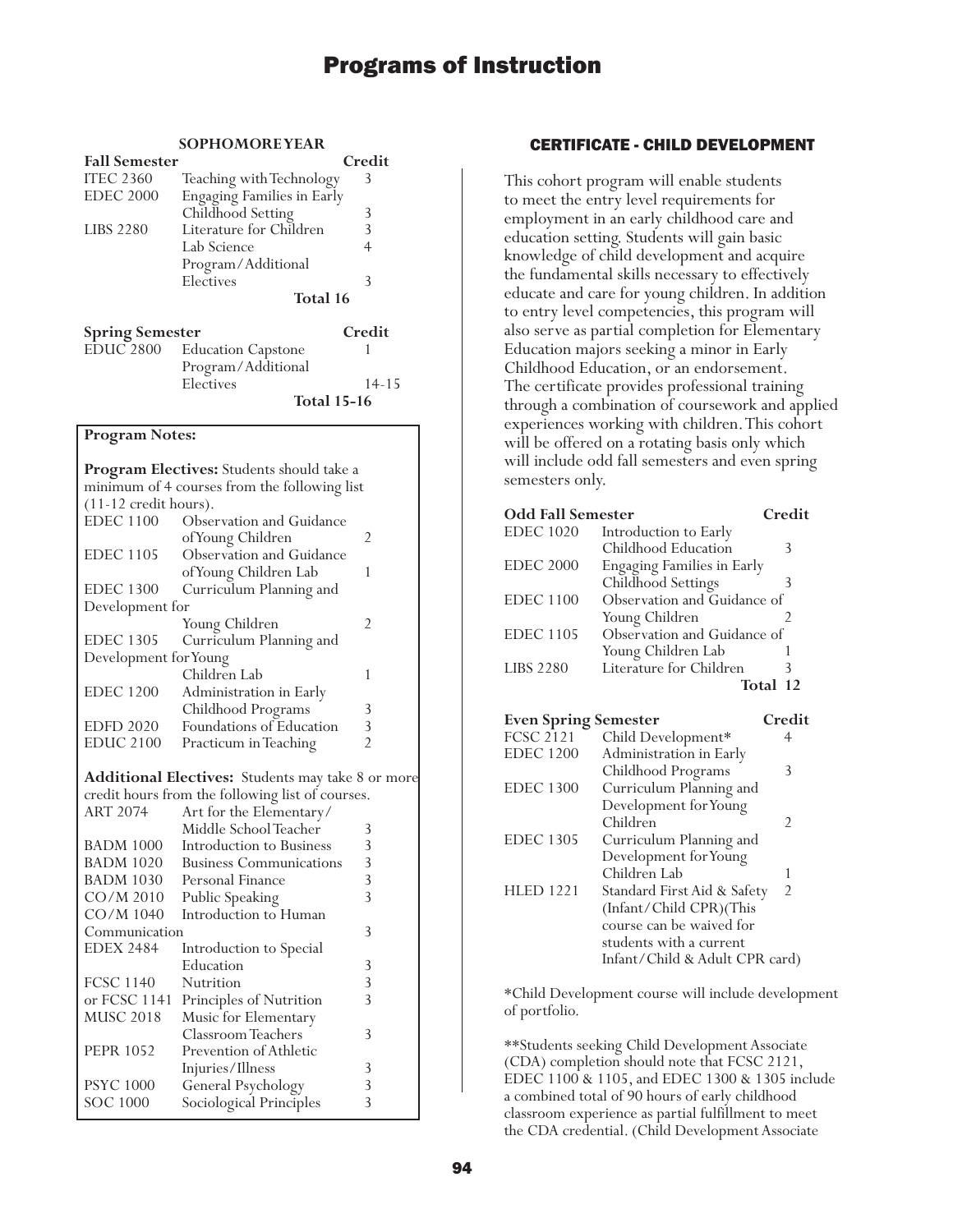credential is recognized nationwide for entry-level employment into the childcare profession.)

\*\*\*Elementary Education Majors: Successful completion of this program will enable students to meet the entry-level requirements for employment in an early childhood care and education setting.

Elementary Education majors completing all 12 hours of required courses with a "C" or better and at least one elective course will receive transfer credit at the University of Wyoming toward a minor in Early Childhood Education. Students transferring to Chadron State, Black Hills State, or Valley City State should consult with their advisor regarding transferability of this certificate/courses.

### SECONDARY EDUCATION

#### **FRESHMAN YEAR**

| <b>Fall Semester</b> |                                    | Credit   |
|----------------------|------------------------------------|----------|
| <b>ENGL 1010</b>     | English I: Composition             | 3        |
| <b>EDFD 2020</b>     | Foundations of Education           | 3        |
| <b>PYSC 1000</b>     | General Pyschology                 |          |
| 3                    |                                    | Freshman |
| Foundations          |                                    |          |
| <b>MATH 1000</b>     | Problem Solving                    | 3        |
|                      | or higher level math               |          |
|                      | <b>Physical Education Activity</b> |          |
|                      | Total 14                           |          |

| <b>Spring Semester</b> |                           | Credit         |
|------------------------|---------------------------|----------------|
|                        | Communication 2           |                |
|                        |                           | Constitutional |
| Requirement            | -3                        |                |
| EDUC 2100              | Practicum in Teaching     | $\mathcal{P}$  |
|                        | Area of Concentration/    |                |
|                        | <b>Approved Electives</b> |                |
|                        | Total 15                  |                |

#### **SOPHOMORE YEAR**

| <b>Fall Semester</b> |                               | Credit |
|----------------------|-------------------------------|--------|
| <b>ITEC 2360</b>     | Teaching With                 |        |
|                      | Technology                    | 3      |
| <b>EDFD 2100</b>     | <b>Educational Psychology</b> | 3      |
|                      | Arts & Humanities             | 3      |
|                      | Area of Concentration/        |        |
|                      | <b>Approved Electives</b>     | 3      |
|                      | Lab Science                   | 4      |
|                      | Total 16                      |        |

| <b>Spring Semester</b> |                           | Credit |
|------------------------|---------------------------|--------|
| $EDEX$ <sub>2484</sub> | Introduction to Special   |        |
|                        | Education                 |        |
| <b>EDUC 2800</b>       | Capstone: Education       |        |
|                        | Area of Concentration/    |        |
|                        | <b>Approved Electives</b> | 11     |
|                        | Total 15                  |        |

#### **\*Approved electives for secondary education majors:**

| *CO/M 2010 Public Speaking<br>**EDFD 2450 Lifespan Human |  |
|----------------------------------------------------------|--|
| Development                                              |  |

**Area of Concentration / Approved Electives: Take any courses with the following prefixes:** ACCT, AGEC, AGRI, AGTK, AECL, AMST, ANSC, ANTH, ART, BIOL, BADM, CHEM, CO/M, ECON, EDEC, EDEL, EDFD, ELTR, ENTK, ENGL, EQST, FCSC, FREN, GEOG, GEOL, GERM, HLED, HIST, JOUR, MCHT, MGT, MKT, MATH, MINE, MOLB, MUSC, PHIL, PEAC, PEAT, PEPR, PHYS, POLS, PSYC, REWM, RELI, RNEW, SAFE, SOSC, SOWK, SOC, SOIL, SPAN, STAT, THEA, WELD, WMST, ZOO

NOTE: Most coaching endorsements require HLED 1221

\*Suggested Elective

\*\*EDFD 2450 Lifespan Human Development must be taken if you are planning to transfer to the University of Wyoming.

### SECONDARY EDUCATION AGRICULTURE OPTION

The agriculture education curriculum provides the student with a good preparation for transferring to a bachelor completion program at a four-year institution. It is designed for those students interested in teaching in high schools, technical schools, and community colleges. This program emphasizes animal science and general agricultural courses. Education programs vary greatly at four-year institutions so the student should consult the catalog of the college or university of his/her choice for information on specific program requirements.

Students must complete all program requirements including approved electives with a "C" or better.

#### **FRESHMAN YEAR**

| <b>Fall Semester</b> |                             | Credit |
|----------------------|-----------------------------|--------|
| <b>ENGL 1010</b>     | English I: Composition      |        |
| <b>EDFD 2020</b>     | Foundations of Education    | 3      |
| <b>MATH 1400</b>     | Pre-Calculus Algebra        |        |
| <b>AECL 1000</b>     | Agroecology                 |        |
|                      | Freshman Foundations        |        |
|                      | Physical Education Activity |        |
|                      | Total 16                    |        |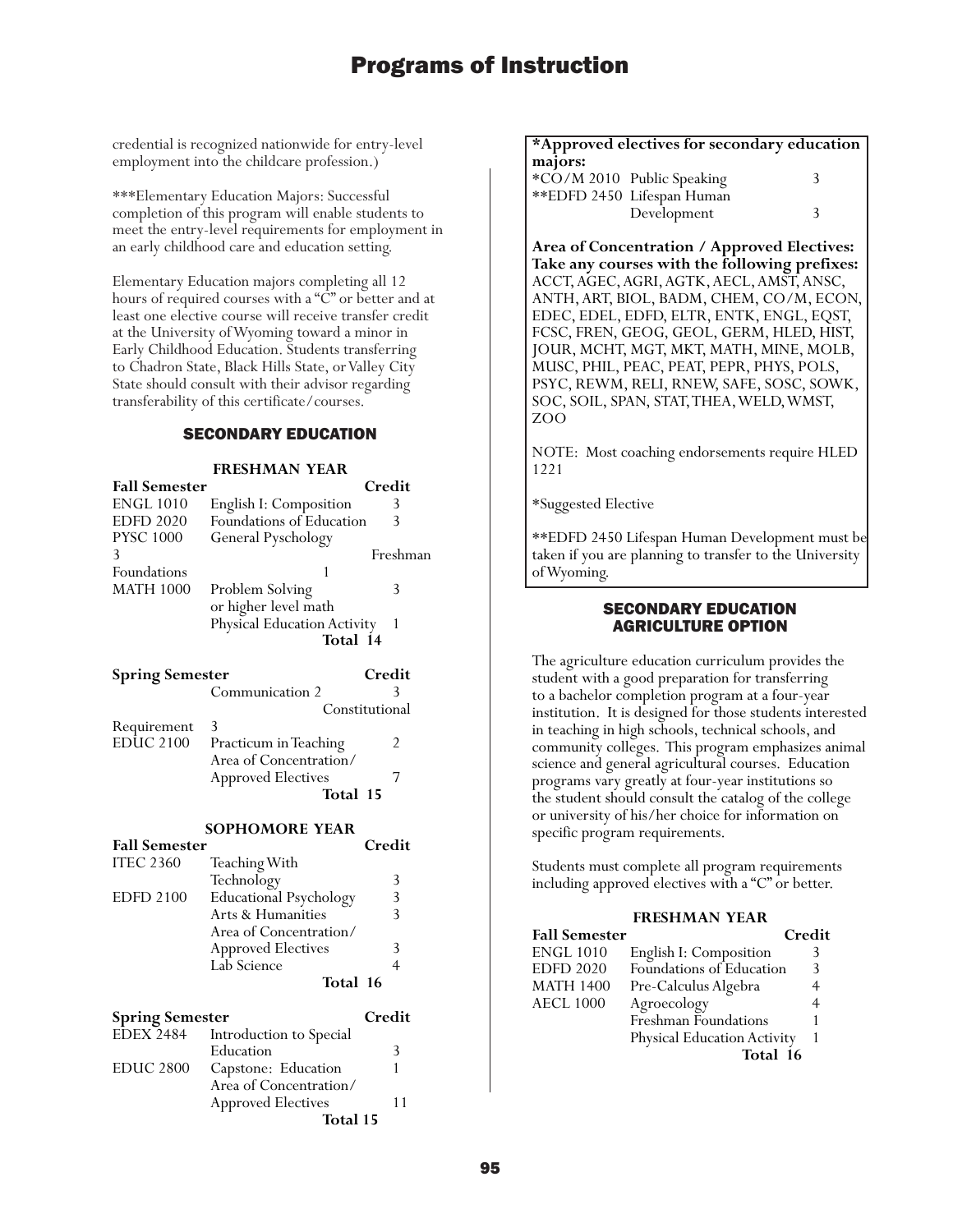| <b>Spring Semester</b> |                                      | Credit |
|------------------------|--------------------------------------|--------|
|                        | ANSC 1010 Livestock Production       |        |
| EDUC 2100              | Practicum in Teaching                | 2      |
|                        | Communication 2                      | 3      |
|                        | <b>Constitutional Requirements 3</b> |        |
|                        | Social & Cultural Awareness 3        |        |
|                        | Total 15                             |        |

### **SOPHOMORE YEAR**

| <b>Fall Semester</b> |                               | Credit |
|----------------------|-------------------------------|--------|
| <b>ITEC 2360</b>     | Teaching With                 |        |
|                      | Technology                    | 3      |
| <b>EDFD 2100</b>     | <b>Educational Psychology</b> | 3      |
| <b>AGEC 1010</b>     | Macroeconomics                | 3      |
| <b>ANSC 2030</b>     | Feeds and Feeding             |        |
|                      | Elective                      |        |
|                      | Total 14                      |        |

| <b>Spring Semester</b> |                               | Credit |
|------------------------|-------------------------------|--------|
| <b>EDEX 2484</b>       | Introduction to Special Ed    |        |
| <b>CHEM 1000</b>       | <b>Introductory Chemistry</b> | 4      |
| <b>REWM 2000</b>       | Rangeland Management          | 3      |
|                        | Arts & Humanities             | ξ      |
| <b>AGEC 2395</b>       | Ag Capstone Project           | 7      |
|                        | Total 15                      |        |

#### **Additional requirements/electives for Secondary Agriculture Education majors:**

#### **University of Wyoming:**

| $CO/M$ 1040      | Introduction to Human |
|------------------|-----------------------|
|                  | Communication         |
| <b>BIOL</b> 1010 | General Biology I     |
| *EDFD 2450       | Lifespan Human        |
|                  | Development           |

(\*EDFD 2450 Lifespan Human Development must be taken if the student is planning to transfer to the University of Wyoming.)

#### **Chadron:**

| ENGL 2020 | Introduction to Literature |
|-----------|----------------------------|
| CO/M 2010 | Public Speaking            |

#### **Note: Most coaching endorsements require HLED 1221 and PEPR 1052**

**It is important for students to consult with their advisor to validate that transfer requirements are met.**

## ENGLISH

**DEGREE CREDITS** ASSOCIATE OF ARTS 60-61

The program in English is designed to provide freshman- and sophomore-level courses required of most students majoring in English or English education. The student should consult the catalog of the college or university of his/her choice for information on the specific requirements of that institution. Students planning to major in English can benefit from any additional study in writing, language, and other areas of the humanities and fine arts.

Students must complete all program requirements, including approved electives, with a grade of "C" or better.

#### **FRESHMAN YEAR**

| <b>Fall Semester</b> |                                   | Credit             |
|----------------------|-----------------------------------|--------------------|
| <b>ENGL 1010</b>     | English I: Composition            | 3                  |
| <b>FREN 1010</b>     | 1st Year French I                 | 4                  |
| or SPAN 1010         | 1st Year Spanish I                |                    |
|                      | Freshman Foundations              |                    |
| <b>MATH 1000</b>     | Problem Solving                   | $3 - 4$            |
|                      | or MATH 1400 Pre-Calculus Algebra |                    |
|                      | Constitutional Requirements 3     |                    |
|                      |                                   | <b>Total 14-15</b> |

## **Spring Semester Credit**

|                  | Social & Cultural Awareness 3    |               |
|------------------|----------------------------------|---------------|
| <b>ENGL 2020</b> | Introduction to Literature       | $\mathcal{R}$ |
| <b>FREN 1020</b> | 1st Year French II               |               |
|                  | or SPAN 1020 1st Year Spanish II |               |
|                  | Physical Education Activity      |               |
|                  | Lab Science                      |               |
|                  | Total 15                         |               |

#### **SOPHOMORE YEAR**

**Fall Semester** Credit<br>ENGL 2425 Literatures in English I 3 Literatures in English I or ENGL 2430 Literatures in English II or ENGL 2435 Literatures in English III Arts & Humanities 3 Arts & Humanities or Social & Cultural Awareness 3 \*Approved Electives 6 **Total 15**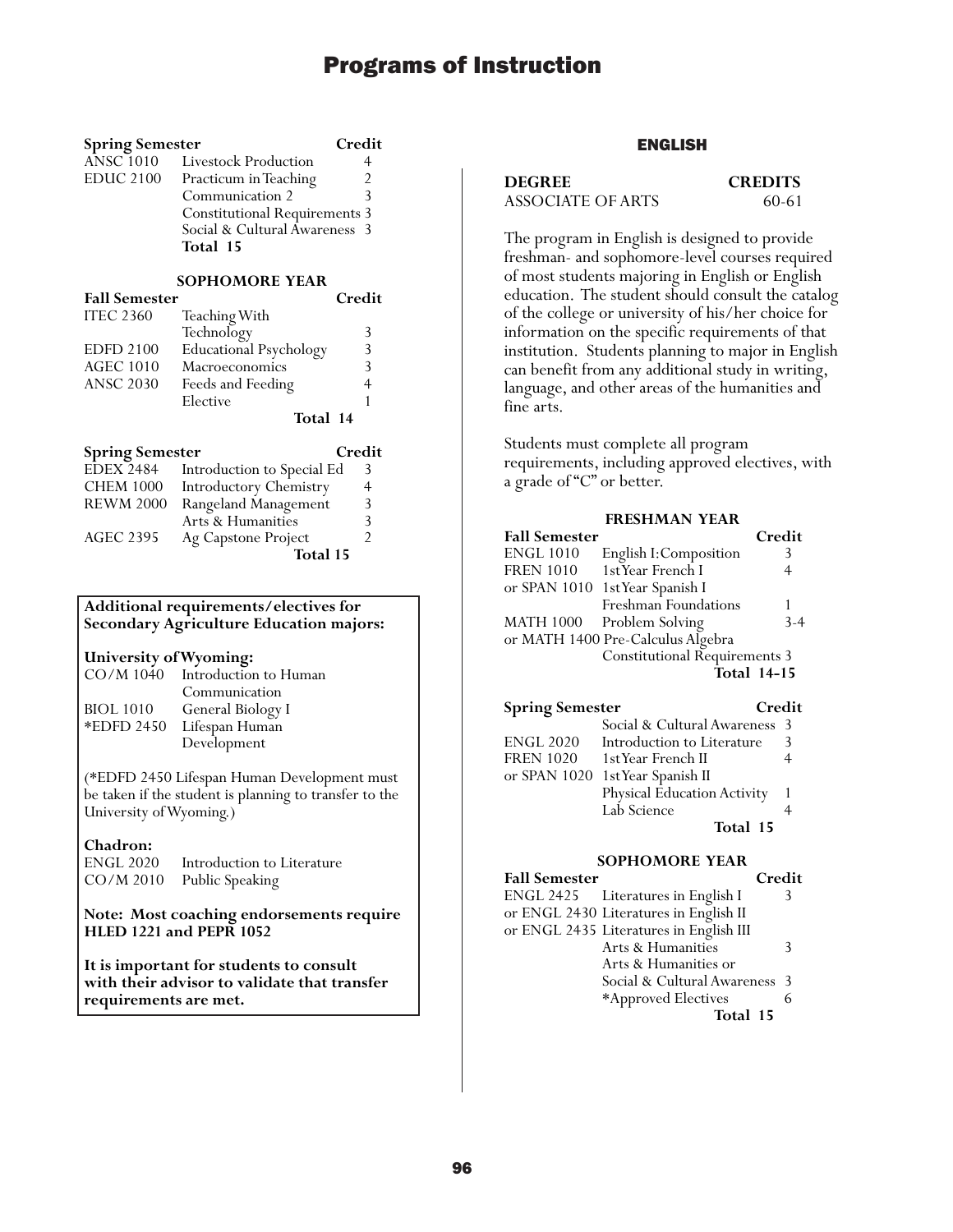| <b>Spring Semester</b> |                                         | Credit |
|------------------------|-----------------------------------------|--------|
|                        | ENGL 2425 Literatures in English I      | 3      |
|                        | or ENGL 2430 Literatures in English II  |        |
|                        | or ENGL 2435 Literatures in English III |        |
| <b>PSYC 1000</b>       | General Psychology                      | 3      |
|                        | *Approved Electives                     | 10     |
|                        | <b>Outcomes Assessment:</b>             |        |
|                        | Choice of Research Project,             |        |
|                        | Journal, or Essay                       |        |
|                        | Total 16                                |        |

#### **\*Approved electives include:**

| "Approved electives include: |   |
|------------------------------|---|
| Art History I                | 3 |
| Art History II               |   |
| Creative Writing -           |   |
| Introduction to Fiction      | 3 |
| Western American             |   |
| Literature                   | 3 |
| Literary Genres:             |   |
| Short Story                  | 3 |
| Western Civilization I       | 3 |
| Western Civilization II      | 3 |
| Introduction to Philosophy   | 3 |
| <b>Ethics in Practice</b>    |   |
| <b>Computer Applications</b> |   |
|                              |   |

**NOTE: Students must consult with their academic advisors to make sure they meet program requirements.**

#### ENGLISH AS A SECOND/FOREIGN LANGUAGE TEACHING CERTIFICATE PROGRAM

**CREDITS** 

| <b>DEGREE</b>      | <b>CREDITS</b> |
|--------------------|----------------|
| <b>CERTIFICATE</b> |                |

The ESL/EFL Teaching Certificate program is intended for individuals wanting to teach English as a Second Language and/or English as a Foreign Language. The program is designed to provide students with a brief overview of the major concepts involved in teaching in these fields as well as practical experience in the development of lessons in the four major content areas of listening, speaking, reading, and writing.

The program is designed as a skill certificate program for those seeking certification to teach English as a Foreign Language and/or for Adult Basic Education instructors qualified to teach in other content areas with and ESL certification.

Students must complete all program requirements, including approved electives, with a grade of "C" or better.

### **EDECHMAN VEAD**

|                        | ноглинан неми            |        |
|------------------------|--------------------------|--------|
| <b>Fall Semester</b>   |                          | Credit |
| <b>EDUC 2225</b>       | Introduction to Teaching | 3      |
|                        | English as a Foreign/    |        |
|                        | Second Language          |        |
| <b>EDUC 2220</b>       | Multicultural Education  |        |
|                        | Total                    | 4      |
| <b>Spring Semester</b> |                          | Credit |
| <b>EDUC 2230</b>       | Second Language          | 3      |
|                        | Acquisition              |        |
| <b>ITEC 2360</b>       | Teaching with Technology | 3      |
|                        | Total                    | 6      |
| <b>SOPHOMOREYEAR</b>   |                          |        |
| <b>Fall Semester</b>   |                          | Credit |
| <b>EDUC 2235</b>       | Teaching ESL/EFL         | 3      |
|                        | Reading & Writing        |        |
| EDUC 2240              | Teaching ESL/EFL         | 3      |
|                        | Listening & Speaking     |        |

Federal Financial Aid is not available for this certificate program.

### CERTIFICATE - ENTREPRENEURSHIP

| <b>DEGREE</b>      | <b>CREDITS</b> |
|--------------------|----------------|
| <b>CERTIFICATE</b> |                |

**Total 6** 

The Entrepreneurship Certificate program provides students who have the desire to start a business with an understanding of the concepts to chart a successful course toward business ownership. Emphasis is placed on identifying and evaluating entrepreneurial potential to successfully start a business.

Students must complete all program requirements, including approved electives, with a grade of "C" or better.

## **FRESHMAN YEAR Fall Semester Credit** ENTR 1500 Successful Entrepreneurship 2<br>ENTR 1520 Creating a Business Plan  $C$ reating a Business

|                  | Total 18                      |   |
|------------------|-------------------------------|---|
|                  | Electives                     |   |
| <b>MKT 2100</b>  | Principles of Marketing       | 3 |
| <b>MKT 1000</b>  | Sales                         | 3 |
|                  | Quick Books                   |   |
| <b>CMAP 1685</b> | <b>Computer Applications:</b> |   |
| <b>ACCT 1050</b> | <b>Practical Accounting I</b> | 2 |
|                  | Entrepreneurs                 | 2 |
| <b>ENTR 2520</b> | Legal Issues for              |   |
|                  | <b>Operations Management</b>  | 2 |
| <b>ENTR 2500</b> | <b>Small Business</b>         |   |
| EIN I IN 1520    | Creating a Business Pian      |   |

For more information about this certificate program, links to occupational information, estimated program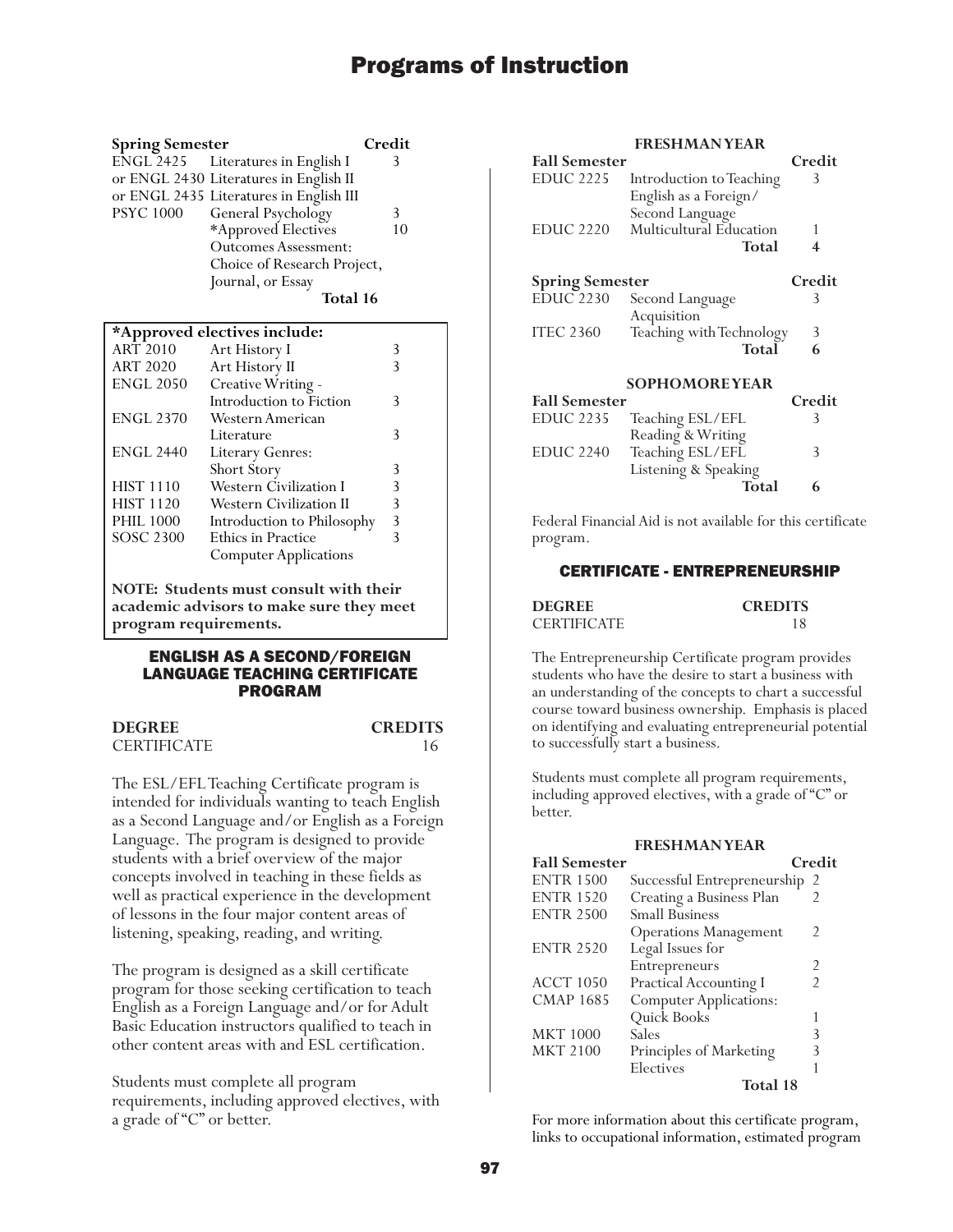cost, normal time for program completion, median debt at program completion (if available), please visit EWC's website at: http://ewc.wy.edu/futurestudents/financial-aid/career/.

## INTERDISCIPLINARY STUDIES

| <b>DEGREE</b>        | <b>CREDITS</b> |
|----------------------|----------------|
| ASSOCIATE OF ARTS    | $60-62$        |
| ASSOCIATE OF SCIENCE | $60 - 63$      |

The purpose of this program is to offer a student an opportunity for a broad-based degree rather than focusing on any one major area. Specific courses listed meet the general education requirements for EWC. It is suggested that you work with your advisor to select other electives. Degree requirements vary greatly at four-year institutions, so the student should consult the catalog of the college or university of his/her choice for information on specific program requirements. Also, the student should be aware that the Associate of Arts degree is considered the traditional "transfer" degree, so it may be a better choice for students.

Students must complete all program requirements, including approved electives, with a "C" or better.

## ASSOCIATE OF ARTS INTERDISCIPLINARY STUDIES

#### **FRESHMAN YEAR**

| <b>Fall Semester</b> |                                   | Credit |
|----------------------|-----------------------------------|--------|
| <b>ENGL 1010</b>     | English I: Composition            | 3      |
|                      | Freshman Foundations              |        |
| <b>MATH 1000</b>     | Problem Solving                   | $3-4$  |
|                      | or MATH 1400 Pre-Calculus Algebra |        |
|                      | Physical Education Activity       |        |
|                      | *Approved Electives               |        |
|                      | <b>Total 15-16</b>                |        |
|                      |                                   |        |

| <b>Spring Semester</b>        | Credit  |
|-------------------------------|---------|
| <b>Computer Electives</b>     | $2 - 3$ |
| (COSC/CMAP/ITEC/              |         |
| <b>INET</b> courses)          |         |
| Communication 2               |         |
| Social & Cultural Awareness 3 |         |
| *Approved Electives           |         |
| <b>Total 15-16</b>            |         |

#### **SOPHOMORE YEAR**

| <b>Fall Semester</b> |                                      | Credit |
|----------------------|--------------------------------------|--------|
|                      | <b>Constitutional Requirements 3</b> |        |
|                      | Lab Science                          |        |
|                      | Arts & Humanities                    | 3      |
|                      | *Approved Electives                  | Ь      |
|                      | Total 15                             |        |

| <b>Spring Semester</b> |                                | Credit |
|------------------------|--------------------------------|--------|
|                        | Arts & Humanities              |        |
|                        | *Approved Electives            | g      |
|                        | ** ENGL 2001 Sophomore Project |        |
|                        | Interdisciplinary Writing      | Κ      |
|                        | Total 15                       |        |

\*Approved Elective: Any course at the 1000 or above level.

**\*\*Note:** *If a student has completed 24-28 credit hours of program requirements in Business Administration, AA Degree; Pre-professional, AS Degrees; or Education, AA & AS Degrees; he/she may be eligible to take those program Outcomes Assessment activities instead of ENGL 2001. This requires the permission of one of the Division Chairs.*

#### ASSOCIATE OF SCIENCE INTERDISCIPLINARY STUDIES

#### **FRESHMAN YEAR**

| <b>Fall Semester</b> |                                   | Credit |
|----------------------|-----------------------------------|--------|
| <b>ENGL 1010</b>     | English I: Composition            |        |
|                      | Freshman Foundations              |        |
| <b>MATH 1000</b>     | Problem Solving                   | $3-4$  |
|                      | or MATH 1400 Pre-Calculus Algebra |        |
|                      | Physical Education Activity       |        |
|                      | *Approved Electives               |        |
|                      | <b>Total 15-16</b>                |        |

| <b>Spring Semester</b>        | Credit             |
|-------------------------------|--------------------|
| <b>Computer Electives</b>     | $2 - 3$            |
| (COSC/CMAP/ITEC/              |                    |
| <b>INET</b> courses)          |                    |
| Communication 2               | 3                  |
| Social & Cultural Awareness 3 |                    |
| *Approved Electives           |                    |
|                               | <b>Total 15-16</b> |
|                               |                    |

#### **SOPHOMORE YEAR**

| <b>Fall Semester</b> |                                      | Credit |
|----------------------|--------------------------------------|--------|
|                      | Arts & Humanities                    |        |
|                      | <b>Constitutional Requirements 3</b> |        |
|                      | Lab Science                          |        |
|                      | *Approved Electives                  | ↖      |
|                      | Total 15                             |        |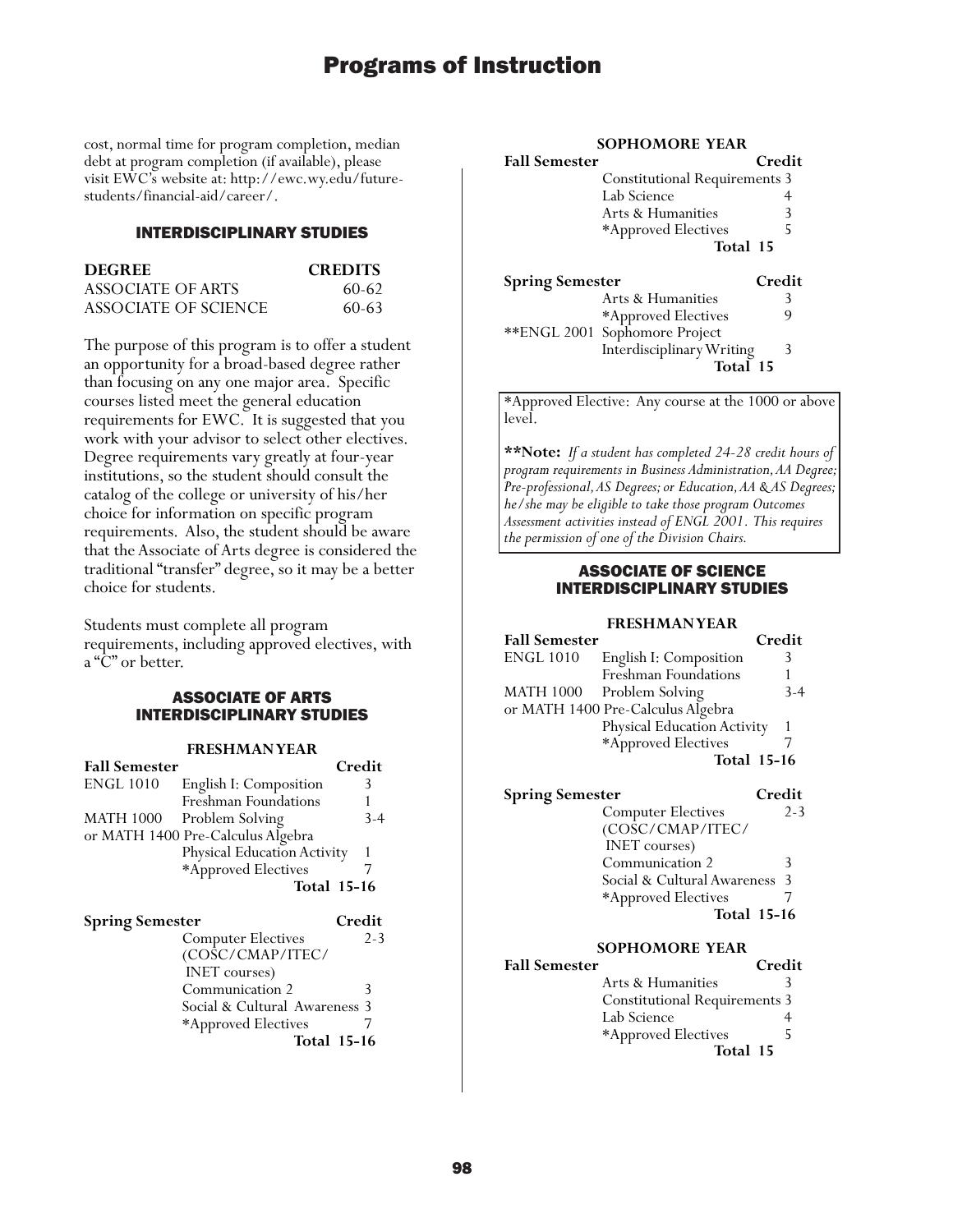#### **Spring Semester Credit**

Lab Science or Mathematics 3-4<br>\*Approved Flectives 9 \*Approved Electives 9 \*\*ENGL 2001 Sophomore Project 3 Interdisciplinary Writing **Total 15-16**

\*Approved Electives: Any course at the 1000 or above level.

**\*\*Note:** *If a student has completed 24-28 credit hours of program requirements in Business Administration, AA Degree; Pre-professional, AS Degrees; or Education, AA & AS Degrees; he/she may be eligible to take those program Outcomes Assessment activities instead of ENGL 2001. This requires the permission of one of the Division Chairs.*

### LANGUAGES (FOREIGN)

| <b>DEGREE</b>     | <b>CREDITS</b> |
|-------------------|----------------|
| ASSOCIATE OF ARTS | 60-61          |

Eastern Wyoming College students desiring a major in French or in Spanish should concentrate on fulfilling the general requirements for a transfer program. Those students interested in earning a teaching credential should add courses in education and in psychology.

Language courses offered are 1010, 1020, 2030, and 2475 in French and Spanish. College credit may be obtained by means of an examination. (For regulations governing credit by examination, check that section in the catalog.)

Students must complete all program requirements, including approved electives, with a "C" or better.

#### **FRESHMAN YEAR**

| <b>Fall Semester</b>   |                                      | Credit  |
|------------------------|--------------------------------------|---------|
| <b>ENGL 1010</b>       | English I: Composition               | 3       |
| <b>FREN 1010</b>       | 1st Year French I                    | 4       |
| or $SPAN$ 1010         | 1st Year Spanish I                   |         |
|                        | Freshman Foundations                 |         |
|                        | <b>Constitutional Requirements 3</b> |         |
|                        | Lab Science                          | 4       |
|                        | Total 15                             |         |
| <b>Spring Semester</b> |                                      | Credit  |
| <b>ENGL 2020</b>       | Introduction to Literature           | 3       |
| <b>FREN 1020</b>       | 1st Year French II                   | 4       |
| or $SPAN$ 1020         | 1st Year Spanish II                  |         |
| <b>MATH 1000</b>       | Problem Solving                      | $3 - 4$ |
|                        | or MATH 1400 Pre-Calculus Algebra    |         |

Arts & Humanities 3 Physical Education Activity 1

**Total 14-15**

### **SOPHOMORE YEAR**

| <b>Fall Semester</b> |                                 | Credit |
|----------------------|---------------------------------|--------|
|                      | FREN 2030 2nd Year French I     |        |
|                      | or SPAN 2030 2nd Year Spanish I |        |
| <b>PSYC 1000</b>     | General Psychology              | 3      |
|                      | Arts & Humanities               | ζ      |
|                      | *Approved Elective              | 6      |
|                      | Total 16                        |        |

**Spring Semester Credit**

Social & Cultural Awareness 3 \*Approved Electives 6 \*\*General Electives 6 Outcomes Assessment: Choice of Research Project, Journal, or Essay

#### **Total 15**

| *Approved electives:                                 |                                |   |
|------------------------------------------------------|--------------------------------|---|
| <b>ART 2010</b>                                      | Art History I                  | 3 |
| <b>ART 2020</b>                                      | Art History II                 | 3 |
| <b>ENGL 2425</b>                                     | Literatures in English I       | 3 |
| <b>ENGL 2430</b>                                     | Literatures in English II      | 3 |
| <b>ENGL 2435</b>                                     | Literatures in English III     | 3 |
| <b>ENGL 2440</b>                                     | Literary Genres: Short Story 3 |   |
| <b>GEOG 1000</b>                                     | World Regional Geography       | 3 |
| <b>GEOG 1020</b>                                     | Human Geography                | 3 |
| <b>HIST 2290</b>                                     | North American Indians         | 3 |
| <b>MUSC 2050</b>                                     | Music History Survey I         | 3 |
| <b>PHIL 1000</b>                                     | Introduction to Philosophy     | 3 |
| SOSC 2300                                            | Ethics in Practice             | 3 |
|                                                      |                                |   |
| **General Electives: Any course at the 1000 level or |                                |   |

above.

#### MATHEMATICS

| <b>DEGREE</b>        | <b>CREDITS</b> |
|----------------------|----------------|
| ASSOCIATE OF SCIENCE | 62             |
| ASSOCIATE OF ARTS—   |                |
| SECONDARY EDUCATION  | 61-63          |

It is impossible to overemphasize the value of mathematics as a tool in other fields, notably engineering, physical science, and statistics. Recent developments in the biological, behavioral, and social sciences have drawn attention to the power of mathematics in these fields also. Along with the teaching of mathematics and research into pure mathematics, students majoring in mathematics also have many other options open to them. The courses listed below provide a strong background for specialization during the student's junior and senior years.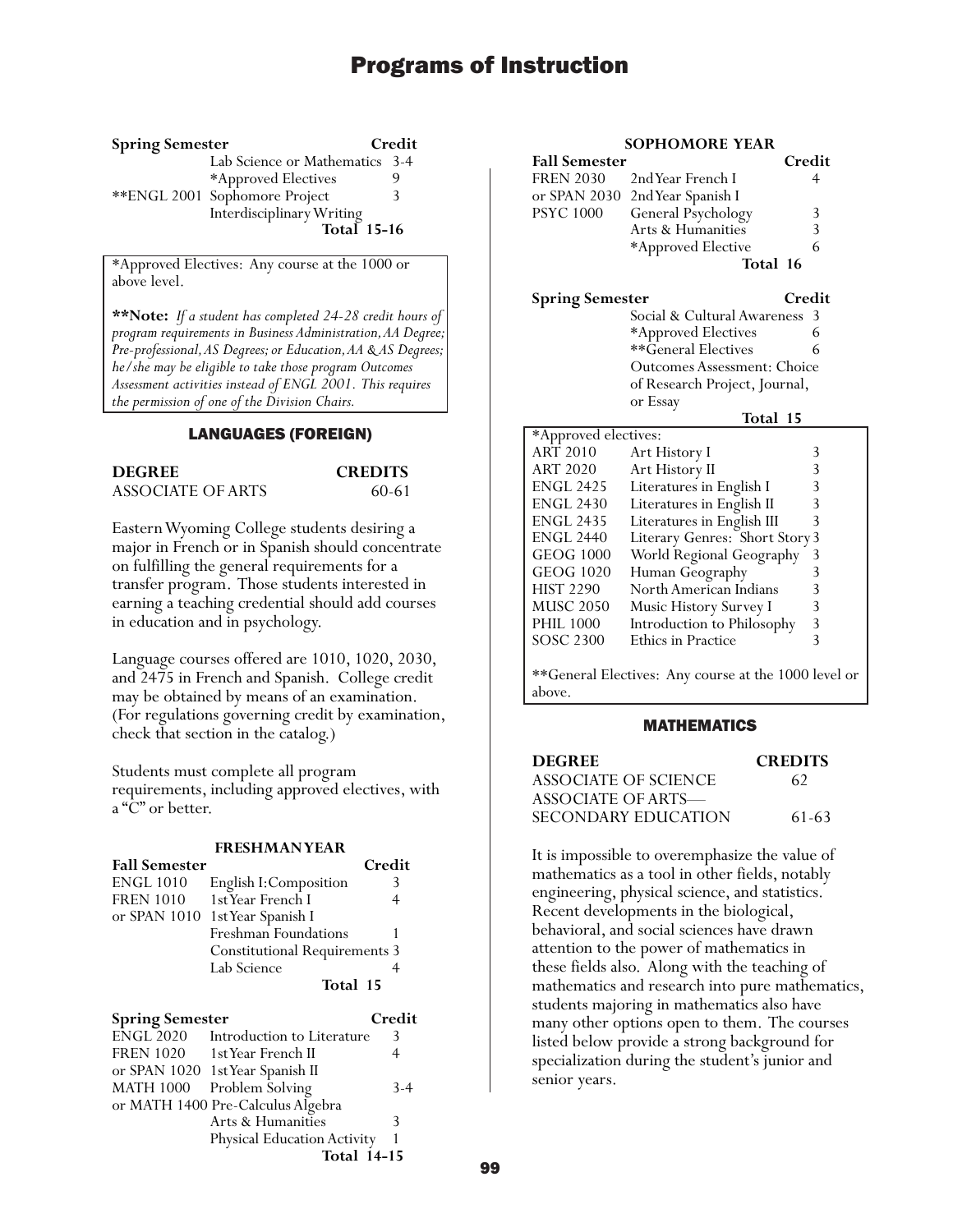Students must complete all program requirements, including approved electives, with a grade of "C" or better.

## ASSOCIATE OF SCIENCE-MATHEMATICS

### **FRESHMAN YEAR**

| <b>Fall Semester</b> |                                    | Credit |
|----------------------|------------------------------------|--------|
| <b>ENGL 1010</b>     | English I: Composition             |        |
|                      | Freshman Foundations               |        |
|                      | <b>Physical Education Activity</b> |        |
| <b>MATH 2200</b>     | Calculus I                         |        |
|                      | *Approved Electives                |        |
|                      | Lab Science                        |        |
|                      | Total 16                           |        |

| <b>Spring Semester</b> |  | Credit |
|------------------------|--|--------|
| --- <i>--</i> ---      |  |        |

|                  | Total 16                          |    |
|------------------|-----------------------------------|----|
|                  | Lab Science                       |    |
| <b>STAT 2050</b> | <b>Fundamentals of Statistics</b> |    |
| <b>MATH 2205</b> | Calculus II                       |    |
| <b>ENGL 2020</b> | Introduction to Literature        | 3. |

#### **SOPHOMORE YEAR**

| <b>Fall Semester</b>   |                               | Credit |
|------------------------|-------------------------------|--------|
| MATH 2210 Calculus III |                               |        |
|                        | Lab Science                   |        |
|                        | Social & Cultural Awareness 6 |        |
|                        | Total 15                      |        |

# **Spring Semester Credit**

MATH 2250 Elementary Linear Algebra 3<br>\*Approved Electives 7 \*Approved Electives Constitutional Requirements 3 Arts & Humanities 3 Outcomes Assessment: Departmental Exam **Total 16**

\*Approved Electives: Any course at the 1000 level or above.

## ASSOCIATE OF ARTS-SECONDARY EDUCATION, MATHEMATICS

#### **FRESHMAN YEAR**

| <b>Fall Semester</b>     |                                       |
|--------------------------|---------------------------------------|
| Foundations of Education | 3                                     |
| English I: Composition   | 3                                     |
| Freshman Foundations     |                                       |
| Calculus I               |                                       |
|                          |                                       |
| General Psychology       |                                       |
| Total 15                 |                                       |
|                          | Credit<br>Physical Education Activity |

| <b>Spring Semester</b> |                                   | Credit |
|------------------------|-----------------------------------|--------|
| <b>ENGL 2020</b>       | Introduction to Literature        | 3      |
| <b>MATH 2205</b>       | Calculus II                       |        |
| <b>STAT 2050</b>       | <b>Fundamentals of Statistics</b> | 4      |
| <b>EDEX 2484</b>       | Intro to Special Education        | 3      |
|                        | Arts & Humanities                 |        |
|                        | Total 18                          |        |

#### **SOPHOMORE YEAR**

| <b>Fall Semester</b>        |                                  | Credit |
|-----------------------------|----------------------------------|--------|
| MATH 2210 Calculus III      |                                  |        |
|                             | Lab Science                      |        |
|                             | EDFD 2100 Educational Psychology | 3      |
| Social & Cultural Awareness |                                  |        |
|                             | Total 15                         |        |

| <b>Spring Semester</b> |                                   | Credit  |
|------------------------|-----------------------------------|---------|
| <b>MATH 2250</b>       | Elementary Linear Algebra         | 3       |
| <b>ITEC 2360</b>       | Teaching with                     |         |
|                        | Technology                        | 3       |
|                        | <b>Constitutional Requirement</b> | -3      |
|                        | Arts & Humanities                 |         |
| <b>EDUC 2100</b>       | Practicum in Teaching             | $2 - 3$ |
|                        | <b>Outcomes Assessment:</b>       |         |
|                        | Departmental Exam                 |         |
|                        | <b>Total: 14-15</b>               |         |

**\*Note: Students planning to transfer to the University of Wyoming should take EDFD 2450 Lifespan Human Development.**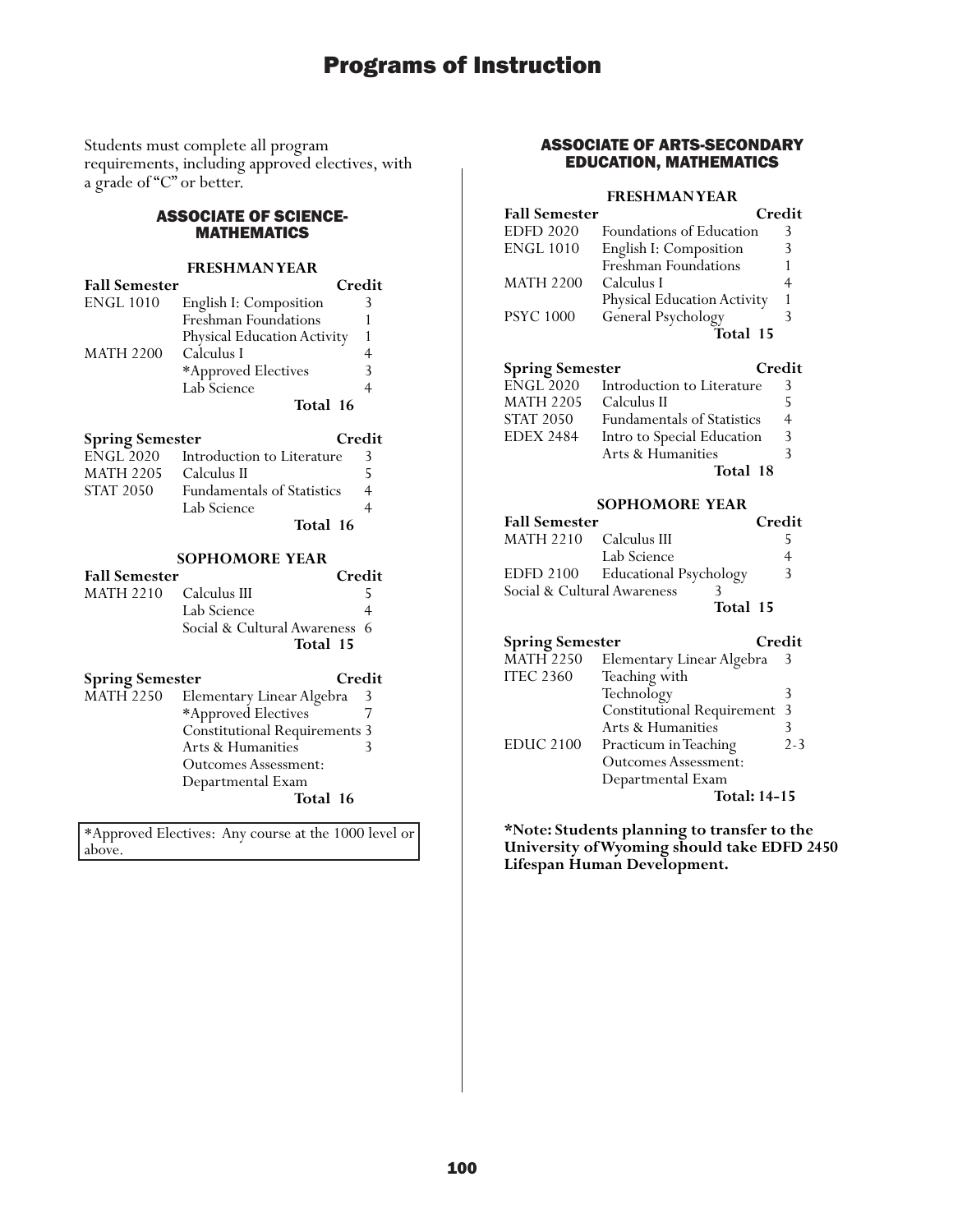## MUSIC

| <b>DEGREE</b>      | <b>CREDITS</b> |
|--------------------|----------------|
| ASSOCIATE OF ARTS— |                |
| MUSIC (APPLIED)    | 60-61          |
| MUSIC EDUCATION    | 62-63          |

#### MUSIC (APPLIED)

The Associate of Arts in Music (Applied) provides the freshman and sophomore level courses required by most colleges and universities for a Bachelor's of Music. Although many of the basic courses are the same, students planning on transferring to a four-year institution should contact their chosen school for degree and transfer requirements during the beginning of their first year of instruction.

There are three possible outcomes assessments available to those seeking a Music (Applied) degree. One of the three assessments must be chosen during the first semester of the sophomore year in preparation for the work during the final semester. The three possible assessment projects in music are

**1.** Performance recital of at least 1/2 hour of music approved by applied music instructor, with a written critique by faculty and a nondepartmental individual.

**2.** A lengthy scholarly paper and classroom presentation on a music theory or music history topic, chosen by the advisor. The paper will receive a written critique by faculty and a nondepartmental individual.

**3.** A written musical composition, for solo instrument or duet of at least 20 minutes in length or a 5-10 minute large ensemble work, to be presented at a student recital. The composition will receive a written critique by faculty and a non-departmental individual.

Students must complete all program requirements, including approved electives, with a grade of "C" or better.

### **FRESHMAN YEAR**

| <b>Fall Semester</b> |                                    | Credit |
|----------------------|------------------------------------|--------|
| <b>ENGL 1010</b>     | English I: Composition             | 3      |
|                      | Freshman Foundations               |        |
| <b>MUSC 1000</b>     | Introduction to Music              | 3      |
| <b>MUSC 1030</b>     | Written Theory I                   | 3      |
| <b>MUSC 1035</b>     | Aural Theory I                     |        |
| <b>MUSC 1415</b>     | Introduction to Music              |        |
|                      | Technology                         | 2      |
| MUSC                 | <b>Applied Music Lessons</b>       |        |
| <b>MUSC</b>          | <b>Approved Music Ensemble</b>     |        |
| <b>MUSC 2455</b>     | Convocation                        |        |
|                      | <b>Physical Education Activity</b> |        |
|                      | Total 16                           |        |

## **Spring Semester Credit**

|                  | Communication 2                      |   |
|------------------|--------------------------------------|---|
| <b>MUSC 1040</b> | Written Theory II                    | 3 |
| <b>MUSC 1045</b> | Aural Theory II                      |   |
| <b>MUSC 2015</b> | Introduction to the Music            |   |
|                  | of the World's Peoples               | 3 |
| MUSC             | <b>Applied Music Lessons</b>         | 1 |
| <b>MUSC</b>      | Approved Music Ensemble              | 1 |
| <b>MUSC 2455</b> | Convocation                          |   |
|                  | <b>Constitutional Requirements 3</b> |   |
|                  | Total 15                             |   |

## **SOPHOMORE YEAR**

| <b>Fall Semester</b> |                                   | Credit  |
|----------------------|-----------------------------------|---------|
|                      | MATH 1000 Problem Solving         |         |
|                      | or MATH 1400 Pre-Calculus Algebra | $3 - 4$ |
| MUSC                 | Approved Music Ensemble           |         |
| <b>MUSC 2030</b>     | Written Theory III                | 3       |
| <b>MUSC 2035</b>     | Aural Theory III                  |         |
| <b>MUSC 2050</b>     | Music History Survey I            | 3       |
| MUSC                 | <b>Applied Music Lessons</b>      |         |
| <b>MUSC 2455</b>     | Convocation                       |         |
|                      | Lab Science                       |         |

## **Total 16-17**

| <b>Spring Semester</b> |                              | Credit |
|------------------------|------------------------------|--------|
| MUSC                   | Approved Music Ensemble      |        |
| <b>MUSC 2040</b>       | Written Theory IV            |        |
| <b>MUSC 2045</b>       | Aural Theory IV              |        |
| <b>MUSC 2055</b>       | Music History Survey II      |        |
| MUSC                   | <b>Applied Music Lessons</b> |        |
| <b>MUSC 2455</b>       | Convocation                  |        |
| <b>ART 2020</b>        | Art History II               |        |
|                        | <b>Outcomes Assessment:</b>  |        |
|                        | Recital Performance          |        |
|                        |                              |        |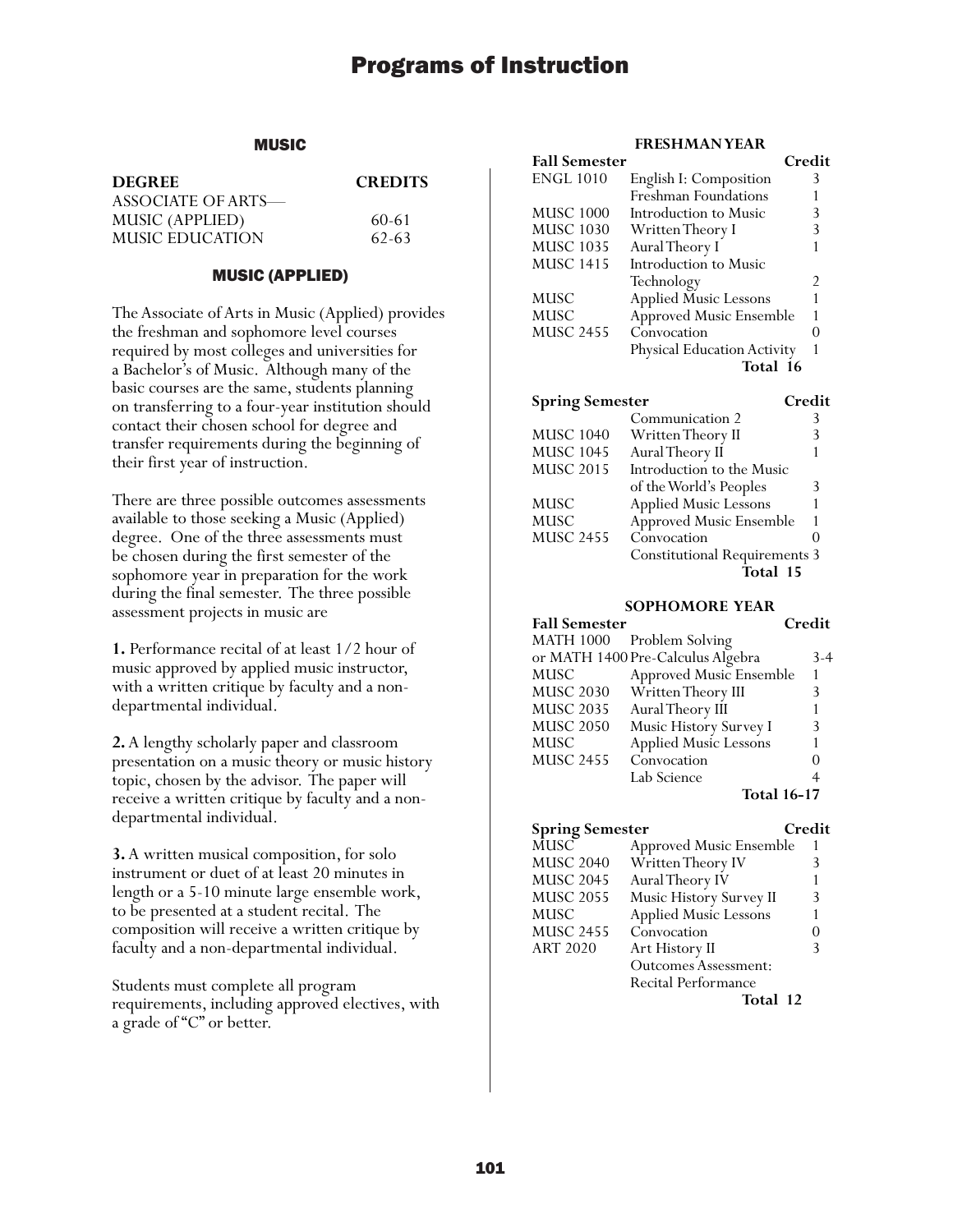## MUSIC EDUCATION

The Associate of Arts in Music Education provides the freshman and sophomore level courses required by most colleges and universities for a Bachelor's of Music in Music Education. Although many of the basic courses are the same, students planning on transferring to a four-year institution should contact their chosen school for degree and transfer requirements.

Students must complete all program requirements, including approved electives, with a "C" or better.

#### **FRESHMAN YEAR**

| <b>Fall Semester</b> |                          | Credit |
|----------------------|--------------------------|--------|
| <b>EDFD 2020</b>     | Foundations of Education | 3      |
| <b>ENGL 1010</b>     | English I: Composition   |        |
| <b>MUSC 1030</b>     | Written Theory I         | 3      |
| <b>MUSC 1035</b>     | Aural Theory I           |        |
| <b>PSYC 1000</b>     | General Psychology       | 3      |
|                      | Freshman Foundations     |        |
| <b>MUSC</b>          | **Applied Music Lessons  |        |
| <b>MUSC</b>          | ***Music Ensemble        |        |
| <b>MUSC 2455</b>     | Convocation              |        |
|                      | Total 16                 |        |

| <b>Spring Semester</b>               |                             | Credit |
|--------------------------------------|-----------------------------|--------|
|                                      | Communication 2             | 3      |
| <b>EDFD 2450</b>                     | Lifespan Human              |        |
|                                      | Development                 | 3      |
| <b>MUSC 1040</b>                     | Written Theory II           | 3      |
| <b>MUSC 1045</b>                     | Aural Theory II             |        |
| MUSC                                 | **Applied Music Lessons     |        |
| MUSC                                 | ***Music Ensemble           |        |
|                                      | Physical Education Activity |        |
| <b>MUSC 2455</b>                     | Convocation                 |        |
| <b>Constitutional Requirements 3</b> |                             |        |
| Total 16                             |                             |        |

### **SOPHOMORE YEAR**

| <b>Fall Semester</b> |                                   | Credit            |
|----------------------|-----------------------------------|-------------------|
| <b>MATH 1000</b>     | Problem Solving                   |                   |
|                      | or MATH 1400 Pre-Calculus Algebra | 3-4               |
| <b>EDUC 2100</b>     | Practicum in Teaching             | $\mathfrak{D}$    |
| <b>EDFD 2100</b>     | <b>Educational Psychology</b>     | 3                 |
| <b>MUSC 2030</b>     | Written Theory III                | 3                 |
| <b>MUSC 2035</b>     | Aural Theory III                  | 1                 |
| MUSC                 | ** Applied Music Lessons          | 1                 |
| <b>MUSC</b>          | ***Music Ensemble                 | 1                 |
| <b>MUSC 2455</b>     | Convocation                       | $\mathbf{\Omega}$ |
|                      | <b>Total 14-15</b>                |                   |

| <b>Spring Semester</b> |                             | Credit |
|------------------------|-----------------------------|--------|
| <b>EDEX 2484</b>       | Introduction to Special     |        |
|                        | Education                   | 3      |
| <b>MUSC 2040</b>       | Written Theory IV           | 3      |
| <b>MUSC 2045</b>       | Aural Theory IV             |        |
| <b>MUSC 2018</b>       | Music for Elementary        |        |
|                        | Classroom Teachers          | 3      |
| MUSC                   | **Applied Music Lessons     |        |
| MUSC                   | ***Music Ensemble           |        |
|                        | Lab Science                 |        |
| <b>MUSC 2455</b>       | Convocation                 |        |
|                        | <b>Outcomes Assessment:</b> |        |
|                        | Recital Performance With    |        |
|                        | Outside Critique            |        |
|                        | Total 16                    |        |

\*Students seeking K-12 endorsement should take LIBS-2280 Children's Literature. This course will fulfill both the Humanities and Cultural Awareness requirements.

\*\*Music Education programs typically require students to engage in four to six semesters of applied individual lessons.

\*\*\*Music Ensemble participation is required for most transferring institutions. While the number of required credits varies from institution to institution, it is strongly recommended to be involved in ensembles every semester you are enrolled.

Convocation requirement: Convocation is a foursemester requirement for music majors. Convocation is a weekly meeting with students and staff to provide an opportunity to perform, listen, and critique a variety of different music styles and repertoire. Students will work with their advisor to ensure they meet satisfactory convocation requirements.

EWC strongly suggest that students work closely with their faculty advisor to create a schedule that will meet our graduation obligations while fulfilling transfer requirements, and to ensure student success while at EWC and further academic endeavors.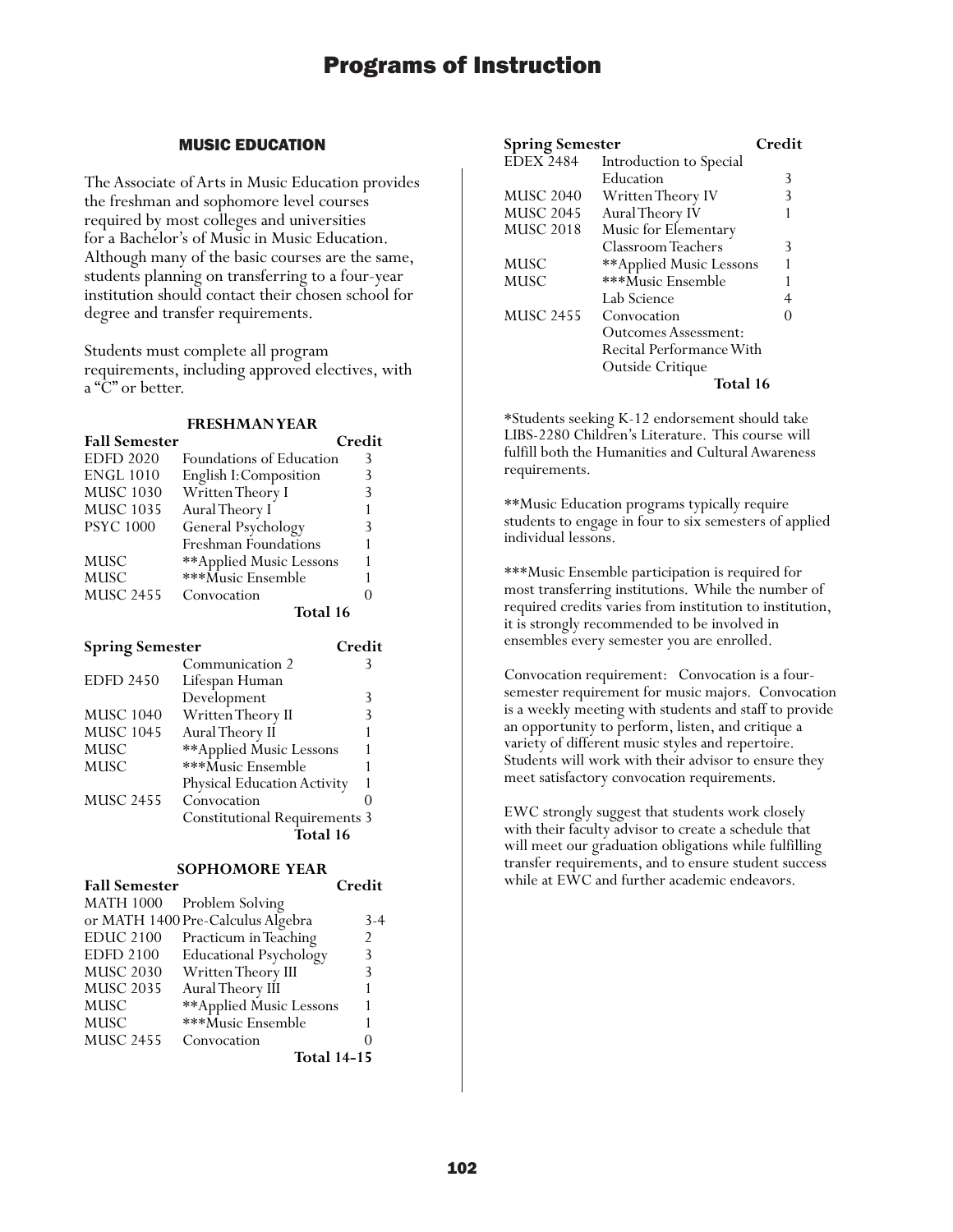#### NURSING (Available at Douglas Campus Only) ACEN Candidate

**DEGREE CREDITS** ASSOCIATE DEGREE OF NURSING 69

The nursing program prepares the graduate to function as a Registered Nurse in providing care to clients with complex health care needs. Upon successful completion of this program, students are eligible to take the National Council Licensure Examination for Registered Nurses (NCLEX-RN) in any state. This program may require travel to surrounding communities. It is recommended that students contact the college regarding the program requirements. Students must complete all program requirements, including approved prerequisites with a grade of "C" or better and meet the minimum GPA of 2.5. **EWC will admit a cohort group students every two years.**

**Please note that this program has strict admittance requirements. Please visit [https://ewc.wy.edu/academic-services/](https://ewc.wy.edu/academic-services/majors/nursing/) majors/nursing/. For more information contact Suzey Delger (EWC Director of Nursing) at 307.624.7000.** 

#### **Program Prerequisite:**

• Test of Essential Academic Skills (TEAS) - V entrance test

#### **FRESHMAN YEAR**

| <b>Spring Semester</b> |                        | Credit |
|------------------------|------------------------|--------|
| <b>ENGL 1010</b>       | English I: Composition |        |
| <b>BIOL 1010</b>       | General Biology I      |        |
|                        | Freshman Foundations   |        |
| <b>MATH 1400</b>       | Pre-Calculus Algebra   | 4      |
| ZOO 2015               | Human Anatomy          |        |
|                        | Total 16               |        |
| <b>Fall Semester</b>   |                        | Credit |

| <b>NURS 1100</b>       | Nursing Care:           |        |
|------------------------|-------------------------|--------|
|                        | <b>Health Promotion</b> | 9      |
| ZOO 2025               | Human Physiology        | 4      |
|                        | Total 13                |        |
| <b>Spring Semester</b> |                         | Credit |
| <b>NURS</b> 1200       | Nursing Care:           |        |
|                        | Chronic Illness         | 9      |
|                        |                         |        |
| $CO/M$ 2010            | Public Speaking         | 3      |

#### **SOPHOMORE YEAR**

| <b>Fall Semester</b>   |                         | Credit |
|------------------------|-------------------------|--------|
| <b>NURS 2300</b>       | Nursing Care:           |        |
|                        | Acute Illness           | 9      |
| MOLB 2220              | Pathogenic Microbiology | 4      |
|                        | Total 13                |        |
| <b>Spring Semester</b> |                         | Credit |
|                        | NURS 2400 Nursing Care: |        |
|                        | Complex Illness         | g      |

| POLS 1000 | American & Wyoming   |   |
|-----------|----------------------|---|
|           | Government           | 3 |
|           | Outcomes Assessment: |   |
|           | <b>NCLEX-RN Exam</b> |   |
|           | Total 12             |   |

This program is intended to articulate with the BSN program with the University of Wyoming. Please work closely with an advisor if you intend to pursue a bachelor's degree with the University of Wyoming.

### PHYSICAL EDUCATION, HEALTH AND RECREATION

| <b>DEGREE</b>     | <b>CREDITS</b> |
|-------------------|----------------|
| ASSOCIATE OF ARTS | 60-61          |

The physical education department has three principal functions: 1) provide general physical activity and recreation activity classes to fulfill degree requirements for graduation, 2) prepare teachers for professional physical education, and 3) conduct the college intramural program for all students. A minimum of 100 noncredit contact hours with youth age 16 and under in each of the freshman and sophomore years will be required prior to matriculation at most four-year institutions.

Students must complete all program requirements, including approved electives, with a "C" or better.

#### **FRESHMAN YEAR**

| <b>Fall Semester</b> |                             | Credit        |
|----------------------|-----------------------------|---------------|
| BIOL 1010            | General Biology I           | 4             |
| or BIOL 1000         | Principles of Biology       |               |
| <b>EDFD 2020</b>     | Foundations of Education    | 3             |
| <b>ENGL 1010</b>     | English I: Composition      | 3             |
|                      | Freshman Foundations        | 1             |
| <b>PEAC 2000</b>     | Wellness:PE Concepts/       |               |
|                      | <b>Fitness Course</b>       |               |
| <b>PEPR 1005</b>     | Intro to Physical Education | $\mathcal{P}$ |
|                      | Total 14                    |               |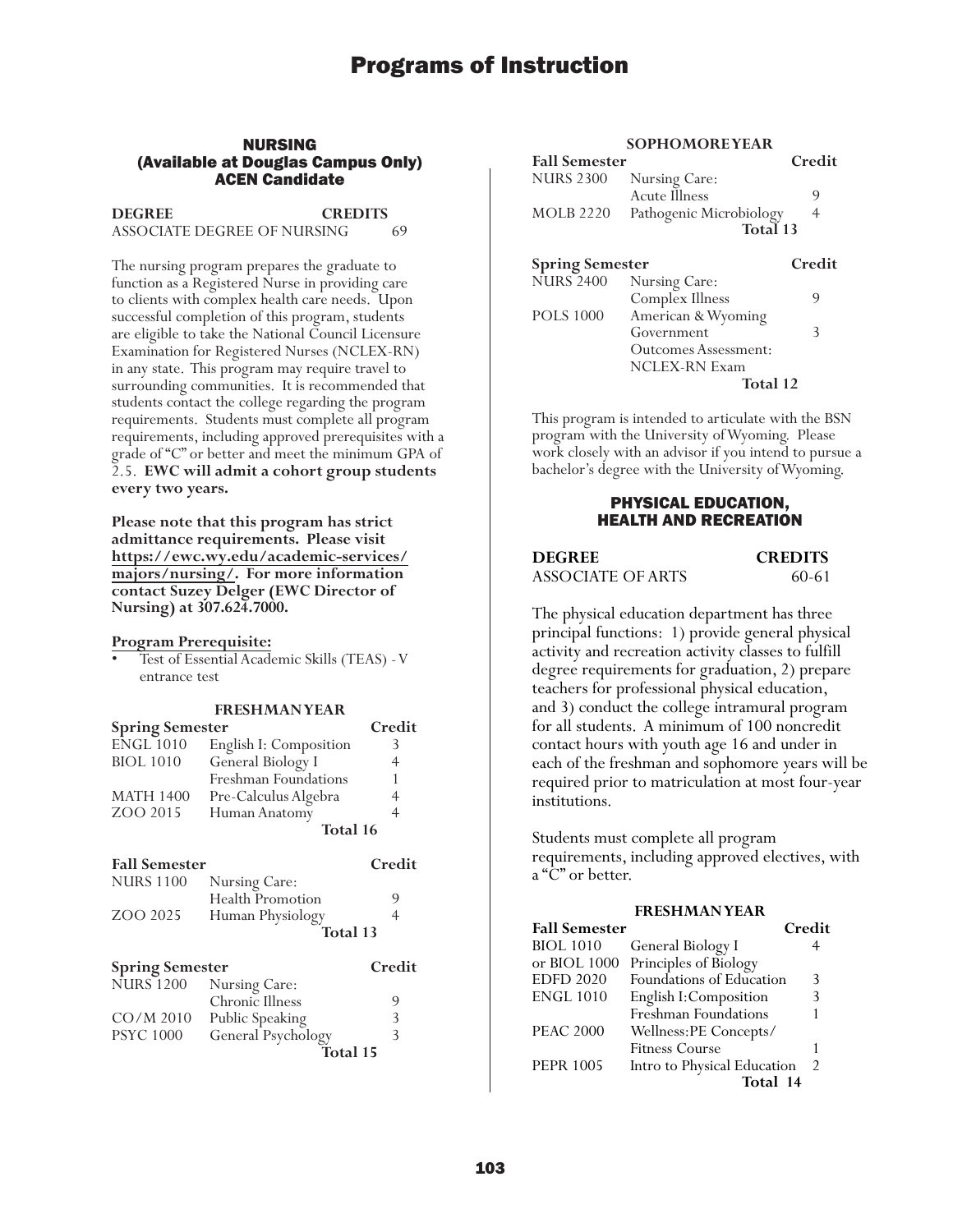| <b>Spring Semester</b> |                                      | Credit |
|------------------------|--------------------------------------|--------|
| $\overline{CO/M}$ 2010 | Public Speaking                      |        |
| <b>COSC 1200</b>       | Computer Information                 |        |
|                        | Systems                              | 3      |
|                        | Physical Education Activity          |        |
| <b>PSYC 1000</b>       | General Psychology                   |        |
|                        | <b>Constitutional Requirements 3</b> |        |
|                        | Arts & Humanities                    |        |
|                        | Total 16                             |        |
|                        |                                      |        |

#### **SOPHOMORE YEAR**

| <b>Fall Semester</b> |                                   | Credit |
|----------------------|-----------------------------------|--------|
|                      | FCSC 1141 Principles of Nutrition | 3      |
|                      | MATH 1000 Problem Solving         | $3-4$  |
|                      | or MATH 1400 Pre-Calculus Algebra |        |
| ZOO 2015             | Human Anatomy                     | 4      |
|                      | HLED 1006 Personal Health         | 3      |
|                      | Social & Cultural Awareness       | 3      |
|                      | <b>Total 16-17</b>                |        |

| <b>Spring Semester</b> |                               | Credit         |
|------------------------|-------------------------------|----------------|
| <b>EDFD 2100</b>       | <b>Educational Psychology</b> |                |
| <b>EDUC 2100</b>       | Practicum in Teaching         |                |
| <b>HLED 1221</b>       | Standard First Aid & Safety   | $\mathfrak{D}$ |
| ZOO 2025               | Human Physiology              |                |
| <b>PEPR 2395</b>       | Physical Education            |                |
|                        | Capstone Experience           |                |
|                        | (Outcomes Assessment)         |                |
|                        | Total 14                      |                |

**Students planning to transfer to the University of Wyoming should take PSYC 2300 and EDFD 2451.**

## PREPROFESSIONAL PROGRAMS

| <b>DEGREE</b>           | <b>CREDITS</b> |
|-------------------------|----------------|
| ASSOCIATE OF SCIENCE—   |                |
| PRE-DENTISTRY           |                |
| OR PRE-MEDICINE         | 60             |
| PRE-VETERINARY MEDICINE | 65             |
| PRE-ALLIED HEALTH       | 60-61          |
| PRE-NURSING             | $60 - 61$      |
| PRE-PHARMACY            | 61             |

The pre-professional curricula are designed to meet the requirements of the major institutions offering professional programs in these fields and can be varied if necessary to meet special requirements of specific professional schools. It is recommended that students contact the college to which they plan to transfer and secure direct information concerning their particular degree requirements.

Students must complete all program requirements, including approved electives, with a "C" or better.

\*\*The State of Wyoming has entered into a regional compact (Western Interstate Commission for Higher Education—WICHE) which provides education in disciplines not available in the state. Students who are residents of Wyoming desiring entrance to one of the colleges in the thirteen cooperating states should contact the WICHE certifying officer at the University of Wyoming for additional information.

### PRE-DENTISTRY OR PRE-MEDICINE

#### **FRESHMAN YEAR**

| <b>Fall Semester</b> |                        | Credit |
|----------------------|------------------------|--------|
| <b>BIOL 1010</b>     | General Biology I      | 4      |
| <b>CHEM 1020</b>     | General Chemistry I    | 4      |
| <b>ENGL 1010</b>     | English I: Composition | 3      |
| <b>MATH 2200</b>     | Calculus I             | 4      |
|                      | Freshman Foundations   |        |
|                      | Total 16               |        |

## **Spring Semester Credit** BÎOL 2020 General Biology II 4<br>CHEM 1030 General Chemistry II 4 CHEM 1030 General Chemistry II ENGL 2020 Introduction to Literature 3 or CO/M 2010Public Speaking<br>PSYC 1000 General Psychol PSYC 1000 General Psychology 3 **Total 14**

#### **SOPHOMORE YEAR**

| <b>Fall Semester</b> | Credit                               |  |
|----------------------|--------------------------------------|--|
|                      | <b>Constitutional Requirements 3</b> |  |
| ZOO 2015             | Human Anatomy                        |  |
| <b>CHEM 2320</b>     | Organic Chemistry I                  |  |
| or PHYS 1110         | General Physics I                    |  |
|                      | <b>Physical Education Activity</b>   |  |
| <b>AMST 2110</b>     | <b>Cultural Diversity</b>            |  |
|                      | in America                           |  |
|                      | Total 15                             |  |

| <b>Spring Semester</b>               |                           | Credit |
|--------------------------------------|---------------------------|--------|
| $\overline{2}$ OO $\overline{2}$ 025 | Human Physiology          |        |
| <b>CHEM 2340</b>                     | Organic Chemistry II      |        |
| or PHYS 1120                         | <b>General Physics II</b> |        |
| <b>MOLB 2220</b>                     | Pathogenic Microbiology   |        |
| <b>SOSC 2300</b>                     | Ethics in Practice        | 3      |
|                                      | Outcomes Assessment:      |        |
|                                      | Portfolio/Rubrics Based   |        |
|                                      | Assessment                |        |
|                                      | Total 15                  |        |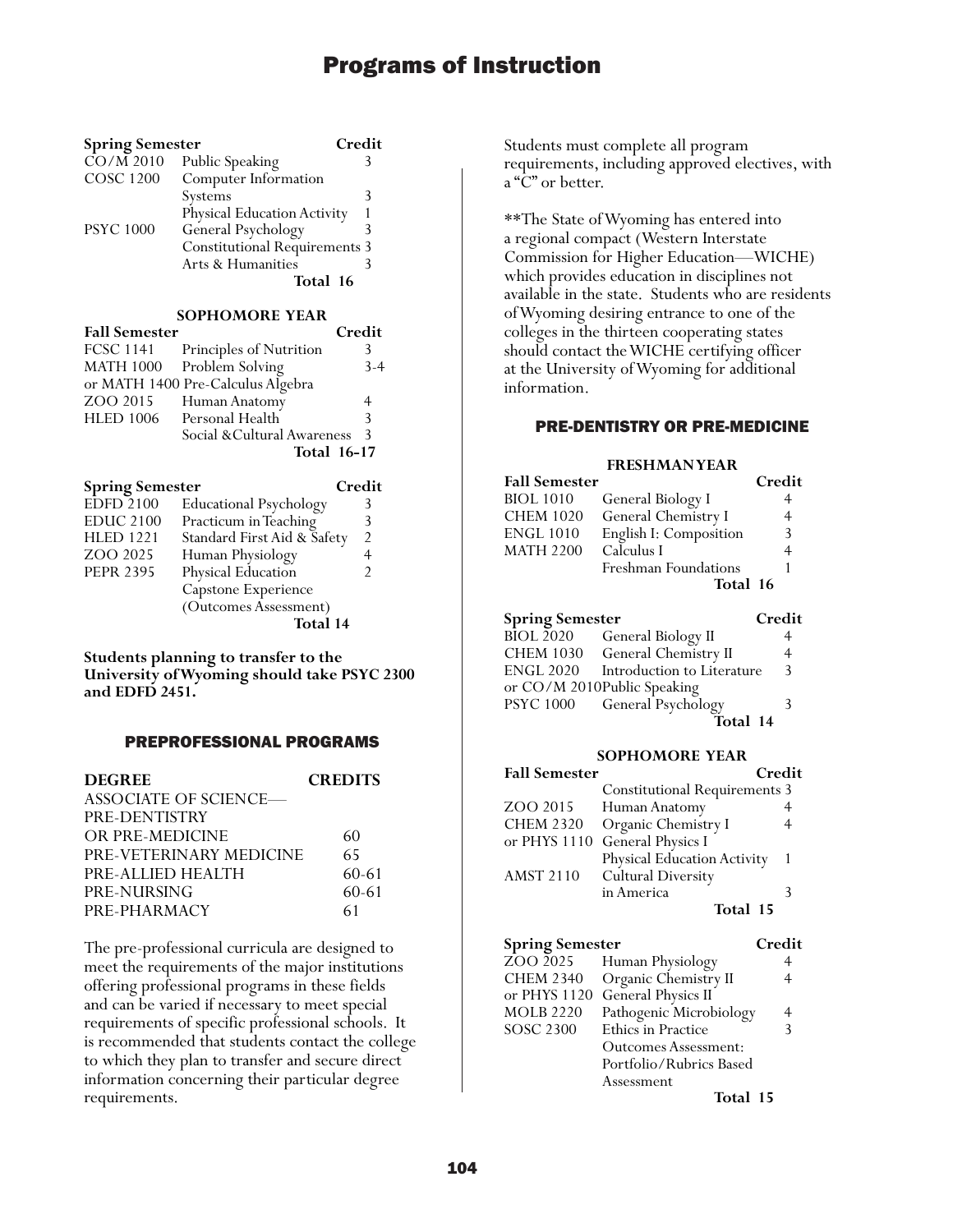## PRE-VETERINARY MEDICINE

**Students should plan their science/math elective choices to the requirements of their selected transfer institution.**

## **FRESHMAN YEAR**

| <b>Fall Semester</b> |                        | Credit |
|----------------------|------------------------|--------|
| <b>BIOL 1010</b>     | General Biology I      | 4      |
| <b>CHEM 1020</b>     | General Chemistry I    | 4      |
| <b>ENGL 1010</b>     | English I: Composition | 3      |
|                      | Freshman Foundations   |        |
| <b>MATH 1400</b>     | Pre-Calculus Algebra   |        |
|                      | Total 16               |        |

### **Spring Semester Credit**

|                              | ENGL 2020 Introduction to Literature | $\mathcal{R}$ |
|------------------------------|--------------------------------------|---------------|
| or CO/M 2010 Public Speaking |                                      |               |
|                              | <b>Constitutional Requirements 3</b> |               |
|                              | Social & Cultural Awareness 3        |               |
|                              | *Science/Math Electives              |               |
|                              | Total 17                             |               |

### **SOPHOMORE YEAR**

| <b>Fall Semester</b> |                                    | Credit |
|----------------------|------------------------------------|--------|
|                      | <b>Physical Education Activity</b> |        |
|                      | Arts & Humanities                  | 3      |
|                      | *Science/Math Electives            | 12     |
|                      | Total 16                           |        |

**Spring Semester Credit** \*Science/Math Electives 16 Outcomes Assessment: Portfolio/Rubrics Based Assessment **Total 16**

## **\*Science/Math Electives must be selected from the following list:**<br>BIOL 2020 General Bio General Biology II 4

| <b>CHEM 1030</b> | General Chemistry II              |                |
|------------------|-----------------------------------|----------------|
| <b>MATH 1405</b> | Pre-Calculus Trigonometry         | 3              |
| <b>CHEM 2320</b> | Organic Chemistry I               |                |
| <b>PHYS 1110</b> | General Physics I                 | 4              |
| <b>STAT 2050</b> | <b>Fundamentals of Statistics</b> | $\overline{4}$ |
| <b>CHEM 2340</b> | Organic Chemistry II              | 4              |
| <b>PHYS 1120</b> | General Physics II                | 4              |
| <b>MATH 2200</b> | Calculus I                        |                |

## PRE-ALLIED HEALTH

This program provides students with courses needed to meet the prerequisites for the areas of Dental Hygiene, Medical Lab Tech, and Radiology Tech Programs. Additional credit hours may be required to meet pre-requisite coursework requirements for a particular transfer institution's program.

Students must complete all program requirements including approved electives with a "C" or better.

## **FRESHMAN YEAR**

| <b>Fall Semester</b> |                                  | Credit  |
|----------------------|----------------------------------|---------|
| <b>BIOL 1000</b>     | Principles of Biology            |         |
|                      | or BIOL 1010 General Biology I   |         |
| <b>CHEM 1000</b>     | Introductory Chemistry           | 4       |
|                      | or CHEM 1020 General Chemistry I |         |
| <b>ENGL 1010</b>     | English I: Composition           | 3       |
|                      | Freshman Foundations             |         |
| <b>MATH 1400</b>     | Pre-Calculus Algebra             | $3 - 4$ |
|                      | or MATH 1000 Problem Solving     |         |
|                      |                                  |         |

**Total 15-16**

| <b>Spring Semester</b> |                                      | Credit |
|------------------------|--------------------------------------|--------|
|                        | ENGL 2020 Introduction to Literature |        |
|                        | or CO/M 2010 Public Speaking         |        |
| <b>PSYC 1000</b>       | General Psychology                   |        |
|                        | Physical Education Activity          |        |
|                        | Arts & Humanities                    |        |
|                        | *Approved Electives                  |        |
|                        | Total 16                             |        |

### **SOPHOMORE YEAR**

| <b>Fall Semester</b> |                                      | Credit |
|----------------------|--------------------------------------|--------|
|                      | <b>Constitutional Requirements 3</b> |        |
| ZOO 2015             | Human Anatomy                        |        |
|                      | *Approved Electives                  |        |
|                      | Total 14                             |        |

## **Spring Semester Credit**

| <b>BIOL</b> 1050 | Medical Terminology         |   |
|------------------|-----------------------------|---|
| ZOO 2025         | Human Physiology            |   |
|                  | *Approved Electives         | 8 |
|                  | <b>Outcomes Assessment:</b> |   |
|                  | Portfolio/Rubrics Based     |   |
|                  | Assessment                  |   |
|                  | Total 15                    |   |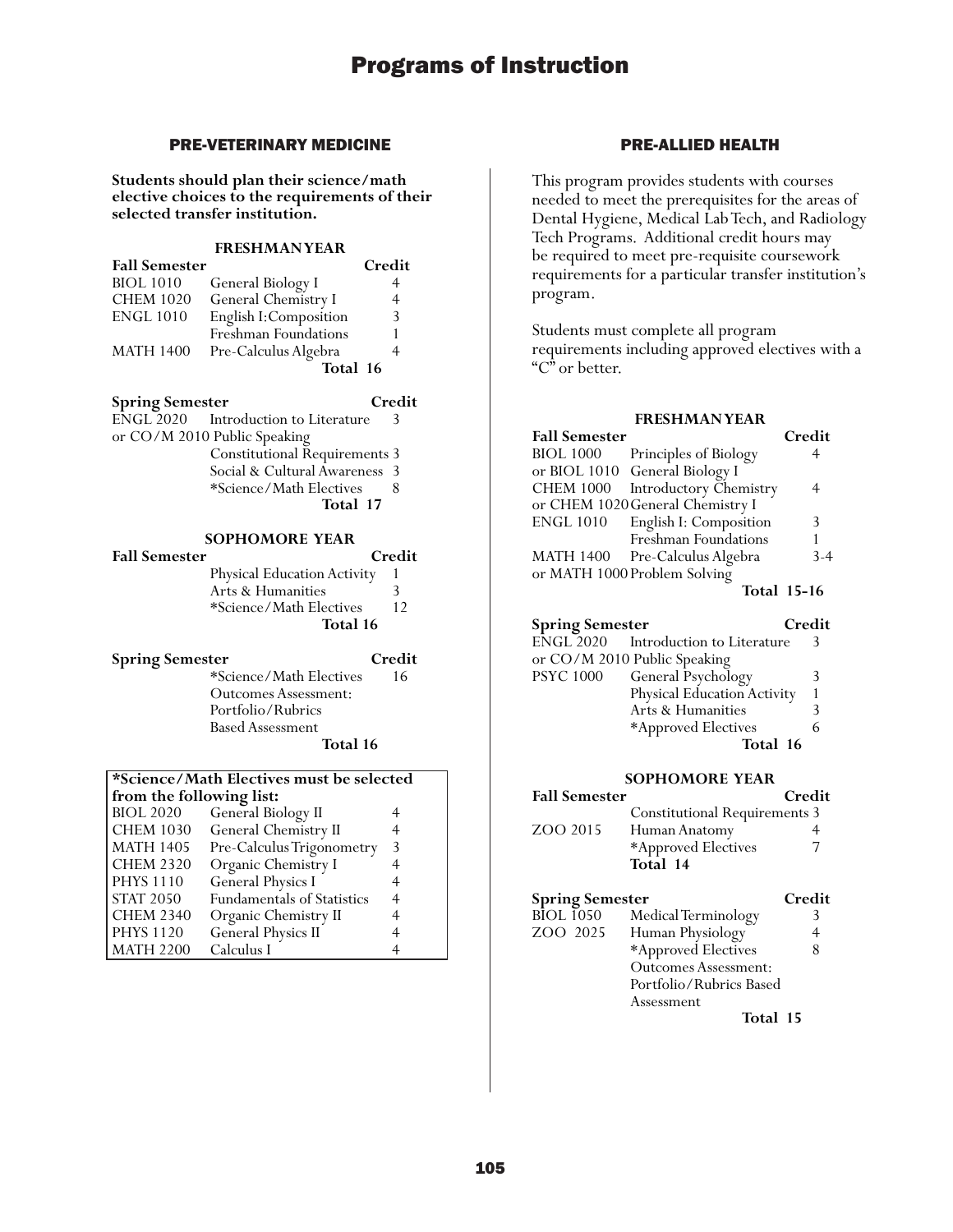| *Approved Electives: |  |
|----------------------|--|
|----------------------|--|

| <b>CHEM 2300</b> | Introductory Organic              |   |
|------------------|-----------------------------------|---|
|                  | Chemistry                         | 4 |
| $CO/M$ 2010      | Public Speaking                   | 3 |
| <b>COSC 1200</b> | Computer Information              |   |
|                  | Systems                           | 3 |
| or CMAP          |                                   |   |
| <b>FCSC 1141</b> | Nutrition                         | 3 |
| <b>HLED 1221</b> | Standard First Aid                |   |
|                  | & Safety                          | 2 |
| <b>MATH 1405</b> | Pre-Calculus                      |   |
|                  | Trigonometry                      | 3 |
| <b>MOLB 2220</b> | Pathogenic Microbiology           | 4 |
| <b>PHYS 1110</b> | <b>General Physics I</b>          | 4 |
| SOC 1000         | Sociological Principles           | 3 |
| <b>SOSC 2300</b> | <b>Ethics in Practice</b>         | 3 |
| <b>STAT 2050</b> | <b>Fundamentals of Statistics</b> | 4 |

### PRE-NURSING

This program provides students with the courses that meet the prerequisites for four-year (BSN) nursing programs at UW and UNMC. Those students preparing for a 2 year (ADN) program should consult with a pre-nursing advisor concerning courses that meet requirements for the school to which they intend to transfer.

Students must complete all program requirements including approved electives with a "C" or better.

| <b>FRESHMANYEAR</b> |
|---------------------|
|---------------------|

| <b>Fall Semester</b> |                                   | Credit |
|----------------------|-----------------------------------|--------|
| <b>BIOL 1000</b>     | Principles of Biology             |        |
| or BIOL 1010         | General Biology I                 |        |
| <b>ENGL 1010</b>     | English I: Composition            | 3      |
|                      | Freshman Foundations              |        |
| <b>MATH 1000</b>     | Problem Solving                   | $3-4$  |
|                      | or MATH 1400 Pre-Calculus Algebra |        |
| <b>SOC 1000</b>      | Sociological Principles           | 3      |
|                      | Physical Education Activity       |        |
| <b>Total 15-16</b>   |                                   |        |
|                      |                                   |        |

| <b>Spring Semester</b> |                                      | Credit |
|------------------------|--------------------------------------|--------|
|                        | ENGL 2020 Introduction to Literature | 3      |
|                        | or CO/M 2010 Public Speaking         |        |
|                        | <b>Constitutional Requirements 3</b> |        |
| <b>CHEM 1000</b>       | <b>Introductory Chemistry</b>        |        |
| <b>PSYC 1000</b>       | General Psychology                   | 3      |
|                        | Social & Cultural Awareness 3        |        |
|                        | Total 16                             |        |

#### **SOPHOMORE YEAR**

| <b>Fall Semester</b>   |                                      | Credit             |
|------------------------|--------------------------------------|--------------------|
| ZOO 2015               | Human Anatomy                        | 4                  |
| <b>FCSC 1140</b>       | Nutrition                            | 3                  |
|                        | or FCSC 1141 Principles of Nutrition |                    |
|                        | Arts & Humanities                    | 3                  |
|                        | *Approved Electives                  | $3 - 4$            |
|                        |                                      | <b>Total 13-14</b> |
| <b>Spring Semester</b> |                                      | Credit             |
| <b>EDFD 2450</b>       | Lifetime Human                       |                    |
|                        | Development                          | 3                  |
| <b>MOLB</b> 2220       | Pathogenic Microbiology              | 4                  |
| ZOO 2025               | Human Physiology                     | 4                  |
| <b>STAT 2050</b>       | <b>Fundamentals of Statistics</b>    | 4                  |
|                        | <b>Outcomes Assessment:</b>          |                    |

**\*Approved Electives:** SOSC 2300 Ethics in Practice 3<br>FCSC 2121 Child Development 4 FCSC 2121 Child Development 4<br>BIOL 1050 Medical Terminology 3 BIOL 1050 Medical Terminology<br>CO/M 1030 Interpersonal Interpersonal Communication 3 COSC/CMAP(Computer Elective Courses) HLTK 1510 Nurse Assistant 4

Portfolio/Rubrics Based Assessment **Total 15**

## PRE-PHARMACY

This recommended program fulfills the first two years of a pharmacy curriculum. Students interested in transferring to a specific school of pharmacy should plan their second preprofessional year using the transfer institution's catalog.

Students must complete all program requirements, including approved electives, with a "C" or better.

#### **FRESHMAN YEAR**

| <b>Fall Semester</b> |                                    | Credit |
|----------------------|------------------------------------|--------|
| <b>BIOL 1010</b>     | General Biology I                  |        |
| <b>CHEM 1020</b>     | General Chemistry I                | 4      |
| ENGL 1010            | English I: Composition             | 3      |
|                      | Freshman Foundation                |        |
|                      | <b>Physical Education Activity</b> |        |
|                      | Total 13                           |        |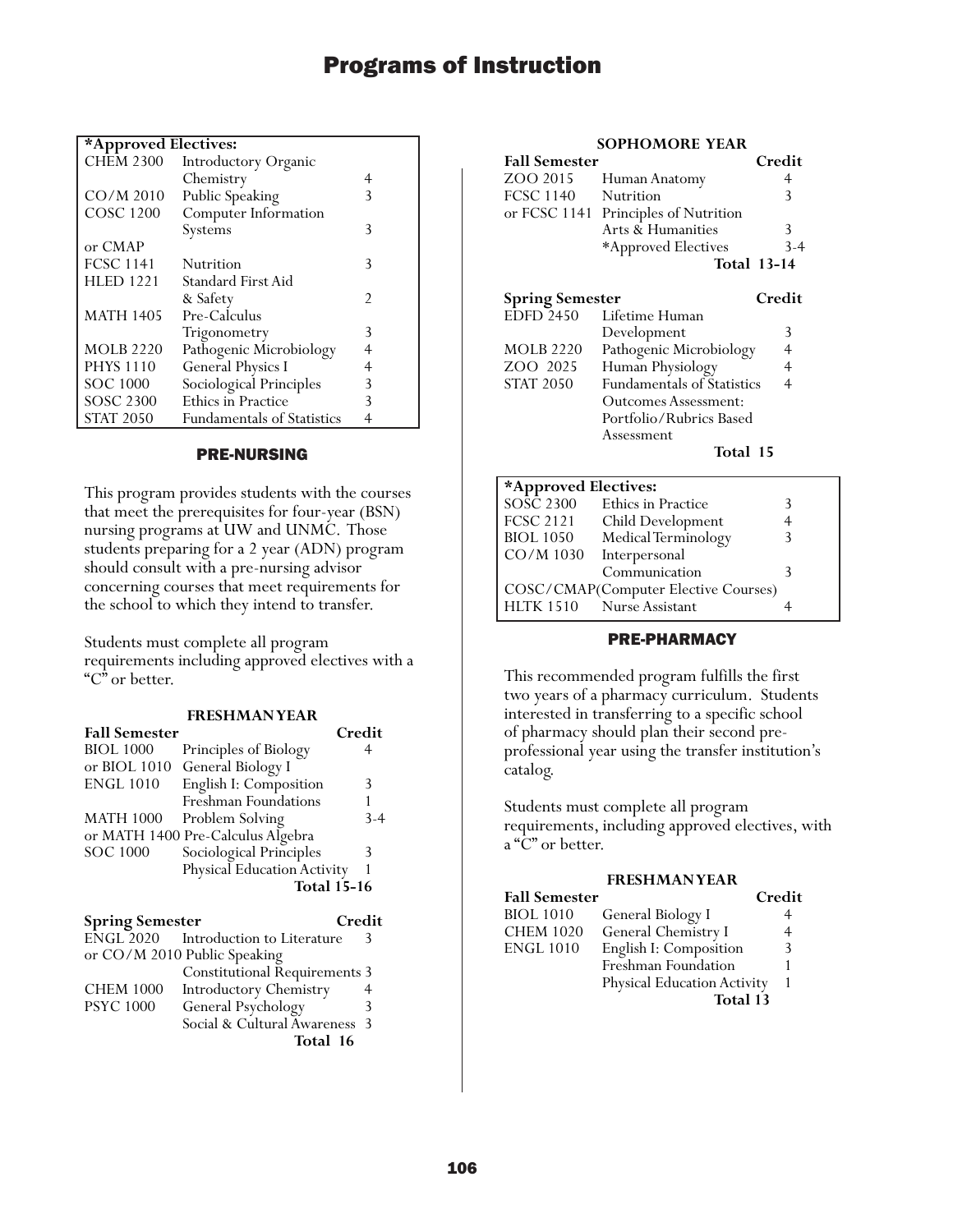| <b>Spring Semester</b> |                               | Credit        |
|------------------------|-------------------------------|---------------|
| <b>POLS</b> 1000       | American & Wyoming            |               |
|                        | Government                    | 3             |
| <b>BIOL 2020</b>       | General Biology II            |               |
| <b>CHEM 1030</b>       | General Chemistry II          | 4             |
| <b>ENGL 2020</b>       | Introduction to Literature    | $\mathcal{R}$ |
|                        | or CO/M 2010 Public Speaking  |               |
|                        | Social & Cultural Awareness 3 |               |
|                        | Total 17                      |               |

## **SOPHOMORE YEAR**

| <b>Fall Semester</b> |                        | Credit |
|----------------------|------------------------|--------|
| MATH 2200 Calculus I |                        | 4      |
|                      | ZOO 2015 Human Anatomy | 4      |
| <b>CHEM 2320</b>     | Organic Chemistry I    | 4      |
|                      | Arts & Humanities      | ζ      |
|                      | Total 15               |        |

| <b>Spring Semester</b> |                                   | Credit         |
|------------------------|-----------------------------------|----------------|
| ZOO 2025               | Human Physiology                  |                |
| <b>CHEM 2340</b>       | Organic Chemistry II              | 4              |
| <b>MOLB 2220</b>       | Pathogenic Microbiology           | $\overline{4}$ |
| <b>STAT 2050</b>       | <b>Fundamentals of Statistics</b> |                |
|                        | <b>Outcomes Assessment:</b>       |                |
|                        | Portfolio/Rubrics Based           |                |
|                        | Assessment                        |                |
|                        | Total 16                          |                |

#### SOCIAL SCIENCE ASSOCIATE

| <b>DEGREE</b>    | <b>CREDITS</b> |
|------------------|----------------|
| ASSOCIATE OF ART | 60             |

A major in Social Science offers a broad based degree that can lead to a variety of careers in government, law, education, business, social or counseling work, or international relations. The Social Science program at Eastern Wyoming College is designed to provide the student with core knowledge in such areas as History, Political Science, Psychology and Sociology.

Students must complete all program requirements, including approved electives, with a grade of "C" or better.

#### **FRESHMAN YEAR Fall Semester Credit**

| тан эсшемен      |                              | <b>U</b> cure |
|------------------|------------------------------|---------------|
| <b>ENGL 1010</b> | English I: Composition       | 3             |
| <b>PSYC 1000</b> | General Psychology           |               |
| or SOC 1000      | Sociological Principles      |               |
| <b>MATH 1000</b> | Problem Solving              | $3 - 4$       |
|                  | or MATH 1400 College Algebra |               |
|                  | Freshman Foundations         |               |
|                  | Physical Education Activity  |               |
|                  | *Approved Electives          |               |
|                  | <b>Total 14-15</b>           |               |
|                  |                              |               |

| <b>Spring Semester</b>                            |                                                                                                                                                                                                                                                                               | Credit          |
|---------------------------------------------------|-------------------------------------------------------------------------------------------------------------------------------------------------------------------------------------------------------------------------------------------------------------------------------|-----------------|
|                                                   | Communication 2                                                                                                                                                                                                                                                               | 3               |
|                                                   | Arts & Humanities                                                                                                                                                                                                                                                             | 3               |
|                                                   | *Approved Electives                                                                                                                                                                                                                                                           | 9               |
|                                                   |                                                                                                                                                                                                                                                                               | Total 15        |
|                                                   | <b>SOPHOMOREYEAR</b>                                                                                                                                                                                                                                                          |                 |
| <b>Fall Semester</b>                              |                                                                                                                                                                                                                                                                               | Credit          |
|                                                   | Lab Science                                                                                                                                                                                                                                                                   | 4               |
|                                                   | <b>Constitutional Requirements 3</b>                                                                                                                                                                                                                                          |                 |
|                                                   | Program Electives                                                                                                                                                                                                                                                             |                 |
|                                                   |                                                                                                                                                                                                                                                                               | <b>Total 15</b> |
| <b>Spring Semester</b>                            |                                                                                                                                                                                                                                                                               | Credit          |
|                                                   | Social & Cultural Awareness                                                                                                                                                                                                                                                   | 3               |
|                                                   | Program Electives                                                                                                                                                                                                                                                             | 4               |
| SOSC 2395                                         | Social Science Capstone                                                                                                                                                                                                                                                       |                 |
|                                                   | Experience                                                                                                                                                                                                                                                                    | 1               |
|                                                   | *Approved Electives                                                                                                                                                                                                                                                           | 8               |
|                                                   |                                                                                                                                                                                                                                                                               | Total 16        |
| following prefixes:<br>SPAN, WMST, STAT<br>level. | Program Electives-Take any course with the<br>AMST, ANTH, CO/M, ECON, GEOG, HIST, INST,<br>PHIL, POLS, PSYC, RELI, SOC, SOSC, SOWK,<br>*Approved electives: Any course at the 1000 or above                                                                                   |                 |
| 2 Lab Science Electives                           | Students interested in pursuing a degree in<br>Psychology or Sociology at a transfer institution are<br>advised to take at least 12 hours of either Psychology<br>or Sociology and the following:<br>CO/M 2010 Public Speaking<br>or 1 Lab Science and STAT 2050 or STAT 2070 |                 |
|                                                   | Students interested in pursuing a degree in History<br>at a transfer institution are advised to take at least<br>12 hours of History including some of the following<br>electives: HIST 1110, HIST 1120, HIST 1211, HIST                                                      |                 |

Students interested in pursuing a degree in Political Science at a transfer institution are advised to take at least 12 hours of Political Science and History electives and STAT 2050 or STAT 2070.

1221, HIST 1290, HIST 2290, ECON 1010, ECON 1020, GEOG 1000 and STAT 2050 or STAT 2070.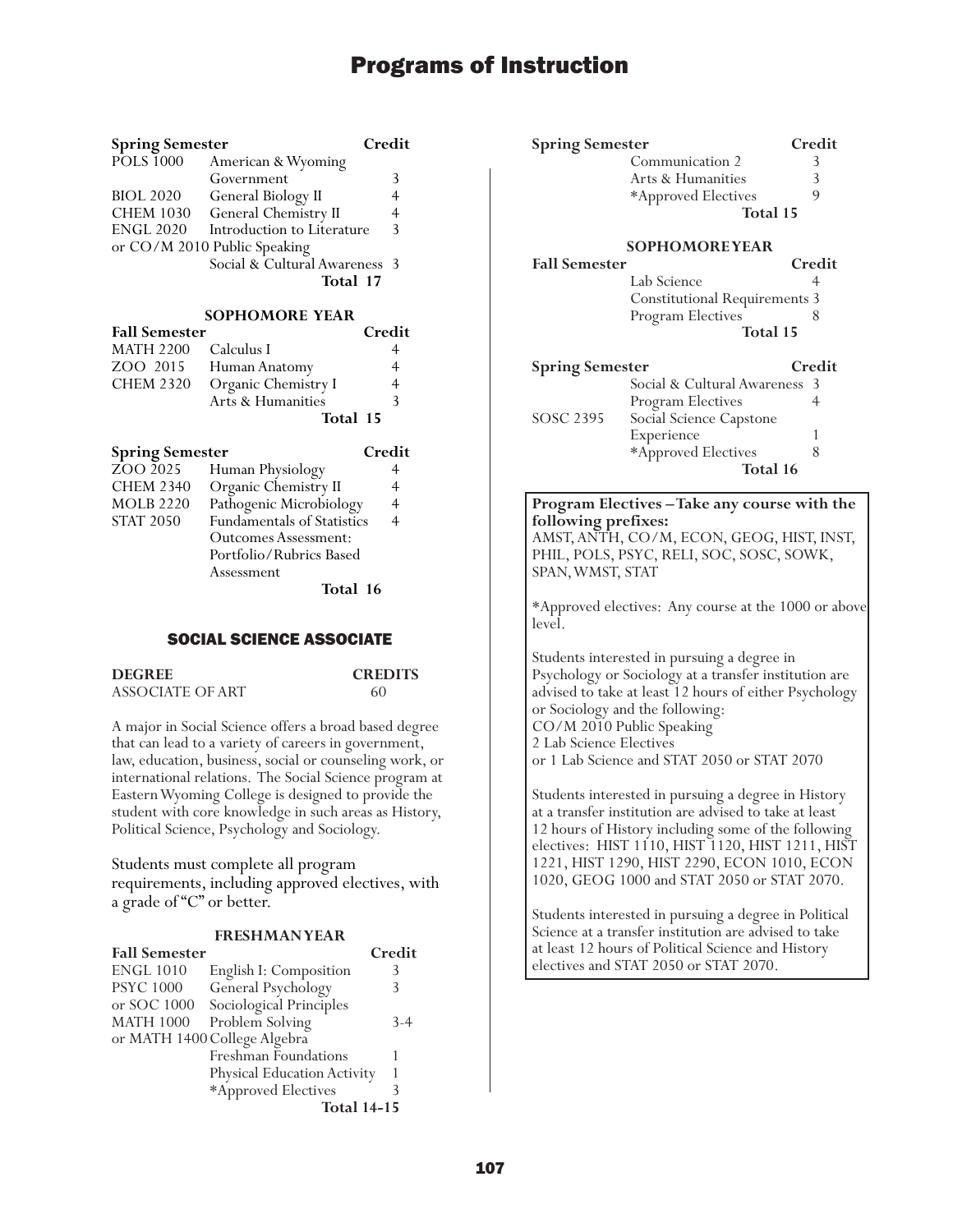### **STATISTICS**

**DEGREE CREDITS** ASSOCIATE OF SCIENCE 60

Students must complete all program requirements, including approved electives, with a grade of "C" or better.

#### **FRESHMAN YEAR**

| <b>Fall Semester</b> |                                      | Credit |
|----------------------|--------------------------------------|--------|
| ECON 1010            | Macroeconomics                       | 3      |
| <b>ENGL 1010</b>     | English I: Composition               |        |
|                      | Freshman Foundations                 |        |
| MATH 2200            | Calculus I                           |        |
|                      | <b>Physical Education Activity</b>   |        |
|                      | <b>Constitutional Requirements 3</b> |        |
|                      | Total 15                             |        |

| <b>Spring Semester</b> |                                   | Credit |
|------------------------|-----------------------------------|--------|
| $ECON$ 1020            | Microeconomics                    |        |
| <b>ENGL 2020</b>       | Introduction to Literature        | 3      |
| <b>MATH 2205</b>       | Calculus II                       |        |
| <b>STAT 2050</b>       | <b>Fundamentals of Statistics</b> | 4      |
|                        | Total 15                          |        |

### **SOPHOMORE YEAR**

| <b>Fall Semester</b>   |                            | Credit |   |
|------------------------|----------------------------|--------|---|
| ACCT 1010              | Principles of Accounting I |        | 3 |
| MATH 2210 Calculus III |                            |        |   |
|                        | Arts & Humanities          |        | 3 |
|                        | Lab Science                |        |   |
|                        | Total 15                   |        |   |

| <b>Spring Semester</b> |                                     | Credit |
|------------------------|-------------------------------------|--------|
| <b>ACCT 1020</b>       | Principles of Accounting II         | 3      |
| <b>BADM 2010</b>       | <b>Business Law I</b>               |        |
| <b>MATH 2250</b>       | Elementary Linear Algebra           | 3      |
|                        | or MATH 2310 Differential Equations |        |
| <b>IMGT 2400</b>       | Introduction to Information         |        |
|                        | Management                          | 3      |
| $CO/M$ 2010            | Public Speaking                     |        |
|                        | <b>Outcomes Assessment:</b>         |        |
|                        | Departmental Exam                   |        |
|                        | Total 15                            |        |

## VETERINARY TECHNOLOGY

**DEGREE CREDITS** ASSOCIATE OF APPLIED SCIENCE 62-63 CERTIFICATE - VETERINARY AIDE 30

All Veterinary Technology students will be required to take the HOAE exam prior to enrollment into the program. Students with scores falling below the categories identified on page 15 will be considered on an individual basis by the veterinary technology staff, which may include an interview.

It is preferred that students take the HOAE exam at Eastern Wyoming College. However, arrangements may be made for off-site testing on an individual basis. For more information about the HOAE, contact the Center for Testing and Career Services at (307)532.8288.

(HOAE -- Health Occupations Aptitude Exam)

Criminal background checks (VTTK 2005 Pre-Screen for Veterinary Technology) are required prior to entry into this program. The background check covers sexual offender information, general criminal history, and adult and child neglect information.

Many Veterinary Technology courses within the program require working with animals; therefore, completion of VTTK 0005 Pre-exposure Rabies Vaccination series is required.

Veterinary Technology comprises an aggregate of techniques and skills required in the practice of Veterinary Medicine. Professional veterinary technicians work under the direction of a licensed veterinarian. They do not diagnose, prognose, prescribe treatments or perform surgical operations.

Technicians work at veterinary hospitals, colleges, and laboratories. They may work for private individuals and institutions or they may be employed by federal or state agencies that are responsible for protecting animal health and welfare. The work may include cleaning and sterilizing equipment, performing diagnostic tests, feeding and caring for animals, restraining animals for treatment, administering anesthetics, assisting in surgery, monitoring anesthetized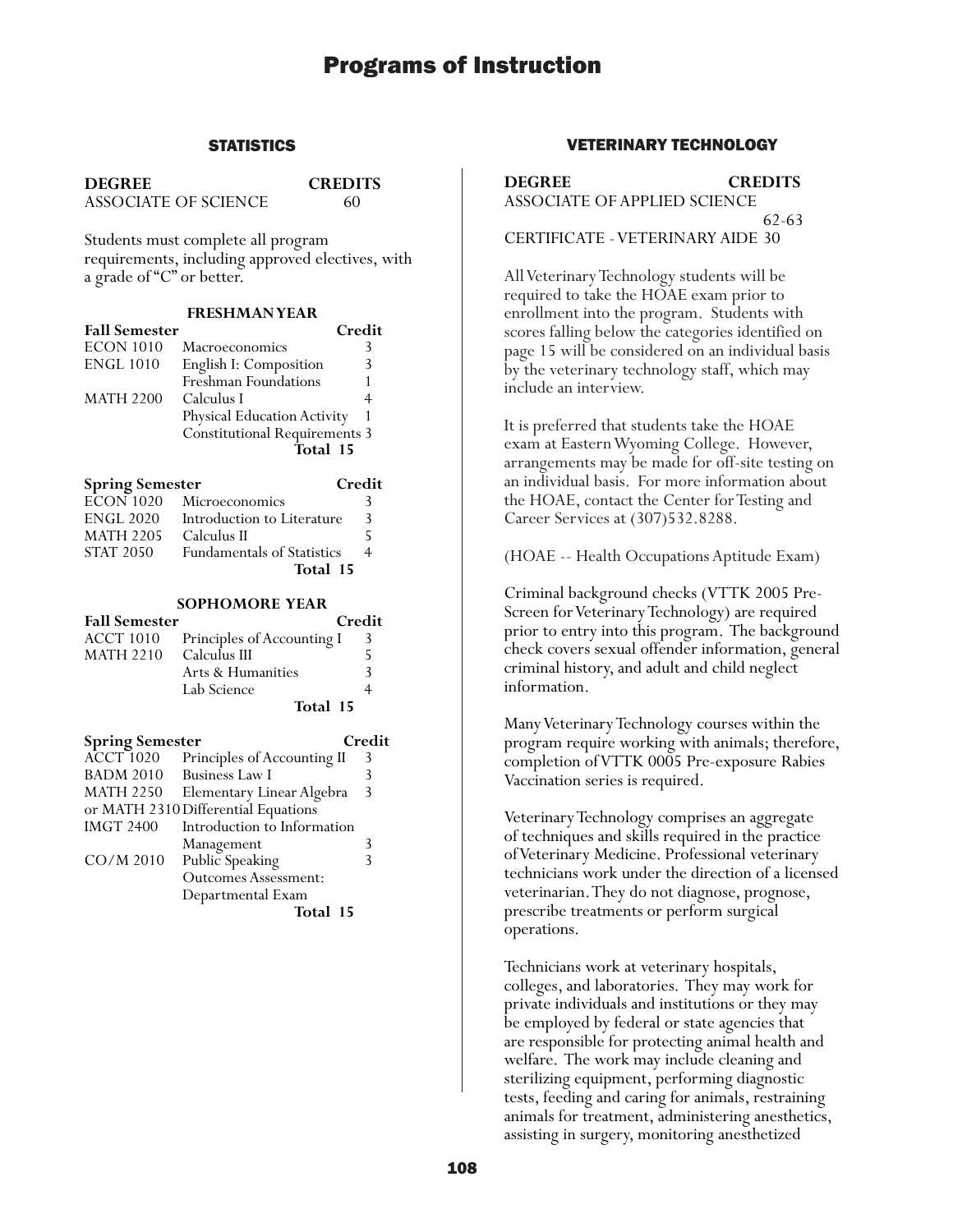patients, collecting of samples for diagnostic purposes, maintaining and repairing equipment, obtaining diagnostic images and assisting in office procedures. The technician may be employed to perform a single procedure in a specialized area or a broad spectrum of procedures in a generalized practice.

The primary objectives are to qualify students to perform those techniques required in the operation of a general veterinary practice exclusive of diagnosis, prognosis, prescription, and surgery and to pass examinations that may be required for licensing in certain states.

Students must complete all program requirements, including approved electives with a "C" or better.

### **FRESHMAN YEAR**

| <b>Fall Semester</b> |                                    | Credit |
|----------------------|------------------------------------|--------|
| <b>VTTK 0005</b>     | Pre-Exposure Rabies                |        |
|                      | Vaccination                        |        |
| <b>VTTK 1001</b>     | Animal Care I                      |        |
|                      | Lab Science*                       |        |
| <b>VTTK 1000</b>     | Issues in Veterinary Medicine 1    |        |
| <b>VTTK 1500</b>     | Orientation to Veterinary          |        |
|                      | Technology                         | 3      |
| <b>VTTK 1700</b>     | Medical Terminology                | 2      |
| <b>VTTK 1751</b>     | <b>Pharmaceutical Calculations</b> | 3      |
|                      | Communication 1                    |        |
| <b>VTTK 2005</b>     | Prescreen for Veterinary           |        |
|                      | Technology                         |        |
|                      | Total 16                           |        |

| <b>Spring Semester</b> |                                | Credit |
|------------------------|--------------------------------|--------|
|                        | Constitutional Requirement 2-3 |        |
| <b>VTTK 1002</b>       | Animal Care II                 |        |
| <b>VTTK 1600</b>       | Clinical Procedures            | 3      |
| <b>VTTK 1630</b>       | Veterinary Hematology          | 3      |
| <b>VTTK 1750</b>       | Veterinary Pharmacology        | 4      |
| <b>VTTK 2615</b>       | Anatomy and Physiology of      |        |
|                        | Domestic Animals I/II          | ζ      |
| <b>VTTK 1625</b>       | Laboratory Analysis            |        |
|                        | <b>Total 16-17</b>             |        |

#### **SOPHOMORE YEAR**

| <b>Fall Semester</b> |                                | Credit |
|----------------------|--------------------------------|--------|
| <b>VTTK 2001</b>     | Animal Care III                |        |
| <b>VTTK 2500</b>     | Veterinary Anesthesia          | 3      |
| <b>VTTK 2610</b>     | Veterinary Infectious Diseases |        |
|                      | and Applied Diagnostics        |        |
| <b>VTTK 1550</b>     | Practical Surgical & Medical   |        |
|                      | Experience I                   | 3      |
| <b>VTTK 1755</b>     | Veterinary Parasitology        | 2      |
| <b>VTTK 2700</b>     | Laboratory and                 |        |
|                      | <b>Exotic Animals</b>          | 3      |
|                      | Total                          | 15     |

| <b>Spring Semester</b> |                              | Credit   |
|------------------------|------------------------------|----------|
| <b>VTTK 2002</b>       | Animal Care IV               |          |
| <b>VTTK 2505</b>       | Diagnostic Imaging           | 2        |
| <b>VTTK 2550</b>       | Practical Surgical & Medical |          |
|                        | Experience II                |          |
| <b>VTTK 2620</b>       | Noninfectious Diseases       | 3        |
| <b>VTTK 2750</b>       | Clinical Problems            |          |
|                        | Program Electives**          | 2        |
|                        |                              | Total 15 |

**VTTK 2510 (Clinical Experience I, 1 credit), VTTK 2520 (Clinical Experience II, 1 credit), and VTTK 2950 (Clinical Experience III, 3 credits) to be scheduled during Fall, Spring, or Summer as determined appropriate by the advisor and the student.**

| *Lab Science requirement must be selected from the |                                 |   |  |
|----------------------------------------------------|---------------------------------|---|--|
| following list:                                    |                                 |   |  |
| <b>VTTK 1950</b>                                   | Applied Principles of Chemistry |   |  |
|                                                    | for Veterinary Technology       |   |  |
| <b>BIOL 1000</b>                                   | Principles of Biology           |   |  |
| <b>BIOL 1010</b>                                   | General Biology I               | 4 |  |
| <b>VTTK 1925</b>                                   | Applied Principles of Biology   |   |  |
|                                                    | for Veterinary Technology       | 2 |  |
| <b>CHEM 1000</b>                                   | <b>Introductory Chemistry</b>   |   |  |
| <b>CHEM 1020</b>                                   | General Chemistry I             |   |  |
|                                                    |                                 |   |  |
| **Program Electives: Any course at the 1000 or     |                                 |   |  |
| above level.                                       |                                 |   |  |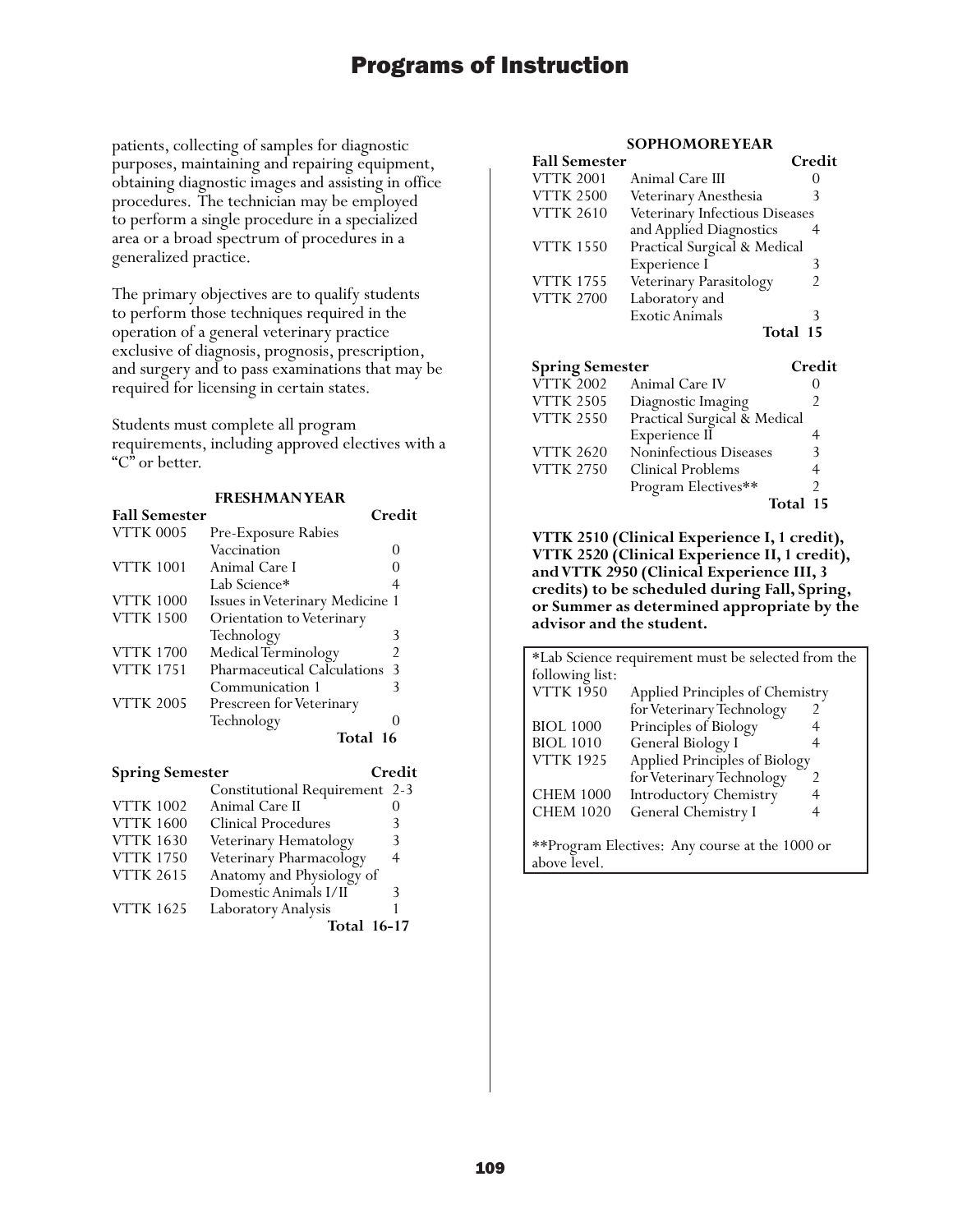## CERTIFICATE-VETERINARY AIDE

This program prepares students to assist veterinarians, veterinary technicians, laboratory animal technicians, and/or research scientists in supportive roles. Veterinary aides work under the direction of a licensed veterinarian or research scientist; they do not diagnose, prognose, prescribe, or perform surgery. The primary job responsibilities of veterinary aides include feeding/watering animals; cleaning and disinfecting treatment areas, animal housing areas, and surgery areas; patient restraint; collecting and processing samples for laboratory diagnostics; sterilizing surgical equipment; patient preparation for surgery; routine office procedures; and inventory control. This certificate program prepares students for employment in veterinary clinics, hospitals, research institutions, or laboratories as veterinary aides or to continue their education in pursuit of an Associate of Applied Science degree in Veterinary Technology, as most credits from the certificate program will transfer directly into the Veterinary Technology program. The certificate program includes a core of courses, 60 hours of observation and clinical experience at an approved clinic or clinics, and is designed to be completed in 2 semesters.

Students must complete all program requirements, including approved electives, with a "C" or better.

## **FRESHMAN YEAR**

| <b>Fall Semester</b> |                                  | Credit         |  |
|----------------------|----------------------------------|----------------|--|
| <b>VTTK 0005</b>     | Pre-Exposure Rabies              |                |  |
|                      | Vaccination                      |                |  |
| <b>VTTK 1001</b>     | **Animal Care I                  |                |  |
| <b>VTTK 1000</b>     | Introduction to Veterinary       |                |  |
|                      | Science                          |                |  |
| <b>VTTK 1500</b>     | <b>Orientation to Veterinary</b> |                |  |
|                      | Technology                       | 3              |  |
| <b>VTTK 1700</b>     | Medical Terminology              | $\mathfrak{D}$ |  |
| <b>TECH 1005</b>     | Applied Technical Writing        | 3              |  |
| <b>VTTK 1510</b>     | Clinical Techniques I            | 3              |  |
|                      | *Approved Program Electives 3    |                |  |
|                      |                                  | Total 15       |  |

| <b>Spring Semester</b> |                               | Credit        |
|------------------------|-------------------------------|---------------|
| <b>VTTK 1002</b>       | **Animal Care II              |               |
| <b>VTTK 1950</b>       | Introductory Cellular         |               |
|                        | Biology                       | $\mathcal{P}$ |
| <b>VTTK 2700</b>       | Laboratory and Exotic         |               |
|                        | Animals                       | 3             |
| <b>VTTK 2815</b>       | Large Animal Techniques       |               |
| <b>VTTK 1520</b>       | Clinical Techniques II        |               |
|                        | *Approved Program Electives 2 |               |
|                        |                               | Total 15      |

\*Approved Program Electives: Any course at the 1000 or above level.

\*\*Students are responsible for the animal care of housed animals. Documentation of such responsibility is contained in these non-credit classes as required by the AVMA accreditation.

For more information about this certificate program, links to occupational information, estimated program cost, normal time for program completion, median debt at program completion (if available), please visit EWC's website at: http://ewc.wy.edu/futurestudents/financial-aid/career/.

## WELDING AND JOINING TECHNOLOGY

| <b>DEGREE</b>                   | <b>CREDITS</b> |
|---------------------------------|----------------|
| ASSOCIATE OF APPLIED SCIENCE 60 |                |
| <b>CERTIFICATE</b>              | 30             |
| CERTIFICATE - MACHINE TOOL      | 30-32          |
| CERTIFICATE - PLATE WELDING     | 12             |

## ASSOCIATE OF APPLIED SCIENCE

Welders are skilled people who like to work with their hands. A welder can find work almost anywhere from the smallest shop down the street to the largest industrial complex in our major cities. All hard goods manufactured make extensive use of welding in building cars, trucks, buses, trains, ships, aircraft, space vehicles, farm implements, and jewelry.

A graduate welder is capable of welding ferrous and nonferrous metals in all positions and can operate shears, drills, and power tools. A welder is competent in layout, cutting, and forming metals and determining electrodes and filler metal to be used. They must know how to work from blueprints and written procedures and know welding symbols. The welding program at Eastern Wyoming College is centered in the Mechanical Arts Building and is set up as close to industry as is possible. Each student is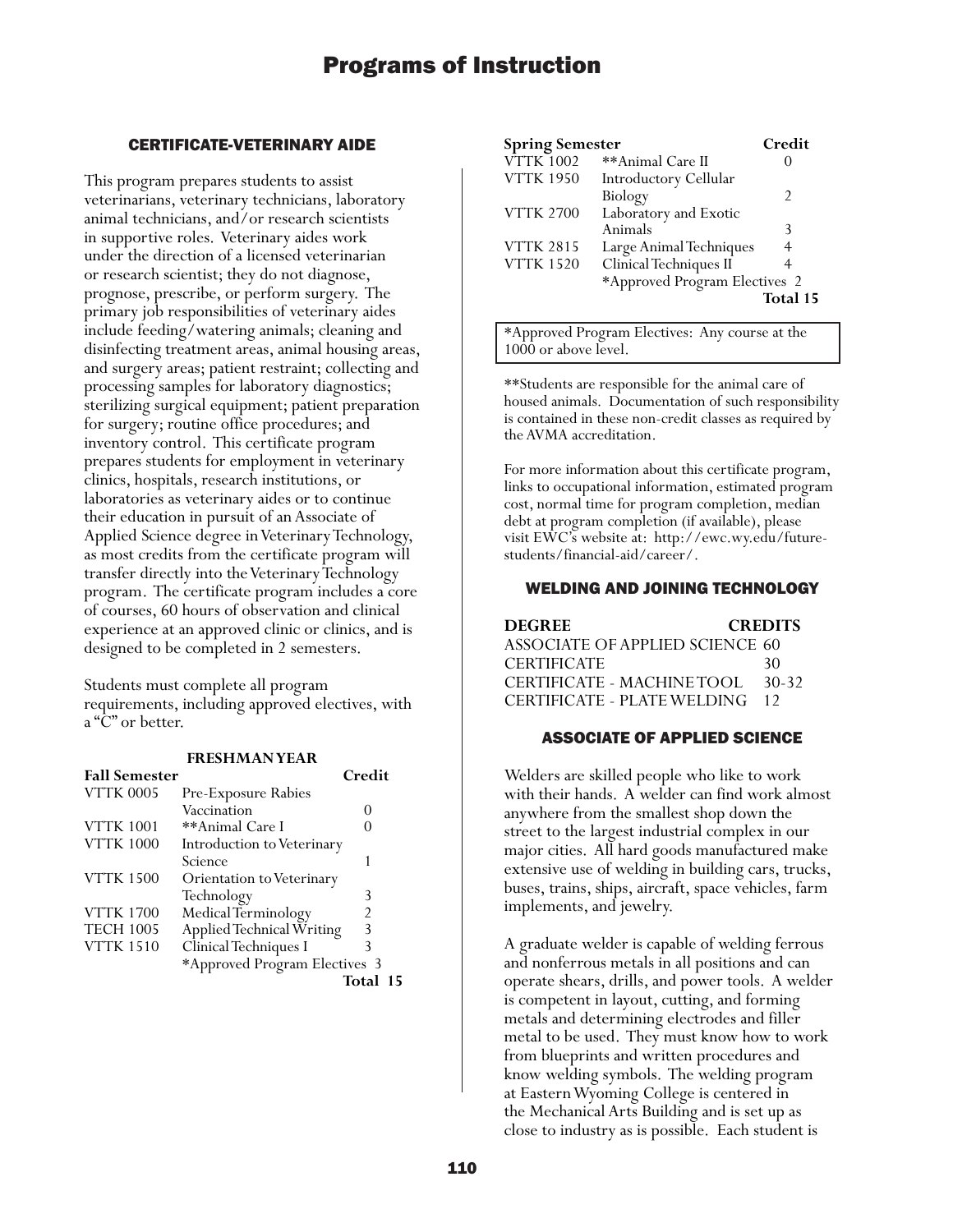assigned a welding machine, table, and positioner. Discussion of safety rules, regulations, and safe use of equipment are included in the curriculum.

The objectives of the program are to enable the student to meet entry-level requirements for employment, build a basis for further study, and for lifelong learning in the metal working trades. Students will study both the theory and practice of shielded metal arc welding, oxyacetylene welding, gas tungsten arc welding, gas metal arc welding, and flux cored arc welding. Technical aspects of the above processes are taught with emphasis on plate and pipe welding of mild steel, stainless steel, and aluminum. Flat, horizontal, vertical, and overhead positions are covered in each area. The theory and practice of mechanical and manual cutting with oxyacetylene and air carbon arc cutting and gouging, joint design, preparation and layout of plate and pipe are also included in the program.

Students will be required to qualify in each of the processes listed above. Specimens completed will be examined and tested in the testing lab using one or more of the following test methods: dye penetrant, macroetch, guided bend, and tensile test. All testing will be done in accordance with the American Welding Society Structural Welding Code D1.1; The American Society of Mechanical Engineers, Section IX of Boiler and Pressure Vessel Code; and The American Petroleum Institute Standard for Welding Pipelines. Eastern Wyoming College is an AWS Accredited Test Center.

Students must complete all program requirements, including approved electives, with a "C" or better.

#### **FRESHMAN YEAR**

| <b>Fall Semester</b> |                      | Credit         |
|----------------------|----------------------|----------------|
|                      | Freshman Foundations |                |
| <b>WELD 1700</b>     | General Welding      | 3              |
| <b>WELD 1755</b>     | Shielded Metal       |                |
|                      | Arc Welding          | 5              |
| <b>WELD 1773</b>     | <b>GMAW</b>          | $\mathfrak{D}$ |
| <b>WELD 2670</b>     | Welding Inspection   | 3              |
|                      | Total 14             |                |

| <b>Spring Semester</b>  |                         | Credit         |
|-------------------------|-------------------------|----------------|
| <b>MCHT 1500</b>        | General Machine Shop    | 2              |
| <b>WELD 1650</b>        | Print Reading:          |                |
|                         | Welding Symbols         | 3              |
| <b>WELD 1760</b>        | Advanced Shielded Metal |                |
|                         | Arc Welding             |                |
| <b>WELD 1772</b>        | <b>FCAW</b>             | $\overline{2}$ |
| <b>WELD 2680</b>        | Welding Metallurgy      | 3              |
| <b>ENTK 2501</b>        | Intro to Computer       |                |
|                         | <b>Aided Drafting</b>   |                |
| or ENTK 1510 Drafting I |                         |                |
|                         | Total 15                |                |

#### **SOPHOMORE YEAR**

| <b>Fall Semester</b>                       |                                                | Credit         |
|--------------------------------------------|------------------------------------------------|----------------|
|                                            | Communication 1                                | 3              |
| <b>MATH 1515</b>                           | Applied Technical                              |                |
|                                            | Mathematics                                    | 3              |
|                                            | or higher level math                           |                |
| <b>POLS 1050</b>                           | Basics in U.S. and WY                          |                |
|                                            | Government                                     | 2              |
| <b>WELD 1780</b>                           | GTAW-Plate                                     | 3              |
| <b>WELD 2500</b>                           | <b>Structural Welding</b>                      | 5              |
|                                            | <b>Total 16</b>                                |                |
|                                            |                                                |                |
|                                            |                                                | Credit         |
| <b>Spring Semester</b><br><b>HLED 1221</b> |                                                | 2              |
| <b>MCHT 1610</b>                           | Standard First Aid & Safety                    | $\overline{c}$ |
| <b>ELTR 1515</b>                           | Machine Tool Technology I                      | $\overline{2}$ |
| <b>WELD 2510</b>                           | <b>Electrical Concepts</b>                     | 4              |
| <b>WELD 2520</b>                           | Pipe Welding I                                 | 5              |
|                                            | Pipe Welding II<br><b>Outcomes Assessment:</b> |                |
|                                            | National Competency Test in                    |                |
|                                            | Welding                                        |                |

#### CERTIFICATE-WELDING AND JOINING TECHNOLOGY

Students must complete all program requirements, including approved electives, with a "C" or better.

#### **FRESHMAN YEAR**

| <b>Fall Semester</b> |                          | Credit         |
|----------------------|--------------------------|----------------|
|                      | Freshman Foundations     |                |
| <b>SAFE 1510</b>     | <b>Industrial Safety</b> |                |
| <b>WELD 1700</b>     | General Welding          | 3              |
| <b>WELD 1755</b>     | Shielded Metal           |                |
|                      | Arc Welding              | 5              |
| <b>WELD 1773</b>     | <b>GMAW</b>              | $\mathfrak{D}$ |
| <b>WELD 2670</b>     | Welding Inspection       | ξ              |
|                      | Total 15                 |                |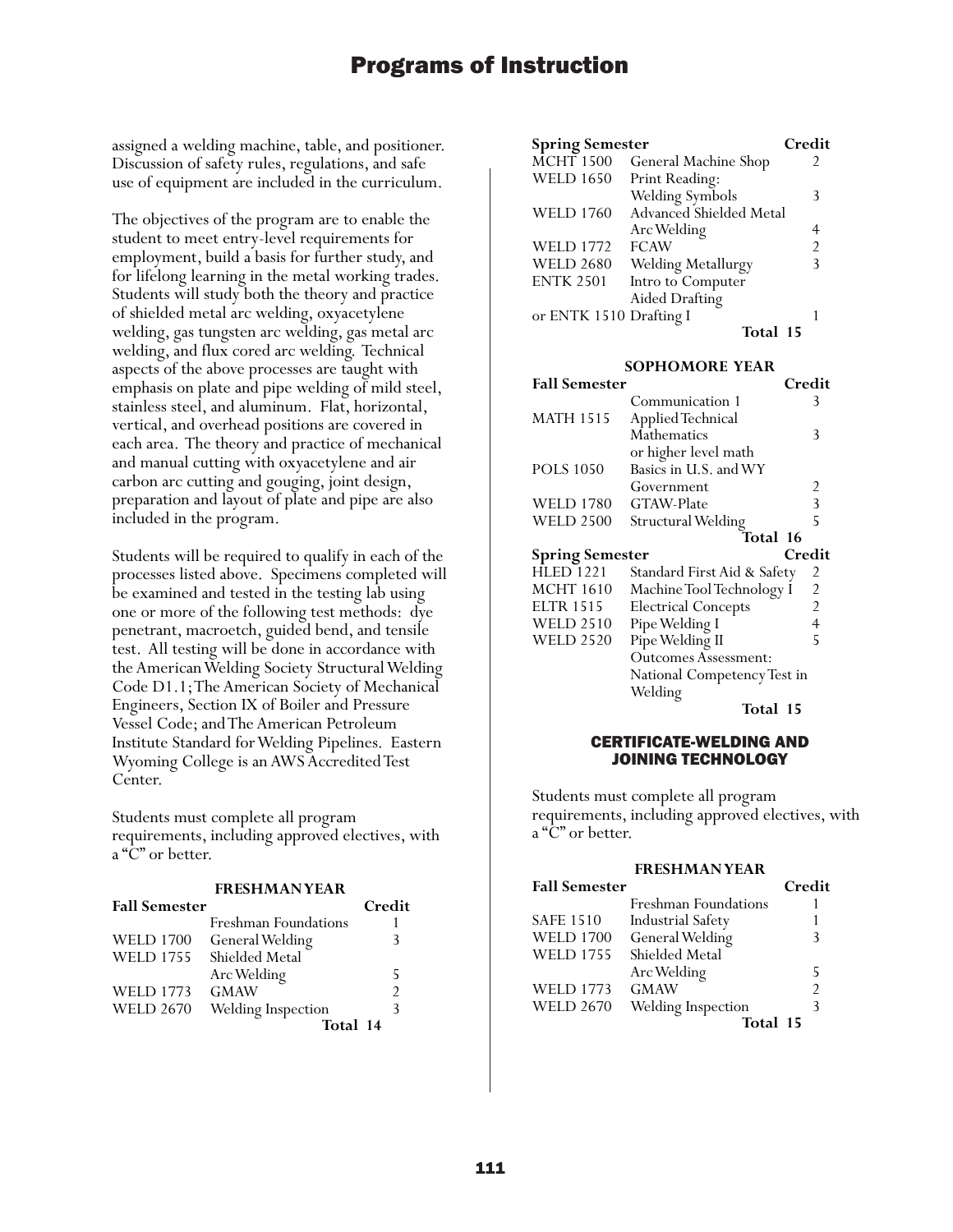| <b>Spring Semester</b>  |                             | Credit                  |
|-------------------------|-----------------------------|-------------------------|
| <b>MCHT 1500</b>        | General Machine Shop        | 2                       |
| <b>WELD 1650</b>        | Print Reading:              |                         |
|                         | Welding Symbols             | 3                       |
| <b>WELD 1760</b>        | Advanced Shielded Metal     |                         |
|                         | Arc Welding                 | 4                       |
| <b>WELD 1772</b>        | <b>FCAW</b>                 | $\overline{2}$          |
| <b>WELD 2680</b>        | Welding Metallurgy          | $\overline{\mathsf{B}}$ |
| <b>ENTK 2501</b>        | Intro to Computer           |                         |
|                         | Aided Drafting I            |                         |
| or ENTK 1510 Drafting I |                             | 1                       |
|                         | <b>Outcomes Assessment:</b> |                         |
|                         | National Competency Test    |                         |
|                         | in Welding                  |                         |
|                         | Total 15                    |                         |

For more information about this certificate program, links to occupational information, estimated program cost, normal time for program completion, median debt at program completion (if available), please visit EWC's website at: http://ewc.wy.edu/futurestudents/financial-aid/career/.

## CERTIFICATE - MACHINE TOOL **TECHNOLOGY**

Students must complete all program requirements including approved electives with a grade of "C" or better.

#### **FRESHMAN YEAR**

| <b>Fall Semester</b> |                                        | Credit |
|----------------------|----------------------------------------|--------|
|                      | Freshman Foundations                   |        |
| <b>ENTK 2501</b>     | Intro to Computer Aided                |        |
|                      | Drafting I                             |        |
| <b>MCHT 1500</b>     | General Machine Shop                   |        |
| <b>MCHT</b> 1610     | Machine Tool Technology                | 2      |
| <b>TECH 1005</b>     | Applied Technical Writing              | 3      |
| <b>SAFE 1510</b>     | <b>Industrial Safety</b>               |        |
|                      | <b>Constitutional Requirements 2-3</b> |        |
| <b>WELD 1700</b>     | General Welding                        |        |
|                      | <b>Total 15-16</b>                     |        |

| <b>Spring Semester</b> |                             | Credit             |
|------------------------|-----------------------------|--------------------|
| <b>MCHT</b> 1620       | Machine Tool                |                    |
|                        | Technology II               | 3                  |
| <b>ENTK 2506</b>       | Intro to Computer Aided     |                    |
|                        | Drafting II                 | 1                  |
| <b>WELD 1650</b>       | Print Reading               | 3                  |
| <b>MATH 1515</b>       | Applied Technical Math      | 3                  |
| <b>AGTK 1810</b>       | Hydraulics                  | ξ                  |
|                        | <b>Outcomes Assessment:</b> |                    |
|                        | Project                     |                    |
|                        | Electives                   | $2 - 3$            |
|                        |                             | <b>Total 15-16</b> |

For more information about this certificate program, links to occupational information, estimated program cost, normal time for program completion, median debt at program completion (if available), please visit EWC's website at: http://ewc.wy.edu/futurestudents/financial-aid/career/.

### CERTIFICATE - PLATE WELDING

This program will enable a student to meet entry level requirements for employment as a plate welder and build a basis for further study and lifelong learning in the metal working trades.

Students must complete all program requirements, including approved electives, with a "C" or better.

#### **FRESHMAN YEAR**

| <b>Fall Semester</b> |                            | Credit |
|----------------------|----------------------------|--------|
| <b>WELD 1755</b>     | Shielded Metal Arc Welding | -5     |
| <b>WELD 1773</b>     | Gas Metal Arc Welding      |        |
| <b>WELD 1772</b>     | Flux Core Arc Welding      |        |
| <b>WELD 1650</b>     | Print Reading &            |        |
|                      | Welding Symbols            | 3      |
|                      | Total 12                   |        |

Federal Financial Aid is not available for this certificate program.

#### WILDLIFE AND FISHERIES BIOLOGY AND MANAGEMENT

| <b>DEGREE</b>        | <b>CREDITS</b> |
|----------------------|----------------|
| ASSOCIATE OF SCIENCE | 61             |

The basic curriculum will give students a liberal education and serve as a broad foundation upon which they can build for positions in various state and federal agencies which are concerned with the utilization, investigation, and administration of the nation's wildlife resources.

Students must complete all program requirements, including approved electives, with a "C" or better.

## **FRESHMAN YEAR**

| <b>Fall Semester</b> |                        | Credit |
|----------------------|------------------------|--------|
| <b>BIOL 1010</b>     | General Biology I      | 4      |
| <b>CHEM 1020</b>     | General Chemistry I    | 4      |
| <b>ENGL 1010</b>     | English I: Composition | 3      |
|                      | Freshman Foundations   |        |
| <b>MATH 1400</b>     | Pre-Calculus Algebra   |        |
|                      | Total 16               |        |